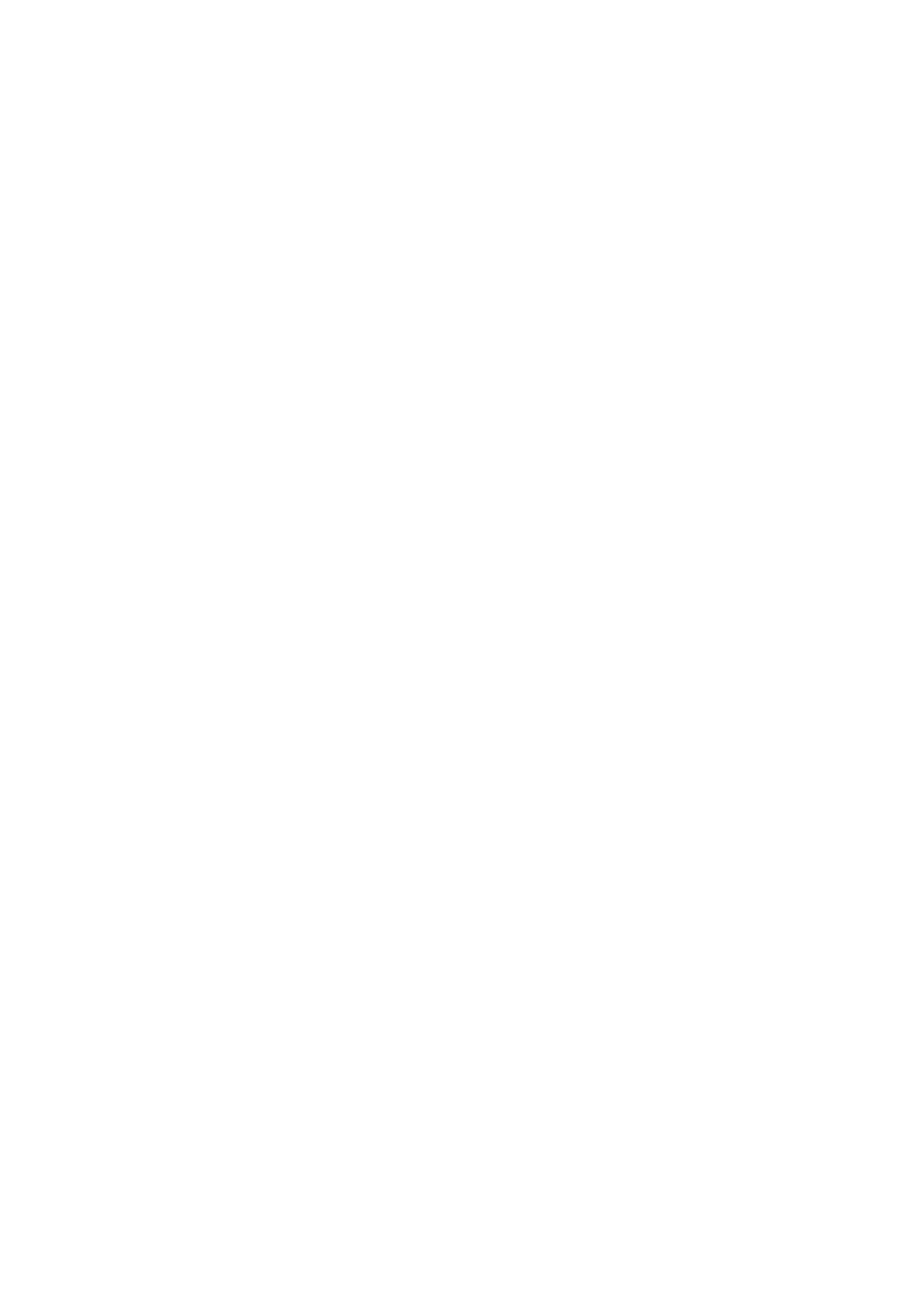### **Veterinary Medicines Directorate**

An Executive Agency of the Department for Environment, Food & Rural Affairs

# Annual Report and Accounts 2013/14

Presented to the House of Commons pursuant to Section 7(3)(c) of the Government Resources and Accounts Act 2000

Ordered by the House of Commons to be printed 11 June 2014

HC57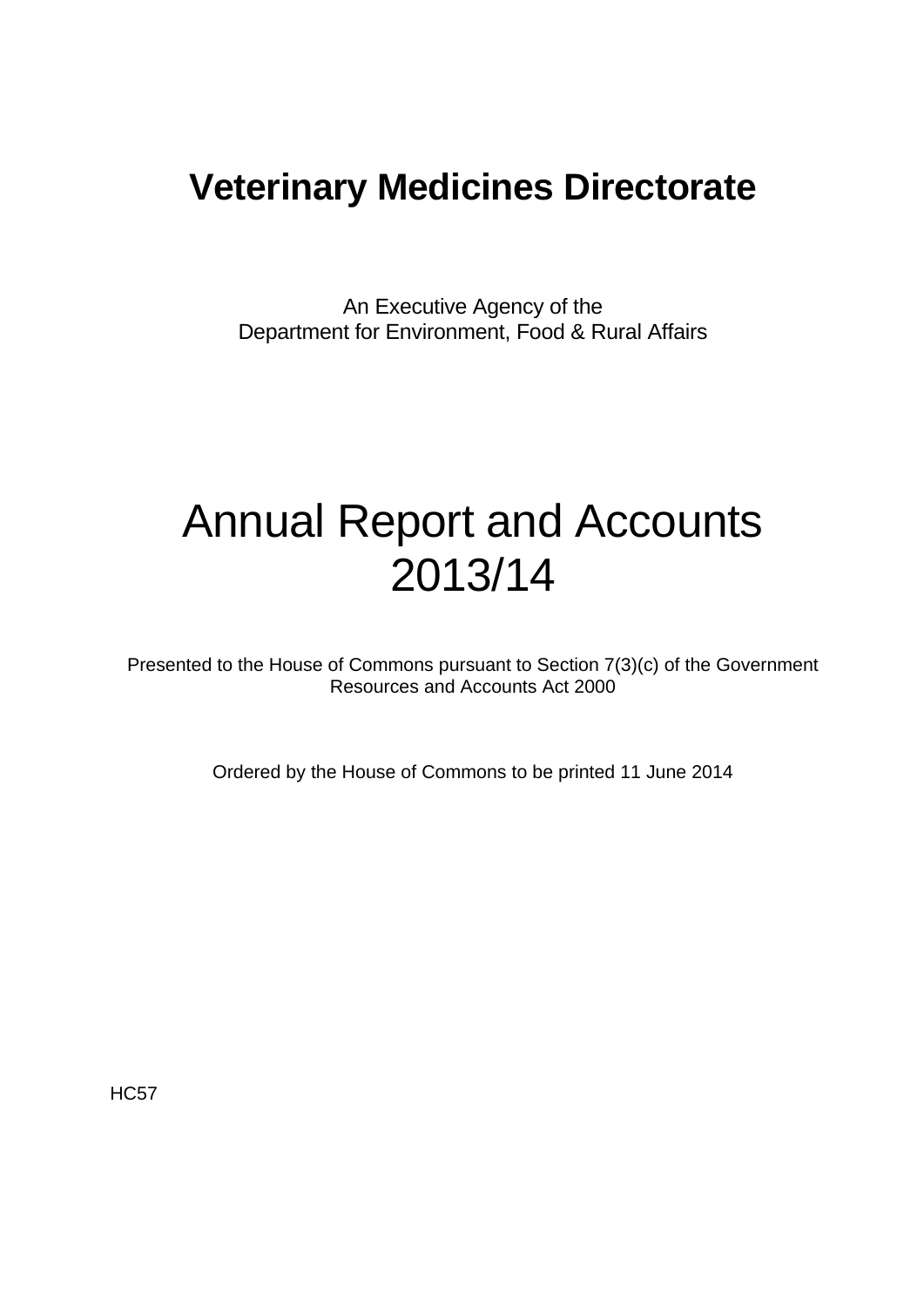

© Crown copyright 2014

You may re-use this information (excluding logos) free of charge in any format or medium, under the terms of the Open Government Licence v.2. To view this licence visit www.nationalarchives.gov.uk/doc/open-government-licence/version/2/ or email PSI@nationalarchives.gsi.gov.uk Where third party material has been identified, permission from the respective copyright holder must be sought.

This publication is available at www.gov.uk/government/publications

Any enquiries regarding this publication should be sent to us at postmaster@vmd.defra.gsi.gov.uk

Print ISBN 9781474102353 Web ISBN 9781474102360

Printed in the UK by the Williams Lea Group on behalf of the Controller of Her Majesty's Stationery Office

ID 22041401 06/04

Printed on paper containing 75% recycled fibre content minimum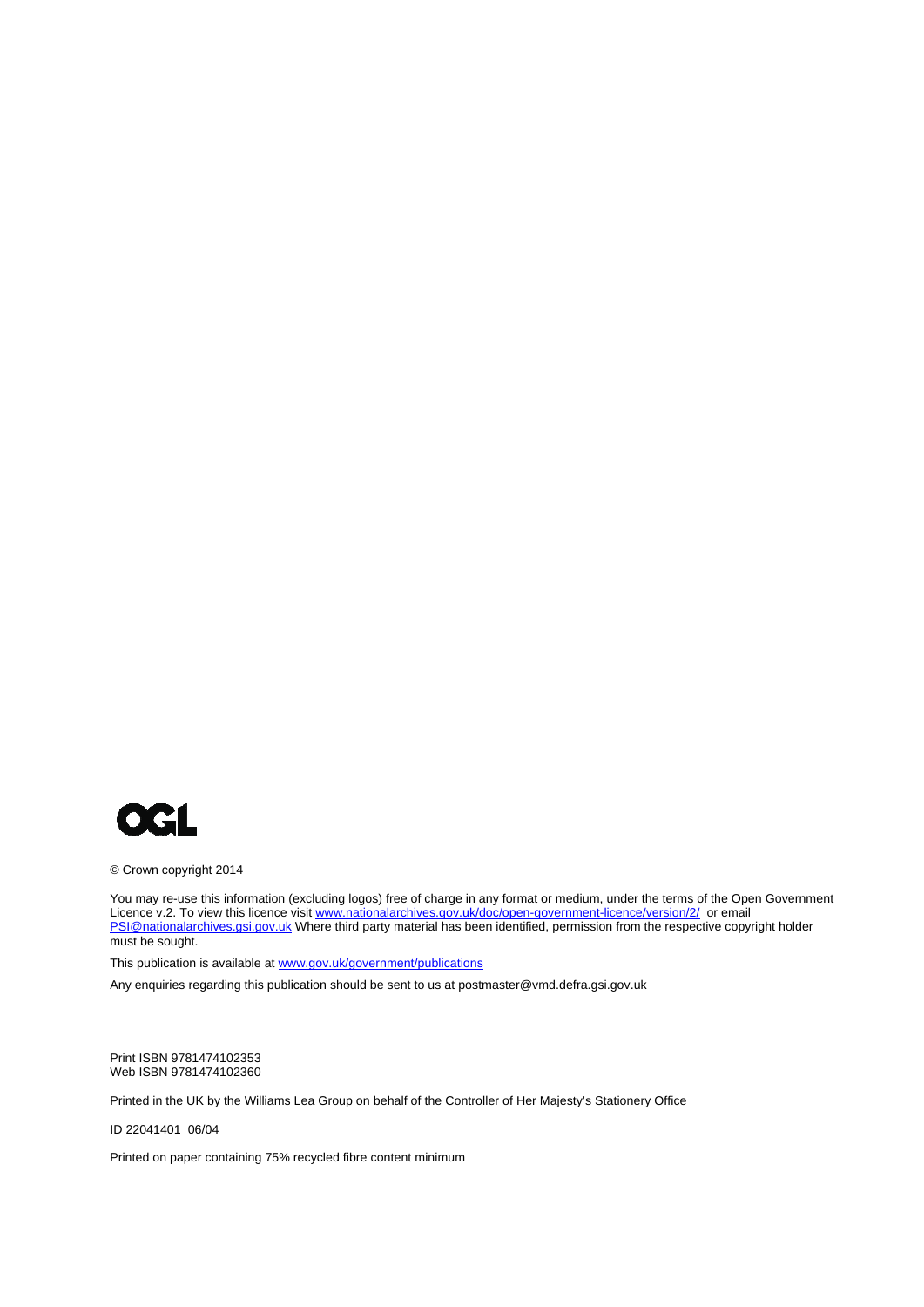# **Contents**

| The Certificate and Report of the Comptroller and Auditor General to the House of |
|-----------------------------------------------------------------------------------|
|                                                                                   |
|                                                                                   |
|                                                                                   |
|                                                                                   |
|                                                                                   |
|                                                                                   |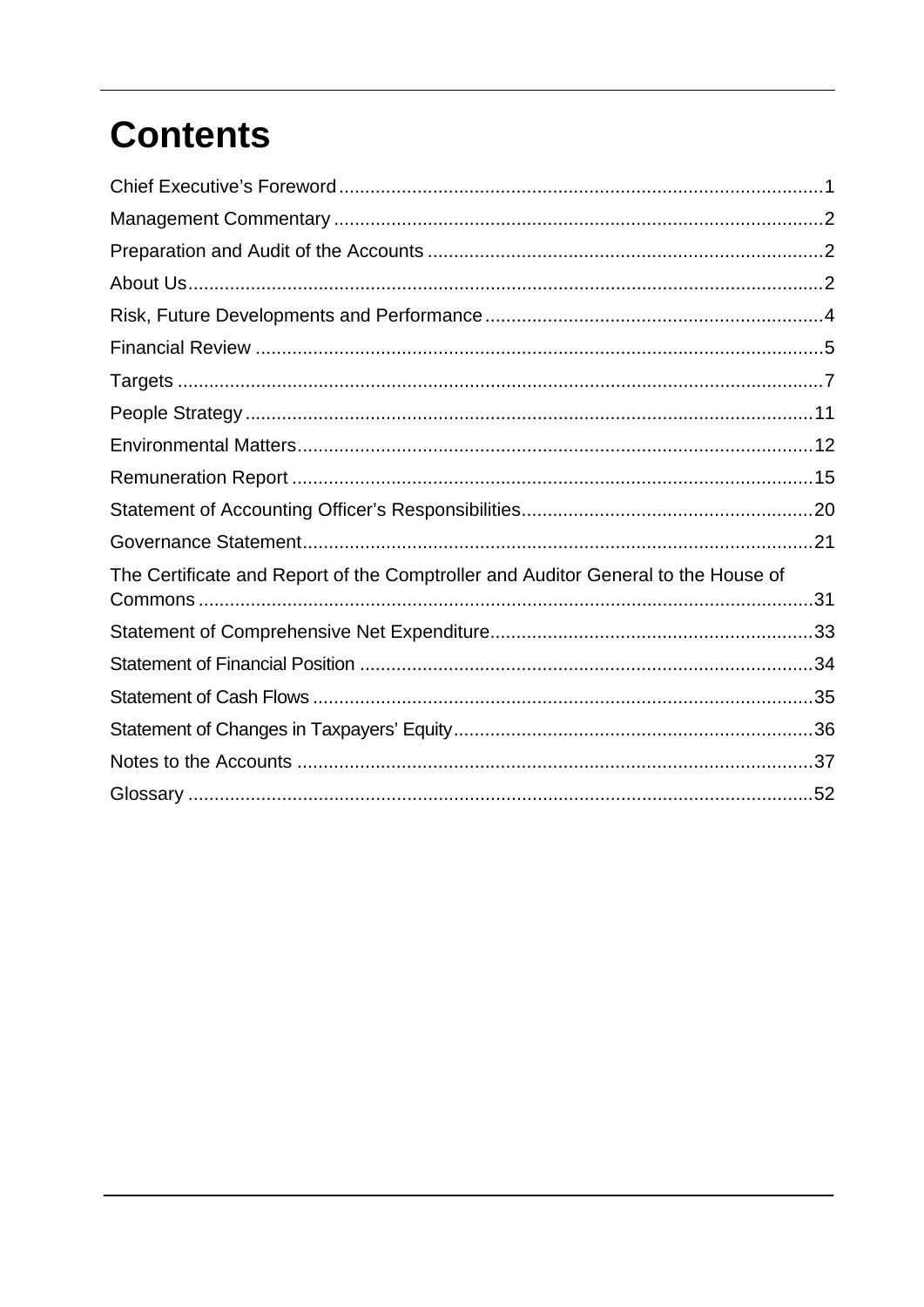# **Chief Executive's Foreword**

The Veterinary Medicines Directorate (VMD) is a multi-disciplinary organisation fully responsible for both policy and delivery on veterinary medicines for the UK. Highly trained VMD staff seek to ensure maximum availability of safe and effective medicines for prevention and treatment of diseases and improved welfare in all animal species. We emphasise the importance of responsible medicine use and consider human health and environmental impacts in addition to animal need. We are also mindful of the importance of veterinary medicines to the livestock and fish-farming industry, and continue to deal with all applications for a marketing authorisation for veterinary medicines to specified timelines and urgency of need prioritisation; in this regard farmers in the UK were the first in Europe to have access to an authorised vaccine for Schmallenberg virus infection. We also continued to seek opportunities to reduce regulatory burden, and to detect improper medicines sales and associated unfair competition to the industry, whilst seeking and introducing efficiencies to keep costs to industry to a minimum.

The VMD had a very successful year, fully delivering the business plan, with in-year savings and reduced costs to industry and the taxpayer, while maintaining pharmaceutical industry services independently assessed as excellent, decreased sickness absence, and the 6<sup>th</sup> highest staff engagement index out of 98 bodies in the Civil Service.

There have been significant achievements in independently assessed quality systems and customer satisfaction. The VMD was awarded whole business ISO9001 certification, with no non-conformities identified, renewal of ISO27001 for IT security standards, a mean of 86% of the highest possible scores from the independent Benchmarking of European Medicines Agencies, and rated as first/equal first by our customers for 9/10 European function parameters and second in one.

The European Commission (EC) reviews of Directives for Veterinary Medicinal Products, Residues and Veterinary Checks, and Medicated Feedingstuffs remained the major policy issue this year. We have maintained consultation with Government, Devolved Administrations, relevant professions and Industry in order to develop a UK position, and utilise appropriate EC Committees and direct interactions to present that view. Related to these policy issues is the current high profile of antibiotic resistance, and in response the VMD has reviewed practices and actions in the UK, prepared a joint National strategy with the Department of Health and Food Standards Agency, and is leading on the issue across Member States by chairing the Heads of Medicines Agency Taskforce on veterinary antimicrobials. The results of a European wide survey designed to identify what influences veterinary choices on antibiotic use has been published, and the results of antibiotic choices made by veterinarians in Europe for different animal infections are in press. These data will help inform the development of a European surveillance programme for monitoring resistance trends in veterinary pathogens.

In support of the Government's action plan to reduce the use of animals for scientific purposes, we have analysed the use of animals for the routine release of veterinary medicines for the six year period 2007 to 2012. The analysis highlights areas where research needs to be focused to have maximum impact on further reducing animal use.

Our intent for the coming year is to ensure that new ways of working are fully embedded, further efficiencies and improvements are identified, partnership working is expanded, and regulatory burden is further reduced.

**Professor SP Borrie** Chief Executive 30 May 2014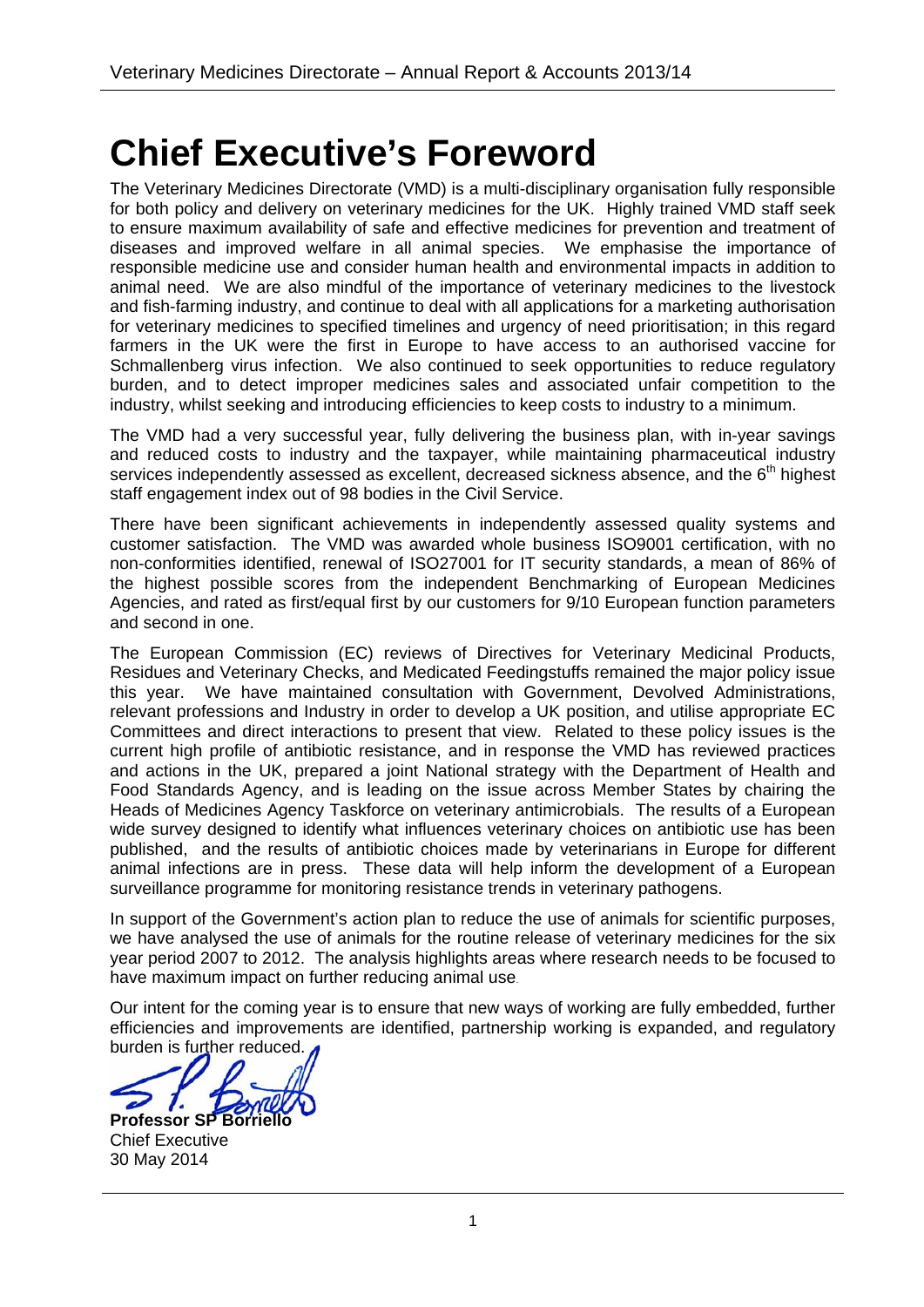# Management Commentary

### **Preparation and Audit of the Accounts**

The Accounts have been prepared under a direction issued on 20 December 2013 by HM Treasury under Section 7(2) of the Government Resources and Accounts Act 2000 and are audited by the Comptroller and Auditor General.

The Veterinary Medicines Directorate's (VMD) income and expenditure was monitored under a net control total by HM Treasury and was also incorporated into the Defra Resource Accounting total.

So far as the Accounting Officer is aware, there is no relevant audit information which has not been shared with VMD's auditors. The Accounting Officer has taken all the necessary steps to make himself aware of any relevant audit information and to establish that the VMD's auditors are aware of that information.

### **About Us**

#### **Aim**

Our aim is to protect public health, animal health and the environment and promote animal welfare by assuring the safety, quality and efficacy of veterinary medicines.

#### **Vision**

Our vision is the responsible, safe and effective use of veterinary medicinal products.

#### **Operating Framework**

The VMD was established in 1989, became a Next Steps Agency of the Ministry of Agriculture, Fisheries & Food (MAFF) in 1990 and became an Executive Agency of the Department for Environment, Food and Rural Affairs (Defra) on 7 June 2001.

We operate within an overall policy and financial framework determined by the Secretary of State for Defra, through the Parliamentary Under Secretary for farming, food and marine environment. Our day-to-day management within this framework, and our performance against our key targets, is the responsibility of our Chief Executive Officer (CEO), supported by Directors of Authorisations and Operations. Our policy, legal and resources framework is set out in our Framework Document.

We divide our work into three main areas, or "operating segments":

**Veterinary Pharmaceutical Industry**: the assessment of applications; issuing and maintenance of Marketing Authorisations including pharmacovigilance; the licensing of manufacturers and wholesale dealers of veterinary medicines; and inspection of manufacturers, wholesale dealers and retailers of veterinary medicines. The main customers are Marketing Authorisation holders; manufacturers and importers of veterinary medicines; manufacturers of medicated animal feedingstuffs; retailers of veterinary medicines and medicated animal feedingstuffs; the veterinary profession; other stakeholders including farmers and keepers of animals; the European Medicines Agency<sup>1</sup> (EMA); Department of Health<sup>2</sup> (DH); Food Standards Agency<sup>3</sup> (FSA) and consumers.

 $\frac{1}{1}$  You can find out more about the EMA via  $\frac{www.ema.europa.eu}{www.ema.europa.eu}$ 

You can find out more about the DH via www.gov.uk/government/organisations/department-of-health

<sup>&</sup>lt;sup>3</sup> You can find out more about the work of the FSA via www.food.gov.uk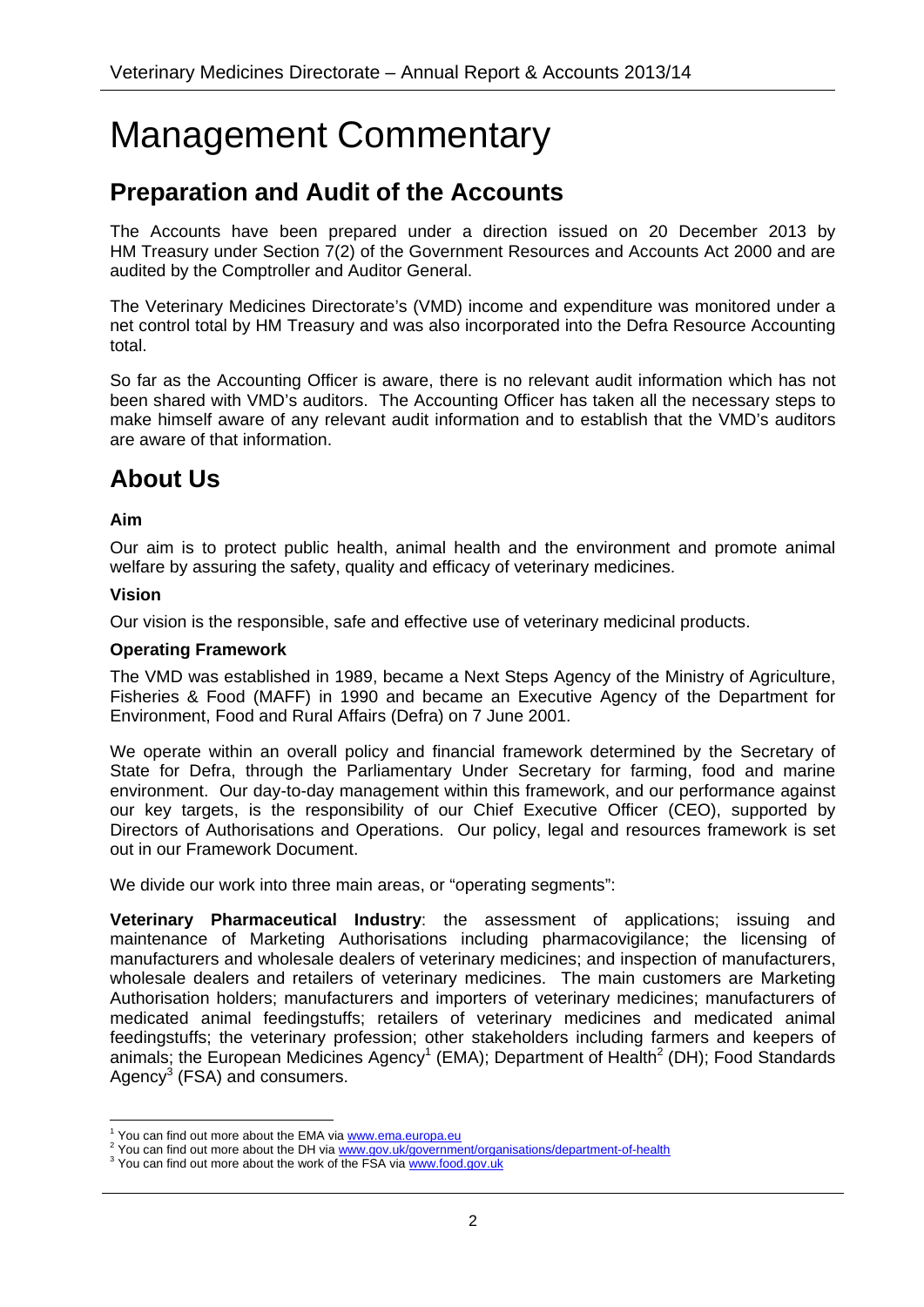**Food Industry**: the surveillance for residues of veterinary medicines and banned substances in home-produced livestock and animal products, reporting of results and co-ordinating follow-up action. The VMD has contracts with other agencies and companies who carry out work on our behalf at abattoirs and other first processing industries and on farms. We also work with other stakeholders including consumer representative groups, the European Commission and the  $FSA<sup>3</sup>$  who are responsible for food safety follow-up action.

**Government**: servicing, developing and implementing new policy/legislation on all aspects of veterinary medicines; providing support to Ministers through briefing and advice on replies to correspondence and Parliamentary Questions; surveillance for residues of veterinary medicines and banned substances in imported animal products; and day-to-day management of the veterinary medicines Research and Development (R&D) programme on behalf of Defra. The VMD works closely with Ministers and officials of Defra and other Government Departments and Agencies including the  $FSA<sup>3</sup>$ , the general public, industry, consumer representative groups, the European Commission, embassies and other representatives of foreign governments.

#### **Responsibilities**

The VMD's main responsibilities are:

- the assessment, issue and maintenance of all national Marketing Authorisations (MAs) for veterinary medicines in accordance with EC and UK legislation;
- acting as Reference Member State (RMS), Rapporteur, Co-Rapporteur or Concerned Member State (CMS) for designated European applications for centralised, decentralised or mutual recognition authorisations;
- controls on the manufacture and distribution of veterinary medicinal products including inspections;
- enforcement of the Veterinary Medicines Regulations;
- pharmacovigilance through the surveillance of Suspected Adverse Reactions (SARs);
- surveillance for residues of veterinary medicines and illegal substances in animals and animal products;
- the provision and implementation of policy advice on these matters to Ministers;
- the management of the Research and Development programme linked to veterinary medicine issues; and
- the co-ordination of Defra's work on antimicrobial resistance via the Defra Antimicrobial Resistance Coordination (DARC) Group<sup>4</sup>.

 <sup>4</sup> You can find out more about the DARC Group at www.vmd.defra.gov.uk/vet/antimicrobial\_darc.aspx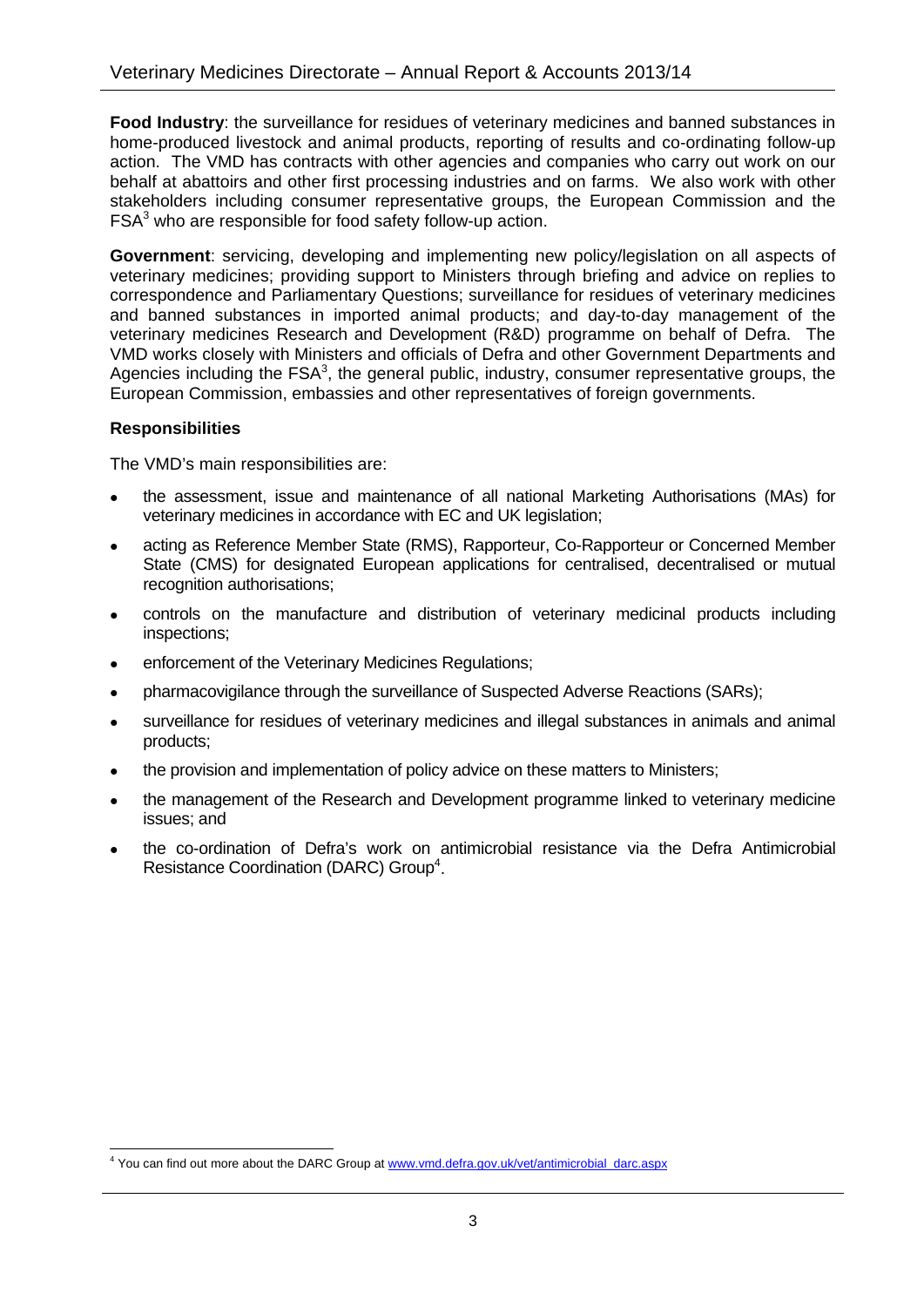### **Risk, Future Developments and Performance**

The VMD's policy for managing its principal risks is described in the Governance Statement.

The key challenges to the VMD throughout 2013/14 and its plans for meeting them have been outlined in the VMD's Business Plan which is available on our website www.vmd.defra.gov.uk.

The key risks and/or future developments for the Agency are the:

- economic climate affecting the veterinary pharmaceutical industry and the volume of Authorisation applications the VMD receives;
- European Commission's work to review the EU legislation on veterinary medicines, medicated feeds and residues surveillance;
- implementation of the European Commission's action plan on antimicrobial resistance and the UK strategy on antimicrobial resistance;
- review of the VMD Business model, linked to any wider review in Defra of the delivery body network.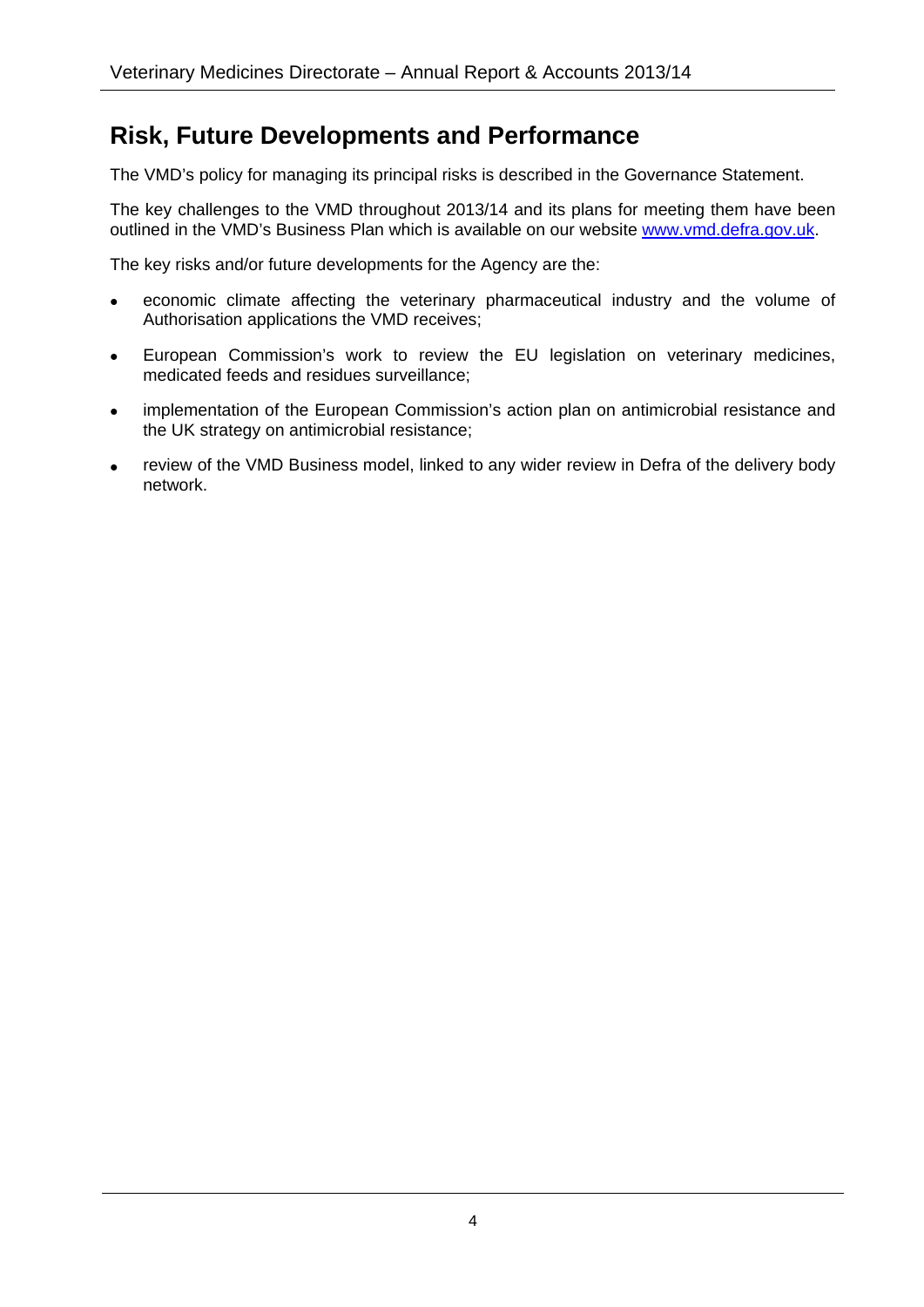### **Financial Review**

The VMD's total expenditure for the financial year was £14m an increase of 1.8% against 2012/13.

The Statement of Comprehensive Net Expenditure shows "Net Operating Income" (income less expenditure) of £0.309m. However, the adjusted cost recovery result after including a cost of capital charge (see below) is £0.082m, equivalent to 101% cost recovery. The cost recovery results for the VMD's operating segments are shown in Note 5 to the Accounts, summarised as follows:

|                                           | Income<br>£m | Expenditure<br>£m | Net Income £m |
|-------------------------------------------|--------------|-------------------|---------------|
| <b>Veterinary Pharmaceutical Industry</b> | 7.5          | 7.5               | 0.0           |
| Food Industry                             | 3.7          | 3.7               | 0.0           |
| Government                                | 3.1          | 3.0               | 0.1           |
| <b>Total VMD</b>                          | 14.3         | 14.2              | 0.1           |

Income collected from the Veterinary Pharmaceutical Industry increased by 2% on 2012/13 due to increases in application volumes relating to marketing authorisations and higher than anticipated industry turnover growth. Fees to this industry were not increased during the year.

Income collected from the Food Industry reduced by 1% due to fluctuations in the Food Industry activity. Charges to the Food Industry were not increased during the year.

Total Defra funding remained at £3.19m, a nil change to the funding provided in 2012/13. From the total funding of £3.19m the VMD was able to surrender a surplus of £0.06m in 2013/14, due to costs awarded on legal cases, charged in a prior year.

From 1 April 2010, in line with HM Treasury advice, the agency no longer records a Cost of Capital charge in its Accounts but continues to include a notional Cost of Capital charge in the calculation of fees and charges. The Cost of Capital charge applies to the average net assets in the Statement of Financial Position, with the exception of cash balances, to the extent that these are funded by fees and charges. The VMD's measure of Cost Recovery against its Business Plan target therefore includes a Cost of Capital Charge. A reconciliation between Net Operating Income and Cost Recovery is provided at Note 5 to the Accounts.

Capital expenditure in the year was £0.14m, a 38% decrease on 2012/13. Land & Buildings are carried in the Statement of Financial Position at "Depreciated Replacement Cost" applying to specialist buildings. Depreciated Replacement Cost is defined as "the current cost of replacing an asset with its modern equivalent asset less deductions for physical deterioration and all relevant forms of obsolescence and optimisation". The 31 March 2014 desktop valuation recorded a downward revaluation of £0.47m.

The VMD is partly funded by Defra and the position is shown in the 'Taxpayers' Equity' section of the Statement of Financial Position. The General Fund represents the value of the VMD's net current assets as at 1 April 1991, which is the date from which the first Accounts Direction became effective, plus subsequent external funding movements, plus the accumulated net operating result transferred from the Statement of Comprehensive Net Expenditure. The Revaluation Reserve represents the unrealised cumulative balance of indexation and revaluation adjustments to non-current assets.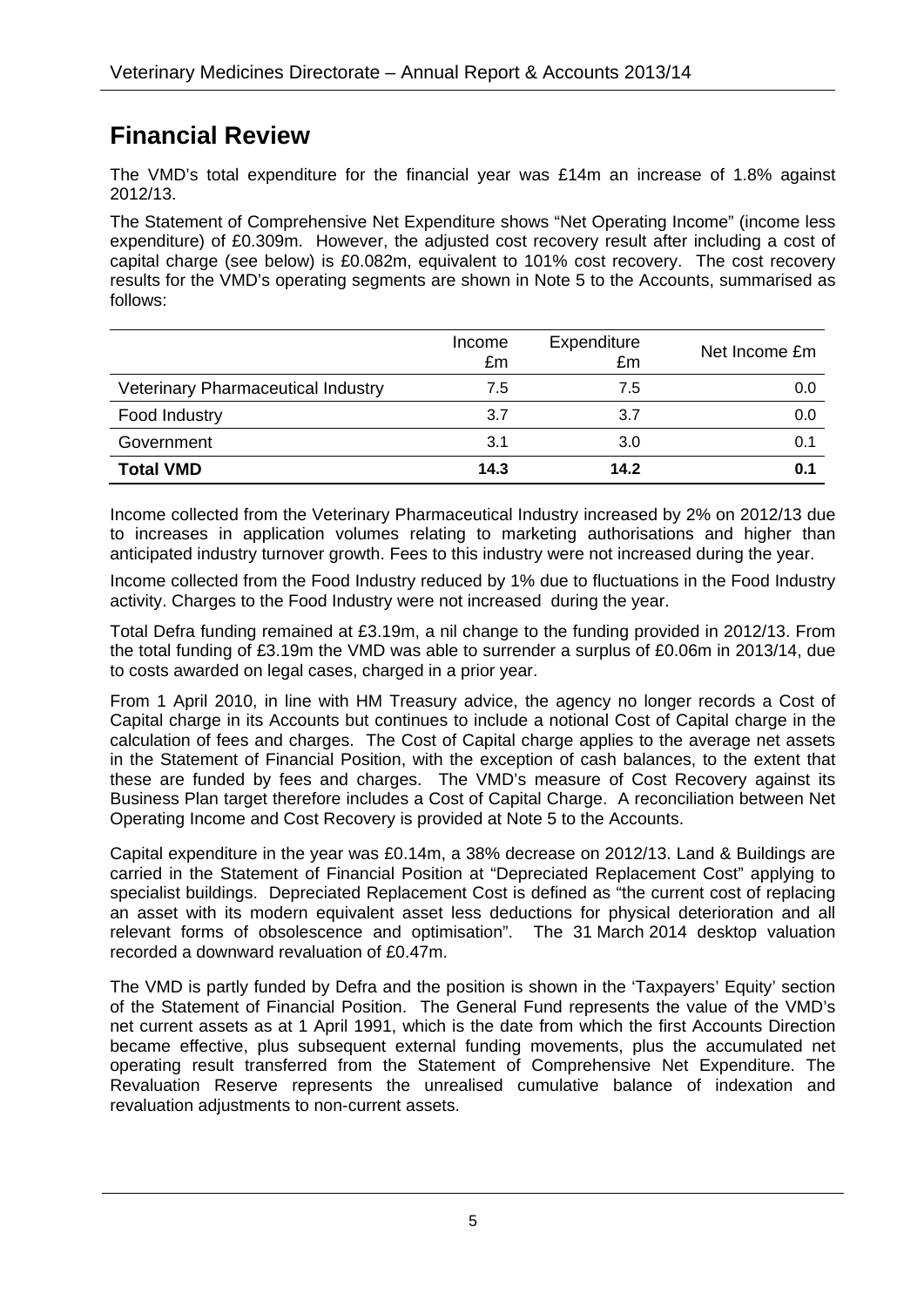#### **Payment policy and performance**

The VMD's policy is to settle all creditors' accounts within creditors' own payment terms. During the year, the VMD paid 100% of valid invoices by the due date (2012/13: 100%). In March 2010 the Government introduced a target to pay 80% of undisputed invoices within five working days. The VMD supports this initiative and during the year paid 95% (2012/13: 97%) of undisputed invoices within five working days. The trade payables balance at 31 March 2014, as a proportion of the total undisputed amount invoiced by suppliers in the year, equates to 7 days (2012/13: 6 days).

#### **Events after the reporting period**

Up to the date of issue, there have been no events since 31 March 2014 that would have a significant impact on the Annual Report and Accounts or would be likely to have a significant impact on the future performance of the VMD.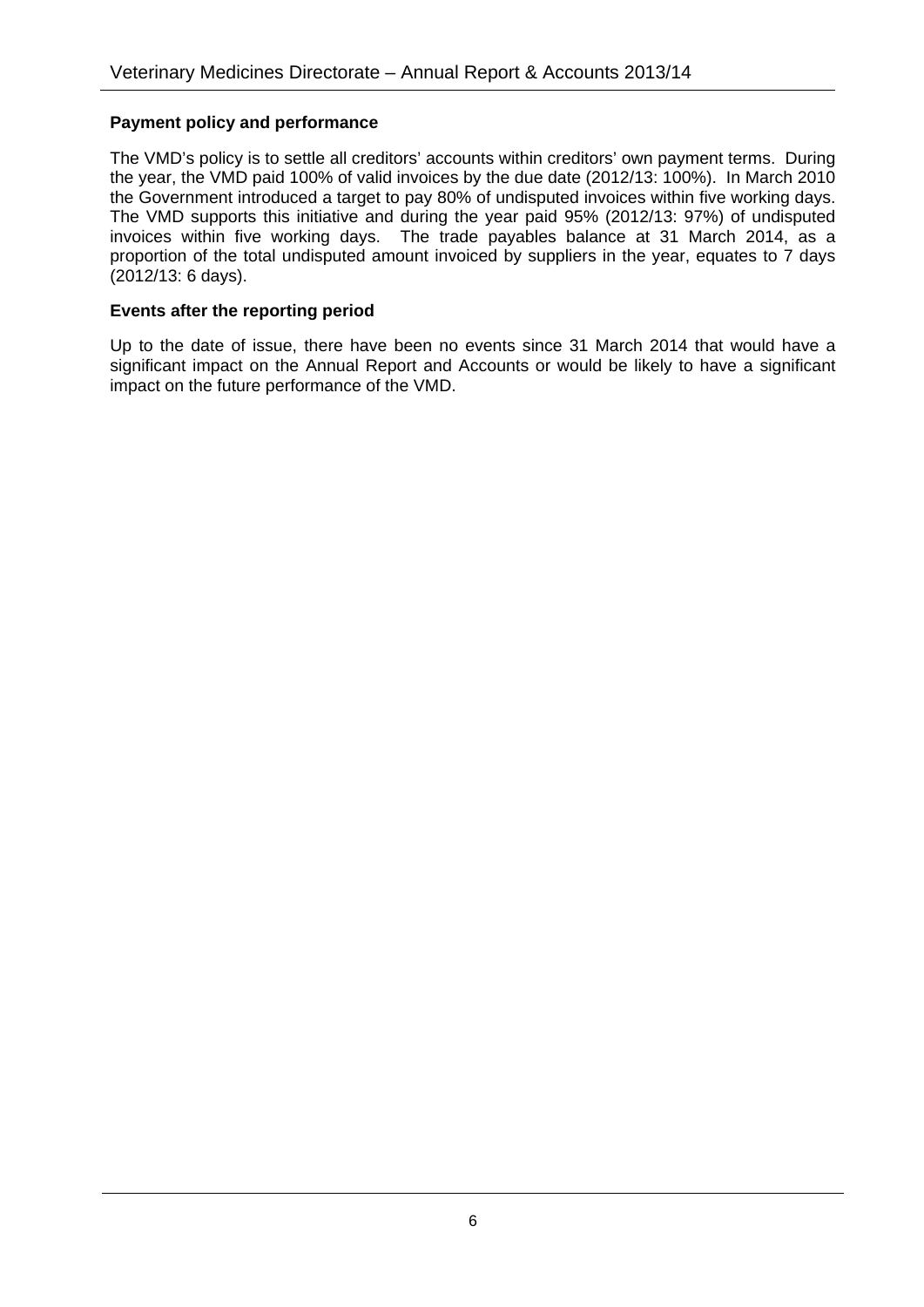### **Targets**

The Secretary of State for Defra announced our targets to Parliament on 2 July 2013. These provide a framework of actions in which the VMD can provide the best possible service to all its customers.

#### **Business Priority 1 – Delivery**

#### **Business Priority 1A**

*The VMD seeks to enable the availability of veterinary medicines for which the benefits outweigh the risks arising from their use. As a regulator, the VMD's role is to authorise veterinary medicines, and on a risk basis inspect premises at which they are manufactured, distributed and supplied and monitor their impact. This will be achieved by ensuring that veterinary medicines are authorised according to legislative requirements and based on sound science. The VMD will ensure that the on-going benefit:risk assessment of veterinary medicines remains positive by monitoring the effect of their use, and responding to adverse reactions by taking proportionate action on quality, safety and efficacy as necessary.* 

The expectations for the VMD's performance (time and quality) in terms of handling applications, inspections and pharmacovigilance matters are set out in the published standards. The overall performance against published standards corresponded to 95% so meeting the criteria defined as effective. Of 75 individual parameters 68 of these met the "excellent" performance standard. The independent Veterinary Products Committee (VPC) rated the quality of the VMD initial assessments for Marketing Authorisation applications as level 1, the highest level, confirming that the VMD properly identified potentially serious risks to human and animal health and the environment and that questions were comprehensive, clear and justified. Success is shown by the continuing absence of significant product-related adverse reactions to veterinary medicines.

#### **Business Priority 1B**

*Evidence of actions that influence the responsible, safe and effective use of veterinary medicines according to the legislative requirements through proportionate surveillance and inspection activities. Where necessary, use enforcement action to detect and deter illegal manufacture, distribution, advertising or use of products.*

Work went to plan for this target and success is shown by the continuing low number of positive residue samples found and the absence of significant product-related adverse reactions to veterinary medicines.

We were responsible for three successful prosecutions.

#### **Business Priority 1C**

*Work to ensure as far as possible that UK policy principles influence EU legislative change, further the principles of market harmonisation and the development of efficient and effective procedures and guidance within the European Medicines Regulatory Network (EMRN).*

We continued to work closely with colleagues across the EU by taking an active role in the Heads of Medicines Agencies Group and its various task forces. The UK continues to lead the task force on antimicrobial resistance and to chair the Committee for Medicinal Products for Veterinary Use (CVMP) Working Party on Antimicrobials.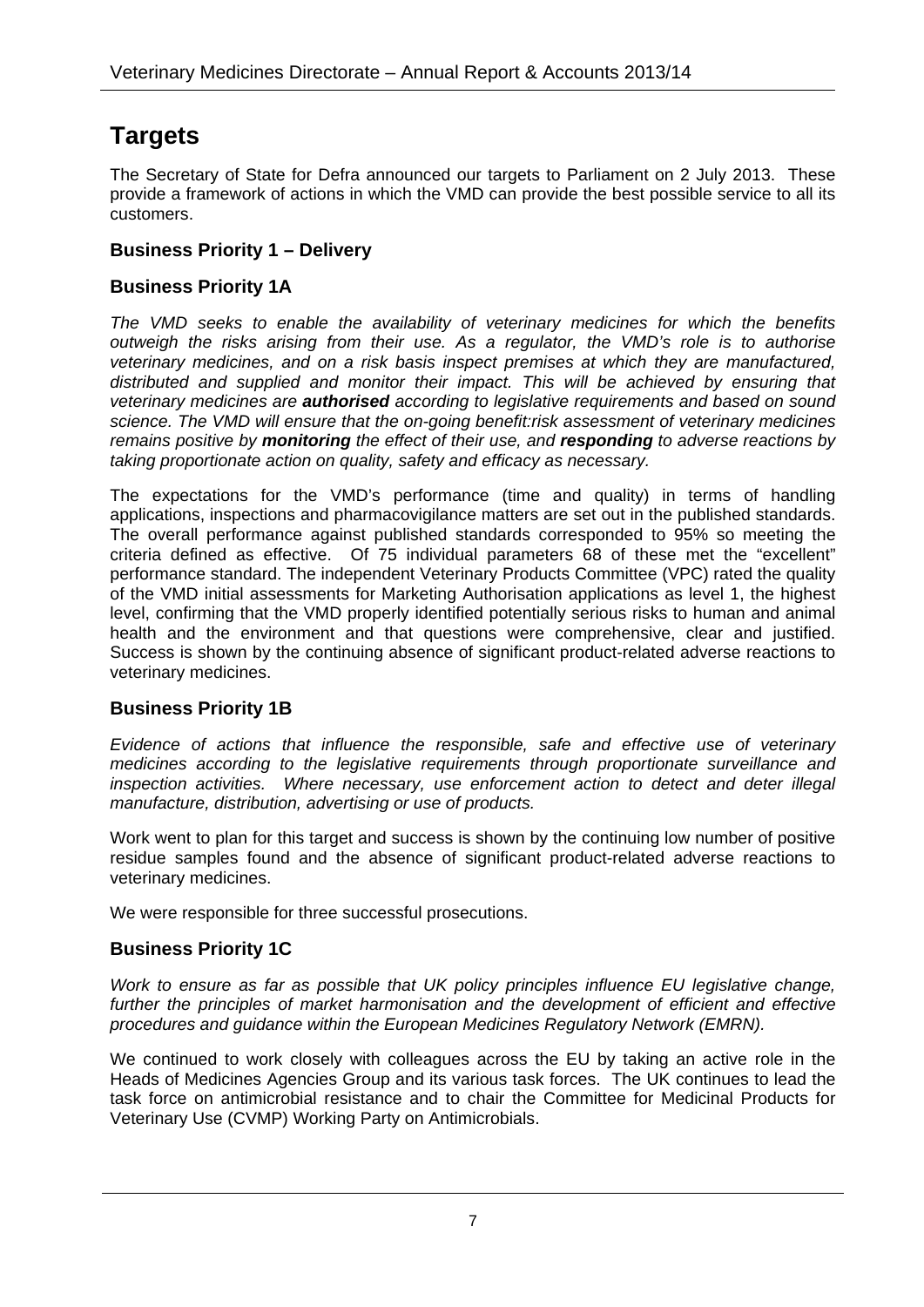We have continued to work with the Commission to help develop its thinking on revising legislation on veterinary medicines, medicated feeds and residues surveillance. We have continued to provide additional practical support in the form of a national expert in the Directorate General for Health and Consumers in the European Commission (DG SANCO).

#### **Business Priority 2 – Customers and Interest Groups**

#### **Business Priority 2A**

*Ensure that the veterinary pharmaceutical industry consider the level of service provided by the VMD to be good or excellent and that the VMD act on areas identified requiring improvement within the confines of the available resources.* 

The VMD conducted a web based survey of the veterinary pharmaceutical industry in February 2014. The results showed that for the eight VMD teams where feedback was sought on their overall service, seven of these were rated as good or excellent by at least 70% of customers. Five of the teams were rated as good or excellent by at least 90% of customers.

Feedback on company meetings was one of the sources of customer information gathered in 2013/14. A total of 63 company meetings were held from which 34 returns were submitted. An overall score of four or five (top marks) was given on all 34 occasions (27 scored five, 7 scored four). Five meetings were held during the final two weeks of March and as yet the companies have not submitted a return.

#### **Business Priority 2B**

*Policy customers in Defra and OGDs considering the level of service provided by the VMD to be satisfactory.*

The VMD carried out a survey of its Policy customers during April and May 2014. It scored a median overall rating of 4 meaning the service our policy teams provide was judged as 'good with minor changes needed'. The median score was 5 for the overarching question "how do you rate your satisfaction with the way the VMD provides policy services". The purpose of this annual survey is to get a high level assessment of the policy services we provide, as part of our drive for continuous improvement. The survey complements the formal and regular in-year assessment of the delivery of specific policy services. We repeat the survey annually.

#### **Business Priority 2C**

*Communications to customers and interest groups.* 

In 2013/14, the VMD did a significant amount of work on its annual communications priorities and business as usual activities in line with its Communications and Engagement Strategy.

Highlights included:

- promotion of the Accredited Internet Retailers Scheme on its first anniversary;
- monthly updates to vets in the Veterinary Record and quarterly updates to the pharmaceutical industry through the VMD's MAVIS newsletter;
- attendance at industry and public events with our publicity stand to promote awareness of the work of the VMD as well as our web-based systems and items of interest to the specific stakeholder group;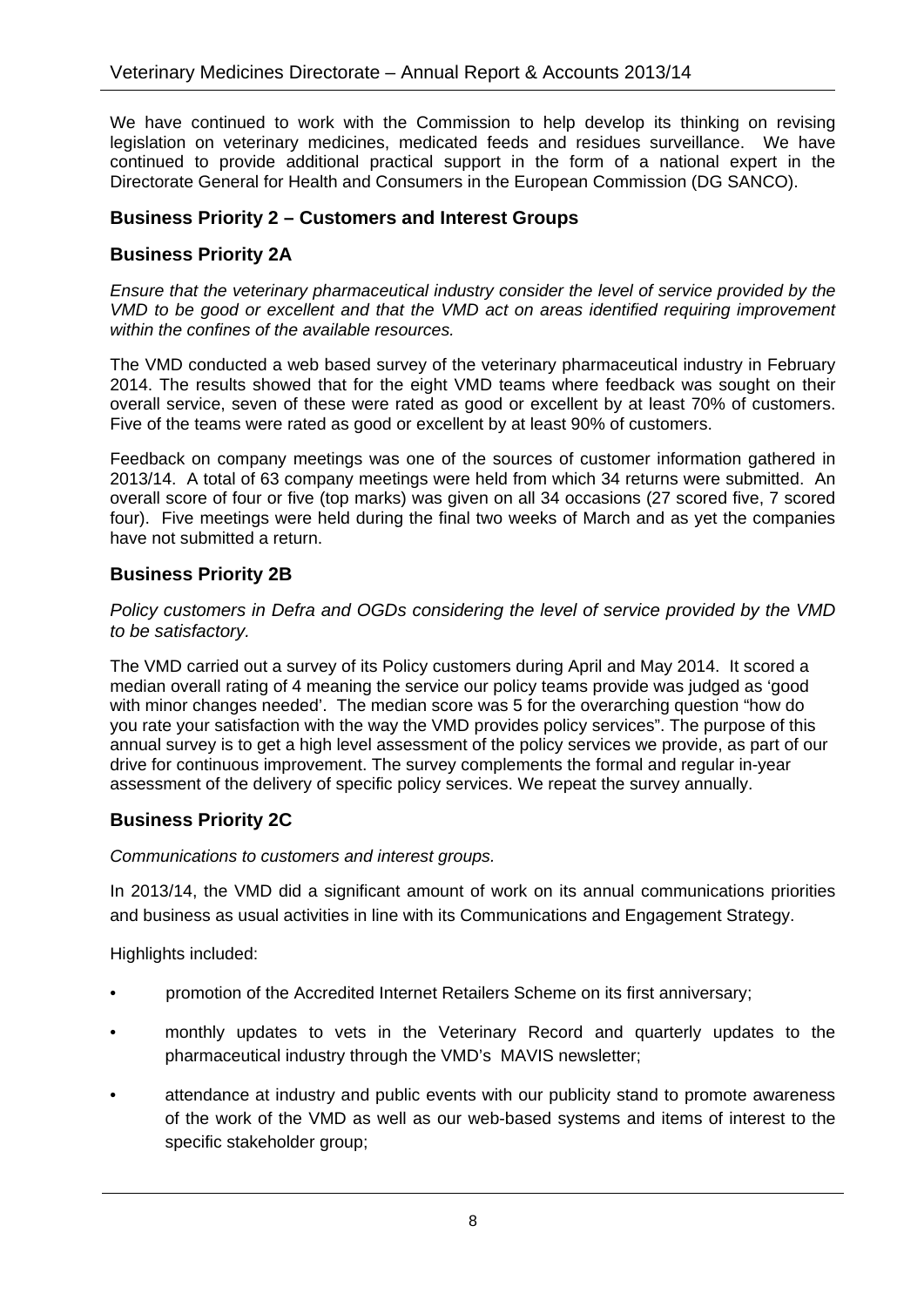- working closely with veterinary, animal welfare groups and others to give out important messages on the responsible use of antibiotics including publicising the European Antibiotic Awareness Day;
- running sector specific engagement fora (ruminant, pig, poultry, fish and companion animal) with a wide range of representatives to facilitate open communication and discussion around the issues of antibiotic resistance;
- updating and publicising of key messages for vets on prescribing medicines for horses;
- handling an increasing number of media enquiries (e.g. on high-profile enforcement actions) and using media opportunities successfully (e.g. positive media coverage of the VMD's authorisation of a Schmallenberg vaccine); and
- running effective education and outreach programmes with lectures given to second/third year students at five of the eight UK vet schools.

#### **Business Priority 3 – Value for Money**

*Achieve cost recovery and demonstrate progress in the three elements of Value for Money (Economy, Efficiency and Effectiveness) whilst maintaining appropriate work and delivery standards.*

Note 5 to the Accounts shows that the VMD recovered 101% of its total costs (including Cost of Capital).

To determine "Value for Money" the VMD follows the definitions cited by the National Audit Office to report on the economy, efficiency and effectiveness of public spending:

- Economy: minimising the cost of resources used or required "spending less";
- Efficiency: the relationship between the output from goods or services and the resources to produce them – "spending well"; and
- Effectiveness: the relationship between the intended and actual results of public spending "spending wisely".

Over the course of the year the VMD achieved value for money by:

- reducing the annual fees charged to the pharmaceutical industry by £1.1 million and fees to the food industry by £0.1 million;
- announcing a significant reduction in fees for national variations to be implemented from 1 April 2014, amounting to an annual saving to the pharmaceutical industry of £300k;
- introducing electronic invoicing in some areas and starting to roll this out to all customers; and
- completing the scanning of historical data submitted in support of Marketing Authorisations leading to an overall annual saving on storage costs of £78k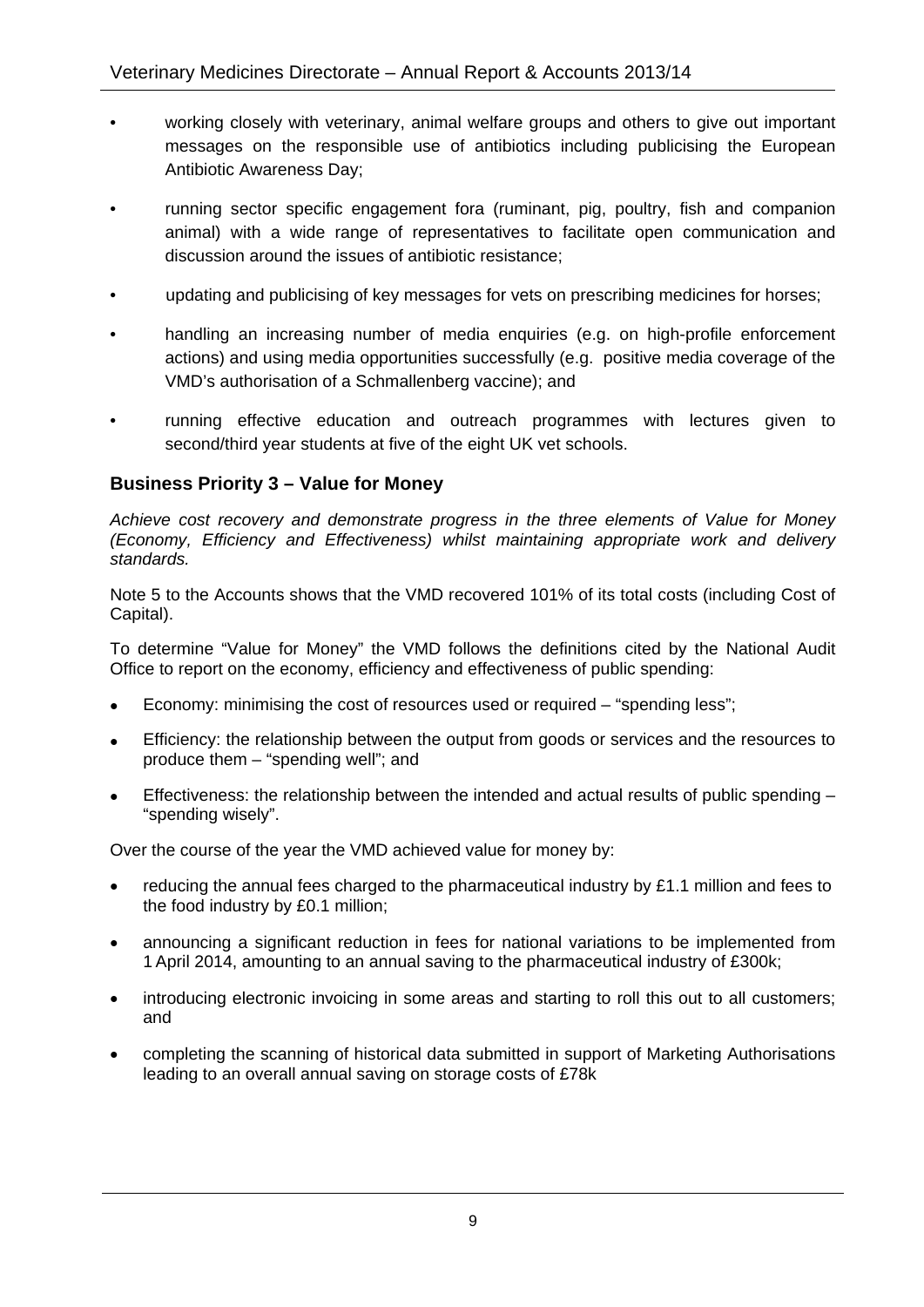#### **Business Priority 4 – Capacity and Capability**

*Ensuring the VMD utilises its funding streams efficiently to maintain capability and capacity to deliver its business objectives and is fit for purpose.* 

The VMD continued to invest in the training and development of new staff. On average members of staff undertook 7 days of learning and development.

VMD achieved ISO 9001 certification in November 2013 for the whole business, with no nonconformities identified during the inspection. The VMD also retained its ISO 27001 security certification of its Information Technology (IT) systems.

VMD was subject to a BEMA (Benchmarking of European Medicines Agencies) audit in March 2014, with the visiting team rating the VMD highly and congratulating the organisation on having so many good examples of best practice in the network.

Throughout the year we continued to develop our IT systems to keep them fit for purpose. Examples of significant activities include: development of a new modular system to support our research and development programme, and an enhancement to the database system used to manage enforcement issues. The IT team continue to extend the support for our finance systems working towards integration between relevant systems to improve the efficiency of processes.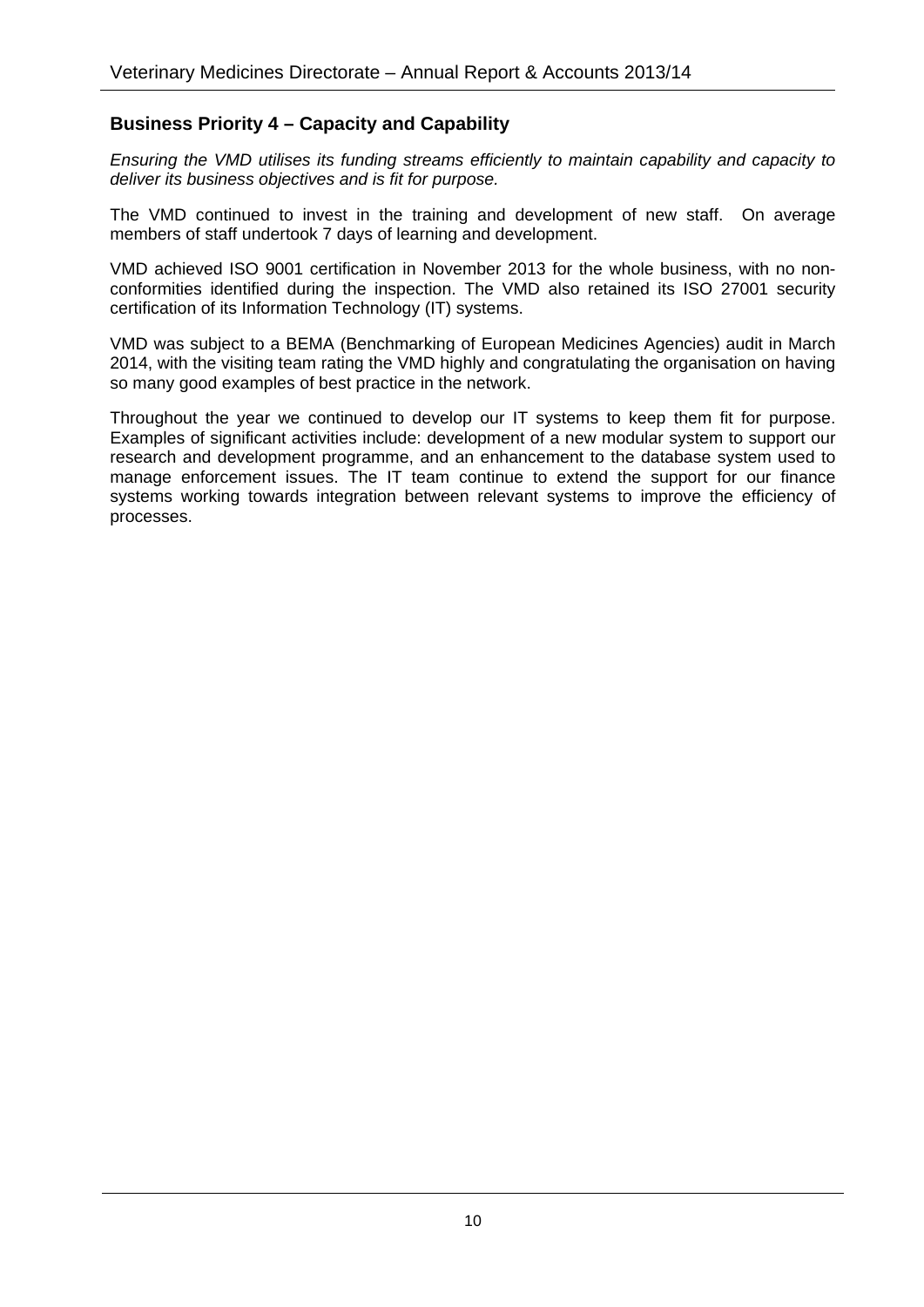### **People Strategy**

#### **Staff Numbers**

At 31 March 2014 we employed 156 permanent staff (152 full-time equivalent) and 10 temporary staff (9 full-time equivalent) supplied by local employment agencies. The average number of full-time-equivalent permanent and temporary staff during the year, and an analysis of staff-in-post (headcount) as at 31 March by gender are shown in Note 2 to the Accounts. The VMD complies with Equal Opportunities legislation and Departmental policy in relation to disabled employees. The VMD applies the Department's policies on equal opportunities and health and safety at work.

#### **Employee Involvement**

The VMD encourages staff involvement in its activities through a variety of channels including a VMD intranet, topic meetings, day-to-day line management contacts and diverse membership of project teams. Regular meetings review progress against the Business Plan and review risk. Office notices and the intranet are used to disseminate information. An annual staff meeting to review the work of the past year is addressed by the CEO. The VMD works with Defra on wellbeing activities and staff have access to both occupational health and employee assistance services. Trade Union membership and representation is in accordance with Departmental policies.

The VMD was re-accredited as an Investor in People (IiP) in 2012 and was awarded 'silver' status in recognition of the continuing efforts in the development and training of its staff.

The VMD took part in the EU Benchmarking process led by the Heads of Medicines Agencies in March 2014.

The results of benchmarking, IiP assessment and Civil Service wide employee engagement surveys have been used to inform continuous improvement throughout the year.

#### **Health and Safety**

Due to mainly low risk activities and size of the organisation the VMD continues to use the policies and advice services from Defra's Safety, Health & Wellbeing team. Only two minor work-related incidents were reported by employees during 2013/14.

#### **Sickness Absence**

The total full-time-equivalent days lost through staff sickness absence in the year was 581 compared to 827 in 2012/13. The average working days lost per employee during the year was 3.7 compared to 5.5 in 2012/13.

#### **Pensions**

Future pensions provision is made for all permanent staff through the provisions of either the Principal Civil Service Pension Scheme or a stakeholder pension scheme with employer contributions. Details of how pension liabilities are treated in the Accounts are provided in Note 2 to the Accounts and the Remuneration Report.

#### **Tax Arrangements of Public Sector Appointees**

As part of HM Treasury's review of tax arrangements of public sector appointees, departments and their arms length bodies are required to publish information in relation to the number of off payroll engagements that were in place on 31 January 2012 or entered into subsequently. The VMD have nil engagements to report.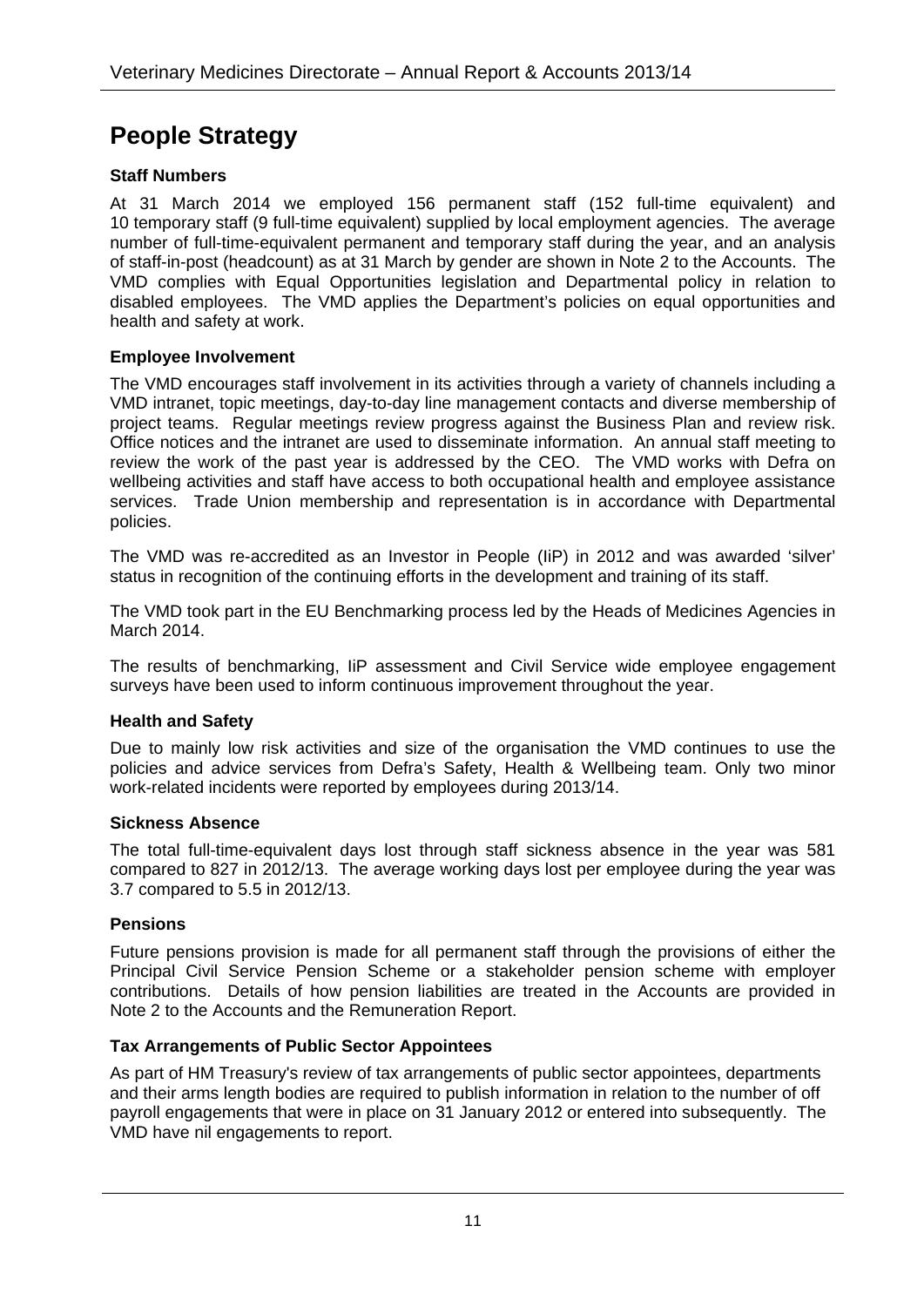### **Environmental Matters and Social and Community Issues**

#### **Sustainability Report for the calendar year 2013**

#### **For more information please see Defra's Annual Report and Accounts – Section headed: "Sustainability in Defra", which covers the VMD.**

Defra's Built Environment Sustainable Development Team provides the VMD with quarterly figures on each of the following categories. Due to the availability of data this report is based on data from Quarter 4 of 12/13 and Quarter 1 to 3 of 13/14. This is the same basis as used for the figures in the 2012/13 report.

| <b>GREENHOUSE GAS EMISSIONS</b>                      |                                         | 2013  |
|------------------------------------------------------|-----------------------------------------|-------|
|                                                      | Total gross emissions                   | 0.27  |
| Non-Financial Indicators                             | <b>Total net emissions</b>              |       |
| $(1,000$ tCO <sub>2</sub> e $)$                      | Gross emissions Scope 1 (direct)        |       |
|                                                      | Gross emissions Scope 2 & 3 (indirect)  |       |
|                                                      | <b>Electricity: Non-Renewable</b>       | 0.36  |
|                                                      | <b>Electricity: Renewable</b>           |       |
| <b>Related Energy Consumption</b><br>(million KWh)   | Gas                                     | 0.43  |
|                                                      | <b>LPG</b>                              |       |
|                                                      | Other                                   |       |
|                                                      | <b>Expenditure on Energy</b>            | 0.034 |
|                                                      | <b>CRC License Expenditure</b>          | 0.003 |
| <b>Financial Indicators</b><br>$(E \text{ million})$ | (2012/13)*                              |       |
|                                                      | Expenditure on accredited offsets       |       |
|                                                      | (e.g. GCOF)                             |       |
|                                                      | Expenditure on official business travel | 0.154 |

\*Carbon Reduction Commitment in the financial year 2012/13 £2,973 were submitted by the Department for Environment, Food and Rural Affairs on behalf of the VMD.

#### **Greenhouse Gas Emissions – Performance Commentary (including measures)**

Under the Greening Government Commitments the VMD has a commitment to reduce carbon emissions by 25% from the estate and business related travel from a 2009/10 baseline (of 254 tCO2) by 2015. For the purposes of ongoing monitoring and assessment throughout the reporting period, Defra's Built Environment Sustainable Development Team developed annual indicative milestones based on a 5% reduction per annum which we will struggle to meet due to the constraints of the building.

Indicative Annual Milestone (tCO2)

2011/12 – 228.6 2012/13 – 215.9 2013/14 – 203.2 2014/15 target – 190.5

#### **Greenhouse Gas Emissions – Controllable Impacts Commentary**

The main direct impacts for the VMD are in its electricity and gas consumption and significant changes to consumption cannot be made without considerable capital investment to introduce more energy efficient heat sources, reduce solar gain and the like. It should however be noted that we had a PowerStar voltage regulator fitted to the building and the strip lighting changed to the latest energy saving standard before the targets were set.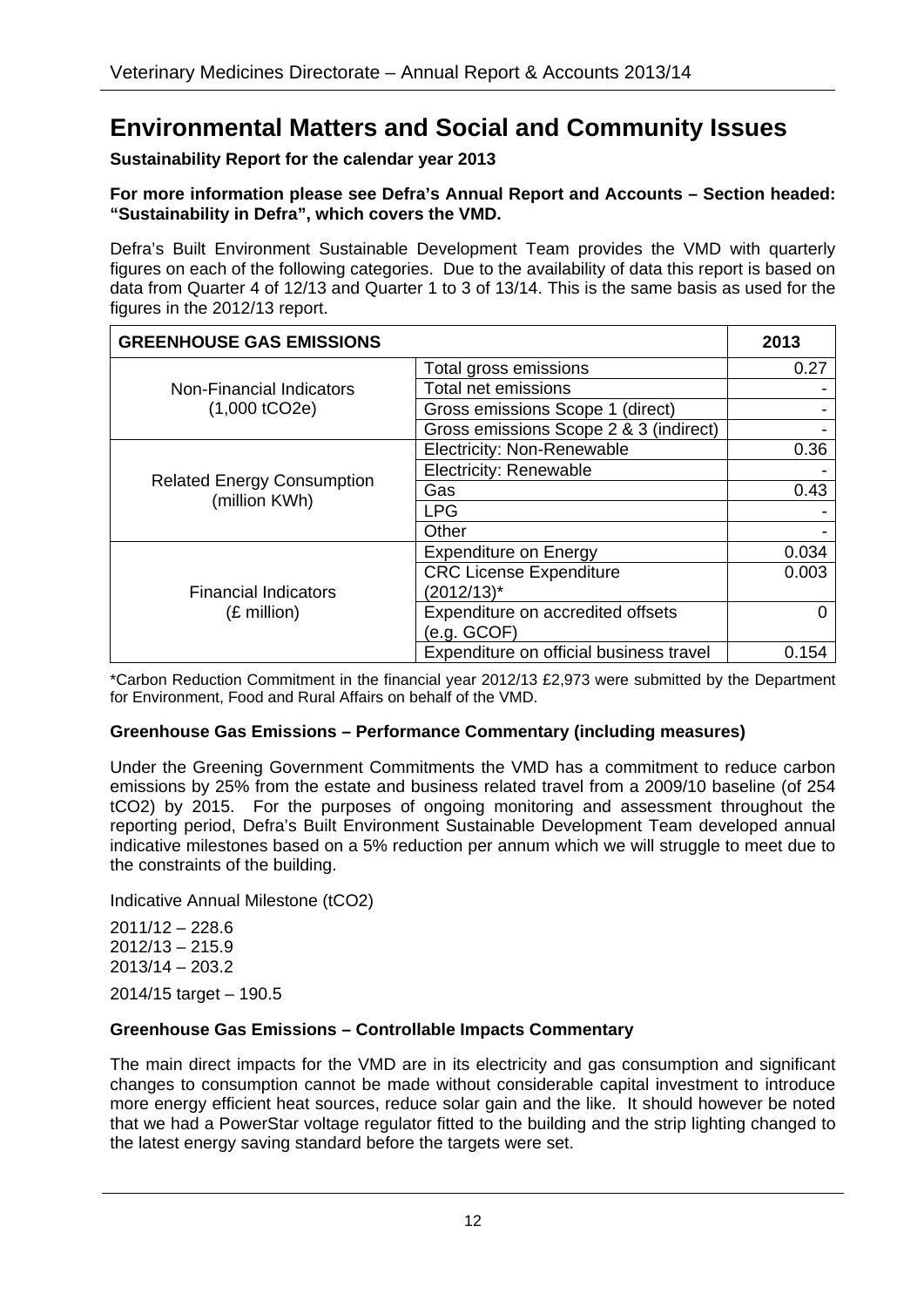#### **Greenhouse Gas Emissions – Overview of Influenced Impacts**

Greening Government Commitment: To cut domestic business travel flights by 20% by 2015 from a 2009/10 baseline. Organisation Level Target: Currently recorded as having a zero indicative baseline. Staff undertake nearly all domestic business travel using the train.

| <b>WASTE</b>                                                                                                      |                            |                         | 2012           |
|-------------------------------------------------------------------------------------------------------------------|----------------------------|-------------------------|----------------|
| <b>Total Waste</b>                                                                                                |                            |                         | 68.1           |
|                                                                                                                   | Hazardous                  |                         |                |
|                                                                                                                   | Waste                      | Total                   | 0              |
|                                                                                                                   |                            | Landfill                | $\overline{0}$ |
| Non-Financial Indicators                                                                                          |                            | Reused/recycled         | 0              |
| (tonnes)                                                                                                          | <b>Non</b>                 | Composted               | $\mathbf 0$    |
|                                                                                                                   | Hazardous                  | Incinerated with energy | 68.1           |
|                                                                                                                   | Waste                      | recovery                |                |
|                                                                                                                   |                            | Incinerated without     | 0              |
|                                                                                                                   |                            | energy recovery         |                |
|                                                                                                                   | <b>Total Disposal Cost</b> |                         | $\star$        |
|                                                                                                                   | <b>Hazardous Waste</b>     | 0                       |                |
|                                                                                                                   |                            | Landfill                | 0              |
| <b>Financial Indicators</b>                                                                                       |                            | Reused/recycled         | 0              |
|                                                                                                                   | <b>Non</b>                 | Composted               | 0              |
| (Ek)                                                                                                              | Hazardous                  | Incinerated with energy | $\star$        |
|                                                                                                                   | Waste                      | recovery                |                |
|                                                                                                                   |                            | Incinerated without     | 0              |
|                                                                                                                   |                            | energy recovery         |                |
| *The VMD does not have these figures. They are part of the overall estate costs and are not<br>billed separately. |                            |                         |                |

#### **Waste – Performance Commentary (including measures)**

The figures are total waste production from the VMD building. All waste on the Weybridge site the VMD shares with Defra's Animal Health and Veterinary Laboratories Agency (AHVLA) goes into one stream to help the site incinerator burn less flammable waste such as animal bedding, carcasses etc. The Incineration Team extract glass and metals which are flash heat treated (to ensure biosecurity).

Under the Greening Government Commitments the VMD has a commitment to reduce the amount of waste generated by 25%, from a 2009/10 baseline, by 2015. For the purposes of ongoing monitoring and assessment throughout the reporting period, Defra's Built Environment Sustainable Development Team developed annual indicative milestones based on a 5% reduction per annum. Defra's Built Environment Sustainable Development Team re-baselined for the VMD when the Facilities Management contractor started to weigh waste from the VMD separately from the remainder of the site. The targets below have been revised as a consequence.

Indicative Annual Milestone (tonnes)

2011/12 – 43.7 (revised baseline based on 2011 calendar year) 2012/13 – 40.2 2013/14 – 36.7

2015 target – 33.2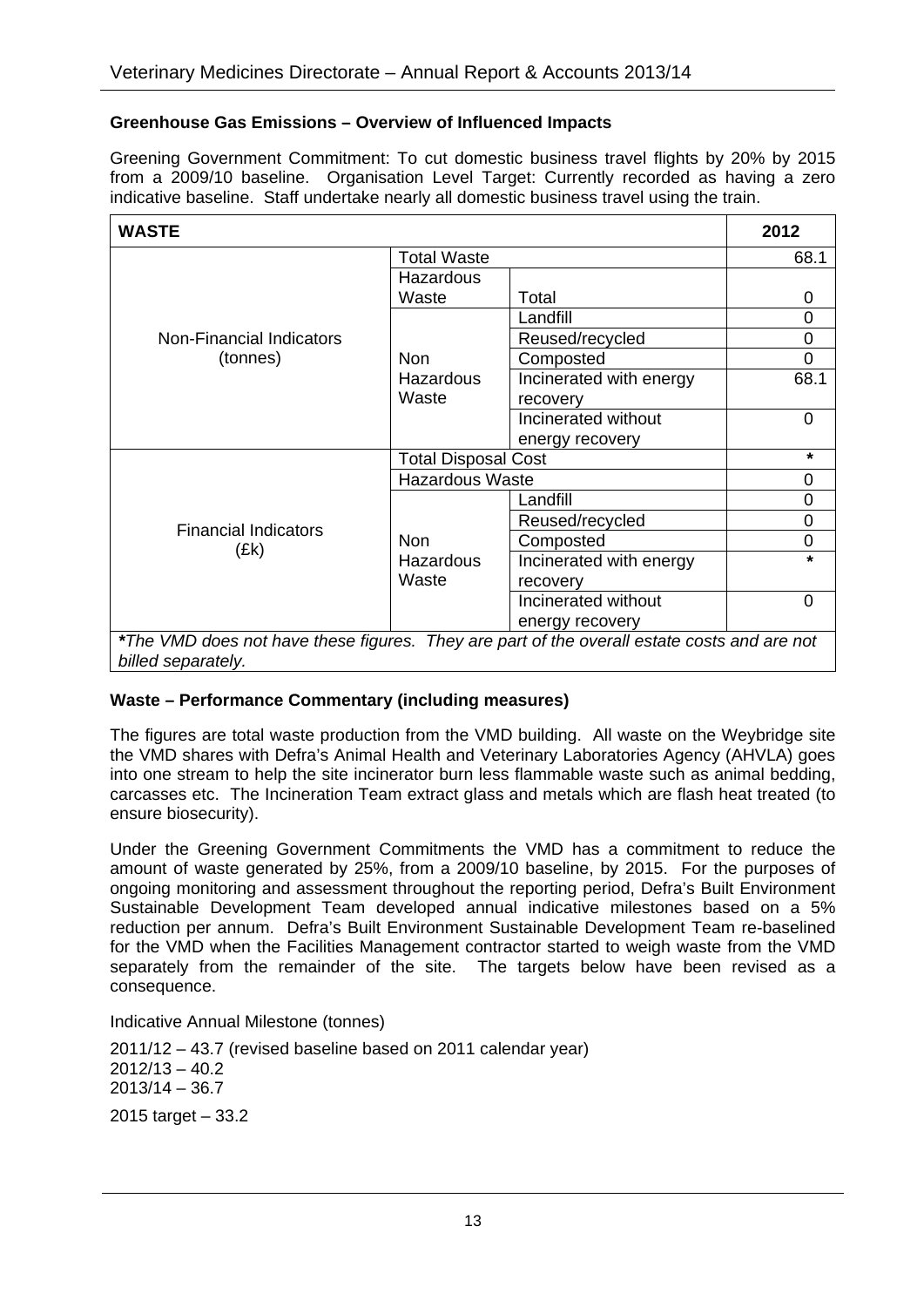#### **Waste – Controllable Impacts Commentary**

The main direct impacts of waste for the VMD are in relation to paper and other office related waste. There has been higher than normal levels of waste in the period reported because of the VMD's data cleansing, scanning and disposal project. The main scanning project is due to end during April 2014, and a review will then be undertaken to consider the practicalities of a further reduction in paper based files and other information. Waste is expected to decrease significantly when the work ends and as a result of electronic information sharing and filing.

We continue to work to reduce the Agency's paper usage and hence potential waste creation. We ordered 377 boxes of paper in 2010, 320 boxes in 2011 and 289 boxes in 2012. This figure reduced to 165 boxes in 2013. We are committed to meeting the Governmental target further to reduce paper consumption by 10% in the coming year through e-working in particular.

#### **Waste – Overview of Influenced Impacts**

The VMD introduced electronic submissions of applications data from the pharmaceutical industry and this has already led to a significant reduction in the amount of paper dossiers handled, stored and disposed of by the VMD.

| <b>FINITE RESOURCE CONSUMPTION</b> |                           |            | 2012  |
|------------------------------------|---------------------------|------------|-------|
|                                    | Water                     | Supplied   | 0.866 |
|                                    | Consumption               | Abstracted |       |
| Non-Financial Indicators           | (Office Estate)           | Per FTE    | 0.005 |
| ('000 m <sup>3</sup> )             | Water<br>Consumption      | Supplied   |       |
|                                    | (Non-Office<br>Estate)    | Abstracted |       |
|                                    | <b>Water Supply Costs</b> |            |       |
| <b>Financial Indicators</b>        | (Office Estate)           |            |       |
| (Ek)                               | <b>Water Supply Costs</b> |            |       |
|                                    | (Non-Office Estate)       |            |       |

#### **Finite Resource: Water Consumption – Performance Commentary (including measures)**

Under the Greening Government Commitments the VMD has a commitment to an overall reduction in water consumption by 2015, from a 2009/10 baseline and to improve site level water consumption per FTE. Based on an average of 160.24 FTEs our annual consumption would be 5.4  $m^3$  per head which just falls into the good performance level of consumption.

#### **Finite Resource: Water Consumption – Controllable Impacts Commentary**

Our main water use is in the toilet facilities. We have "water pigs" in the cisterns which reduce flush rates. We cannot do more to reduce toilet facility water usage without capital investment in new hardware. The two showers are already low volume units.

#### **Finite Resource: Water Consumption – Overview of Influenced Impacts**

We influence staff to use only the water they need.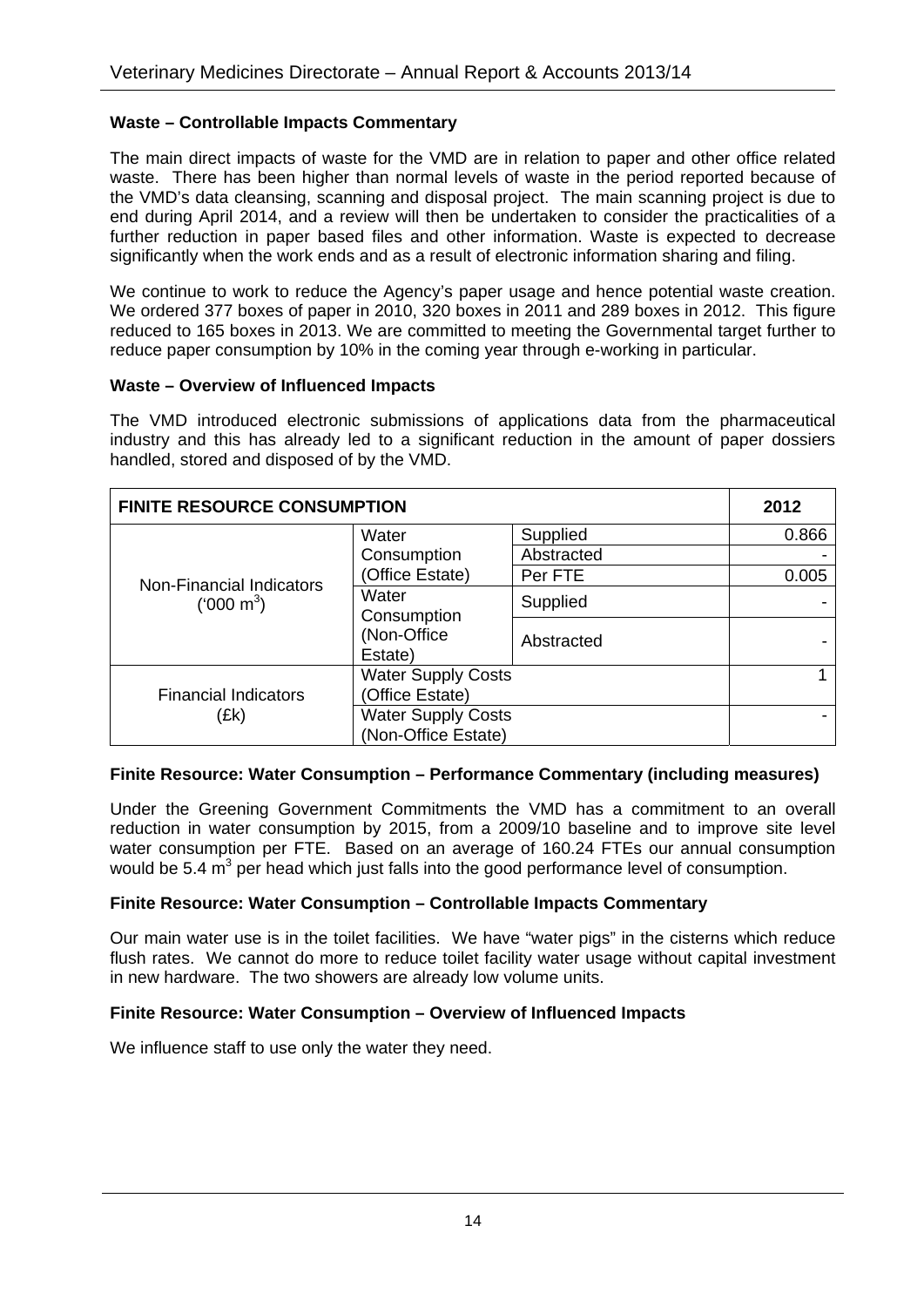# **Remuneration Report**

#### **Remuneration Policy**

The remuneration of senior civil servants is set by the Prime Minister following independent advice from the Review Body on Senior Salaries. In reaching its recommendations, the Review Body has regard to the following considerations:

- the need to recruit, retain and motivate suitably able and qualified people to exercise their different responsibilities;
- regional/local variations in labour markets and their effects on the recruitment and retention of staff;
- Government policies for improving the public services including the requirement on departments to meet the output targets for the delivery of Departmental services;
- the funds available to departments as set out in the Government's Departmental expenditure limits; and
- the Government's inflation target.

The Review Body takes account of the evidence it receives about wider economic considerations and the affordability of its recommendations. Further information about the work of the Review Body can be found at www.ome.uk.com.

#### **Service Contracts**

The Constitutional Reform and Governance Act 2010 requires Civil Service appointments to be made on merit on the basis of fair and open competition. The Recruitment Principles published by the Civil Service Commission specify the circumstances when appointments may be made otherwise.

Unless otherwise stated below, the officials covered by this report hold appointments which are open-ended. Early termination, other than for misconduct, would result in the individual receiving compensation as set out in the Civil Service Compensation Scheme.

Further information about the work of the Civil Service Commission can be found at www.civilservicecommission.org.uk.

#### **Salaries and Pension Benefits (Audited)**

The following sections provide details of the remuneration and pension interests of the VMD's Directors.

| Single total figure of remuneration           |                   |         |                           |          |                                       |         |         |                  |                  |         |
|-----------------------------------------------|-------------------|---------|---------------------------|----------|---------------------------------------|---------|---------|------------------|------------------|---------|
| <b>Officials</b>                              | Salarv<br>(E'000) |         | Bonus payments<br>(£,000) |          | Benefits in kind (to<br>nearest £100) |         | (E'000) | Pension benefits | Total<br>(£'000) |         |
|                                               | 2013-14           | 2012-13 | 2013-14                   | 2012-13  | 2013-14                               | 2012-13 | 2013-14 | 2012-13          | 2013-14          | 2012-13 |
| <b>SP Borriello</b><br><b>Chief Executive</b> | 115-120           | 115-120 |                           |          |                                       |         | 46.000  | 42.000           | 160-165          | 155-160 |
| J Atkinson<br>Director of<br>Authorisations   | 70-75             | 70-75   | $5 - 10$                  | $5 - 10$ |                                       |         | 1.000   | 37.000           | 80-85            | 110-115 |
| P Green<br>Director of<br>Operations          | 65-70             | 65-70   |                           |          |                                       |         | 9.000   | 9.000            | 75-80            | 75-80   |

 $1$  The value of pension benefits accrued during the year is calculated as (the real increase in pension multiplied by 20) plus (the real increase in any lump sum) less (the contributions made by the individual). The real increases exclude increases due to inflation or any increase or decreases due to a transfer of pension rights.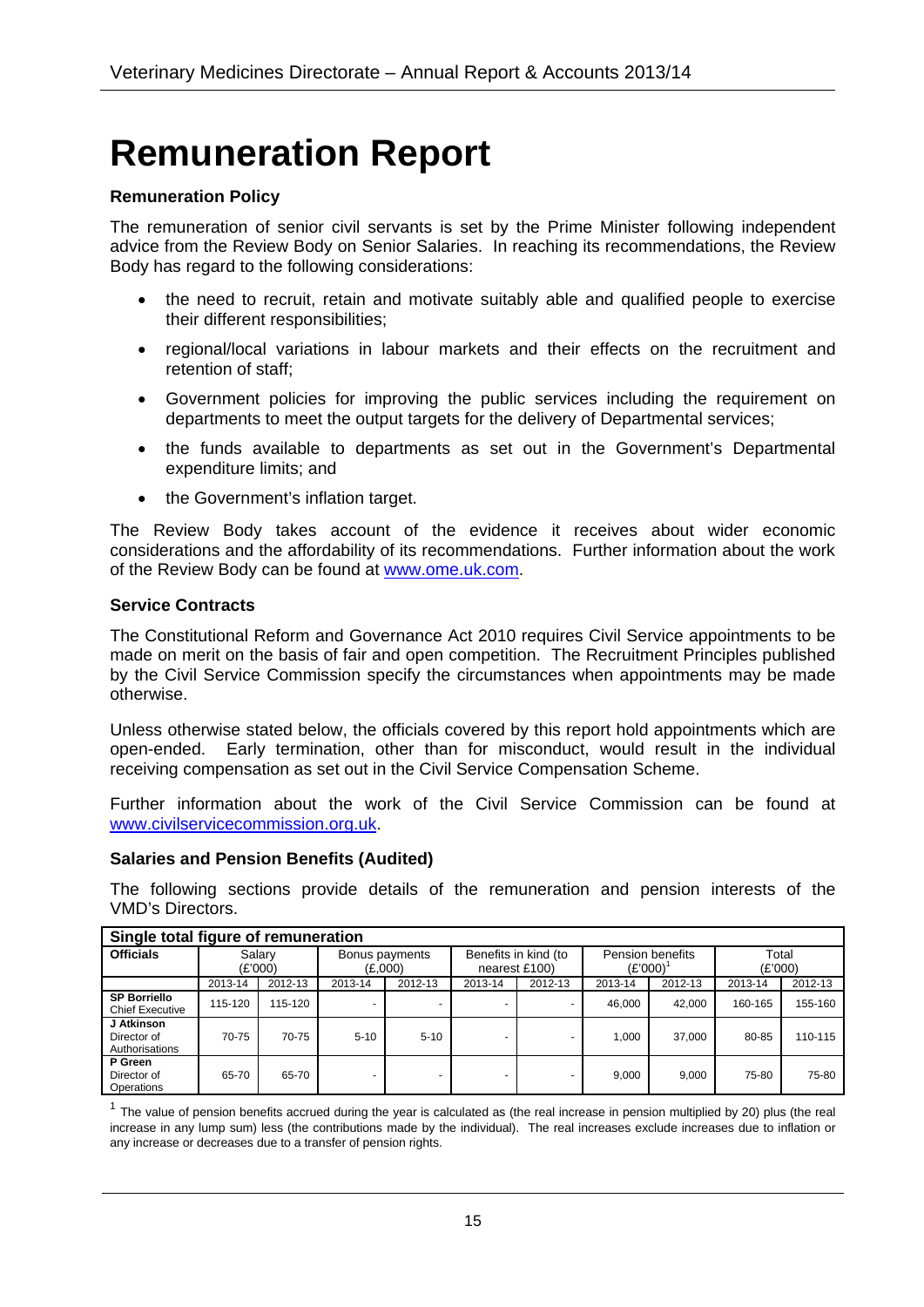'Salary' includes gross salary; overtime; reserved rights to London weighting or London allowances; recruitment and retention allowances; private office allowances and any other allowance to the extent that it is subject to UK taxation. This report is based on accrued payments made by the Agency and thus recorded in these accounts.

Directors are appraised annually against a set of competencies and individually targeted objectives. Bonuses are the only form of remuneration subject to performance conditions. Bonuses paid in 2013/14 relate to performance in 2012/13 and bonuses paid in 2012/13 relate to performance in 2011/12.

No amounts have been paid during the year in respect of compensation to former senior managers or to third parties for services of a senior manager.

None of the VMD Directors has held any company directorships or other significant interests during the year that, in the opinion of the Directors, may conflict with their management responsibilities.

No employer contributions were made to partnership pension accounts during 2012/13 or 2011/12 in respect of the VMD's Directors.

#### **Pay Multiples**

Reporting bodies are required to disclose the relationship between the remuneration of the highest paid Director in their organisation and the median remuneration of the organisation's workforce.

The full-time equivalent annualised total remuneration of the highest paid Director and the median member of staff excluding the highest paid Director were as shown in the following table:

| Total remuneration | <b>Highest paid Director</b><br>£000 | Median of other staff | Pay multiple (ratio) |
|--------------------|--------------------------------------|-----------------------|----------------------|
| 2013/14            | 115 - 120                            | 30,656                | 3.9                  |
| 2012/13            | 115 - 120                            | 29,563                |                      |

The banded remuneration of the highest paid Director in the VMD in the financial year 2013/14 was £115,000 to £120,000 (2012/13, £115,000 to £120,000). This was 3.9 times (2012/13, 4.0 times) the median remuneration of the workforce, which was £30,656 (2012/13, £29,563).

In 2013/14, no employees received remuneration in excess of the highest paid Director (2012/13: nil). Remuneration ranged from £13,127 to £118,587 (2012/13, £13,172 to £117,648).

Total remuneration includes salary, non-consolidated performance-related pay and benefits in kind. It does not include severance payments, employer pension contributions and the cash equivalent transfer value of pensions.

#### **Benefits in Kind**

The monetary value of benefits in kind covers any benefits provided by the employer and treated by HM Revenue and Customs as a taxable emolument. None of the Directors received any benefits in kind during the year.

#### **Civil Service Pensions**

Pension benefits are provided through the Civil Service pension arrangements. From 30 July 2007, civil servants may be in one of four defined benefit schemes; either a final salary scheme **(classic, premium or classic plus);** or a whole career scheme **(nuvos)**. These statutory arrangements are unfunded with the cost of benefits met by monies voted by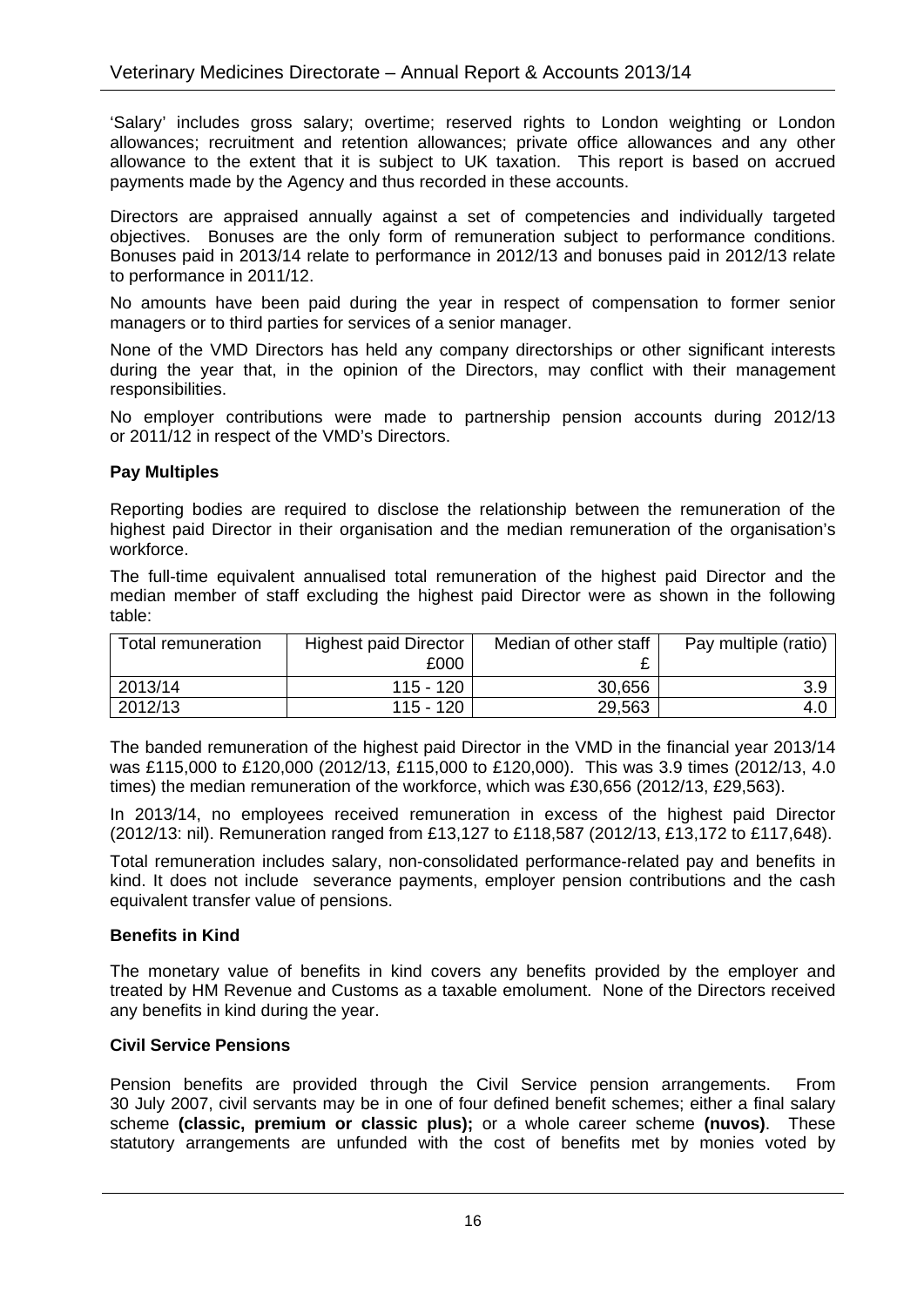Parliament each year. Pensions payable under **classic, premium, classic plus** and **nuvos** are increased annually in line with Pensions Increase legislation. Members joining from October 2002 may opt for either the appropriate defined benefit arrangement or a 'money purchase' stakeholder pension with an employer contribution (**partnership** pension account).

Employee contributions are salary related and range between 1.5% and 6.25% of pensionable earnings for **classic** and 3.5% and 8.25% for **premium, classic plus and nuvos**. Increases to employee contributions will apply from 1 April 2014. Benefits in **classic** accrue at the rate of 1/80th of final pensionable earnings for each year of service. In addition, a lump sum equivalent to three years initial pension is payable on retirement. For **premium**, benefits accrue at the rate of 1/60th of final pensionable earnings for each year of service. Unlike **classic**, there is no automatic lump sum. **Classic plus** is essentially a hybrid with benefits for service before 1 October 2002 calculated broadly as per **classic** and benefits for service from October 2002 worked out as in **premium**. In **nuvos** a member builds up a pension based on his pensionable earnings during their period of scheme membership. At the end of the scheme year (31 March) the member's earned pension account is credited with 2.3% of their pensionable earnings in that scheme year and the accrued pension is uprated in line with Pensions Increase legislation. In all cases members may opt to give up (commute) pension for a lump sum up to the limits set by the Finance Act 2004.

The **partnership** pension account is a stakeholder pension arrangement. The employer makes a basic contribution of between 3% and 12.5% (depending on the age of the member) into a stakeholder pension product chosen by the employee from a panel of three providers. The employee does not have to contribute, but where they do make contributions, the employer will match these up to a limit of 3% of pensionable salary (in addition to the employer's basic contribution). Employers also contribute a further 0.8% of pensionable salary to cover the cost of centrally-provided risk benefit cover (death in service and ill health retirement).

The accrued pension quoted is the pension the member is entitled to receive when they reach pension age, or immediately on ceasing to be an active member of the scheme if they are already at or over pension age. Pension age is 60 for members of **classic, premium and classic plus** and 65 for members of **nuvos.**

Further details about the Civil Service pension arrangements can be found at the website http://www.civilservice.gov.uk/pensions.

#### **Cash Equivalent Transfer Values**

A Cash Equivalent Transfer Value (CETV) is the actuarially assessed capitalised value of the pension scheme benefits accrued by a member at a particular point in time. The benefits valued are the member's accrued benefits and any contingent spouse's pension payable from the scheme. A CETV is a payment made by a pension scheme or arrangement to secure pension benefits in another pension scheme or arrangement when the member leaves a scheme and chooses to transfer the benefits accrued in their former scheme. The pension figures shown relate to the benefits that the individual has accrued as a consequence of their total membership of the pension scheme, not just their service in a senior capacity to which disclosure applies.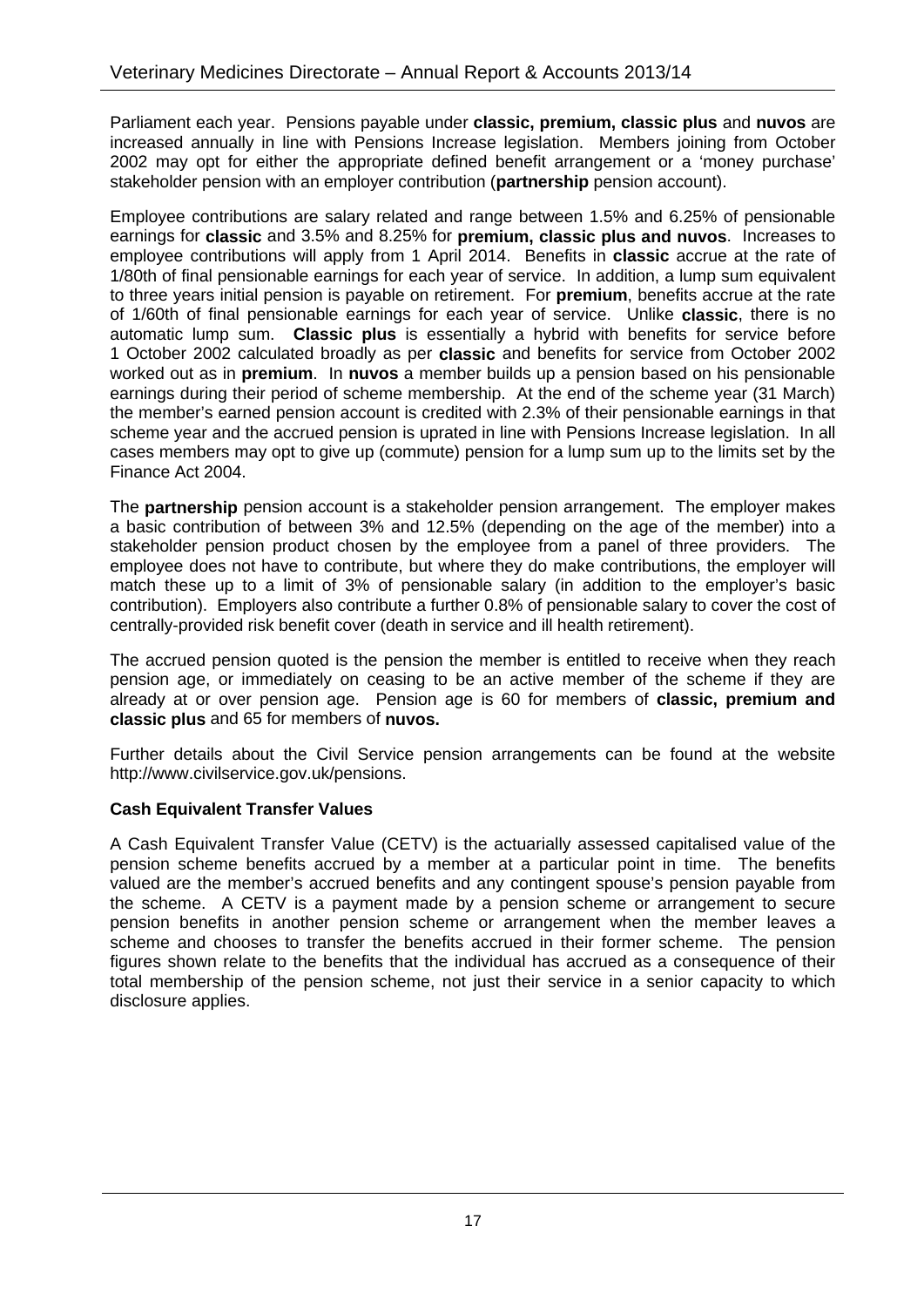The figures include the value of any pension benefit in another scheme or arrangement which the member has transferred to the Civil Service pension arrangements. They also include any additional pension benefit accrued to the member as a result of their buying additional pension benefits at their own cost. CETVs are worked out in accordance with The Occupational Pension Schemes (Transfer Values) (Amendment) Regulations 2008 and do not take account of any actual or potential reduction to benefits resulting from Lifetime Allowance Tax which may be due when pension benefits are taken.

#### **Real Increase in CETV**

This reflects the increase in CETV that is funded by the employer. It does not include the increase in accrued pension due to inflation, contributions paid by the employee (including the value of any benefits transferred from another pension scheme or arrangement) and uses common market valuation factors for the start and end of the period.

|                                             | Accrued pension                 | Real Increase in                                | CETV at | CETV at | Real        |
|---------------------------------------------|---------------------------------|-------------------------------------------------|---------|---------|-------------|
|                                             | at pension age as               | pension and                                     | 31/3/14 | 31/3/13 | increase in |
|                                             | at 31/3/14 and                  | related sum at                                  |         |         | <b>CETV</b> |
|                                             | related lump sum                | pension age                                     |         |         |             |
|                                             | £000                            | £000                                            | £000    | £000    | £000        |
| <b>SP Borriello</b>                         | 15-20 plus lump                 | 2.5-5 plus lump                                 | 230     | 180     | 30          |
| <b>Chief Executive</b>                      | sum of 0                        | sum of 0                                        |         |         |             |
| J Atkinson<br>Director of<br>Authorisations | 25-30 plus lump<br>sum of 30-35 | 0-2.5 plus lump<br>sum decrease of<br>$(2.5)-0$ | 405     | 376     | (2)         |
| P Green<br>Director of<br>Operations        | 15-20 plus lump<br>sum of 50-55 | 0-2.5 plus lump<br>sum of 0-2.5                 | 300     | 274     | 5           |

#### **External Management Board Members**

Membership details of the Management Board are shown on page 29. The two external nonexecutive members also attend the Audit and Risk Committee (ARC). J Preston chairs the meeting. The following salaries and benefits-in-kind were paid to the external members:

| 2013/14                   | J Preston<br>£000 | <b>B</b> Morris<br>£000 |
|---------------------------|-------------------|-------------------------|
| Salary (as defined above) | $5 - 10$          | $0 - 5$                 |
| Benefits-in-kind          | $0 - 5$           | $0-5$                   |
| <b>Total</b>              | $5 - 10$          | $0 - 5$                 |
| 2012/13                   | J Preston<br>£000 | <b>B</b> Morris<br>£000 |
| Salary (as defined above) | $5 - 10$          | $0-5$                   |
| Benefits-in-kind          | $0 - 5$           | $0-5$                   |
| <b>Total</b>              | $5 - 10$          | $0 - 5$                 |

#### **Quarterly Performance Reporting Board (QPRB)**

Membership details of the Quarterly Performance Reporting Board (QPRB) are shown on page 29. With the exception of the VMD, the QPRB members served only in their capacity as senior managers of the parent or other government department. Defra bears the cost of their representatives and the external members and details of these members' salaries, pensions,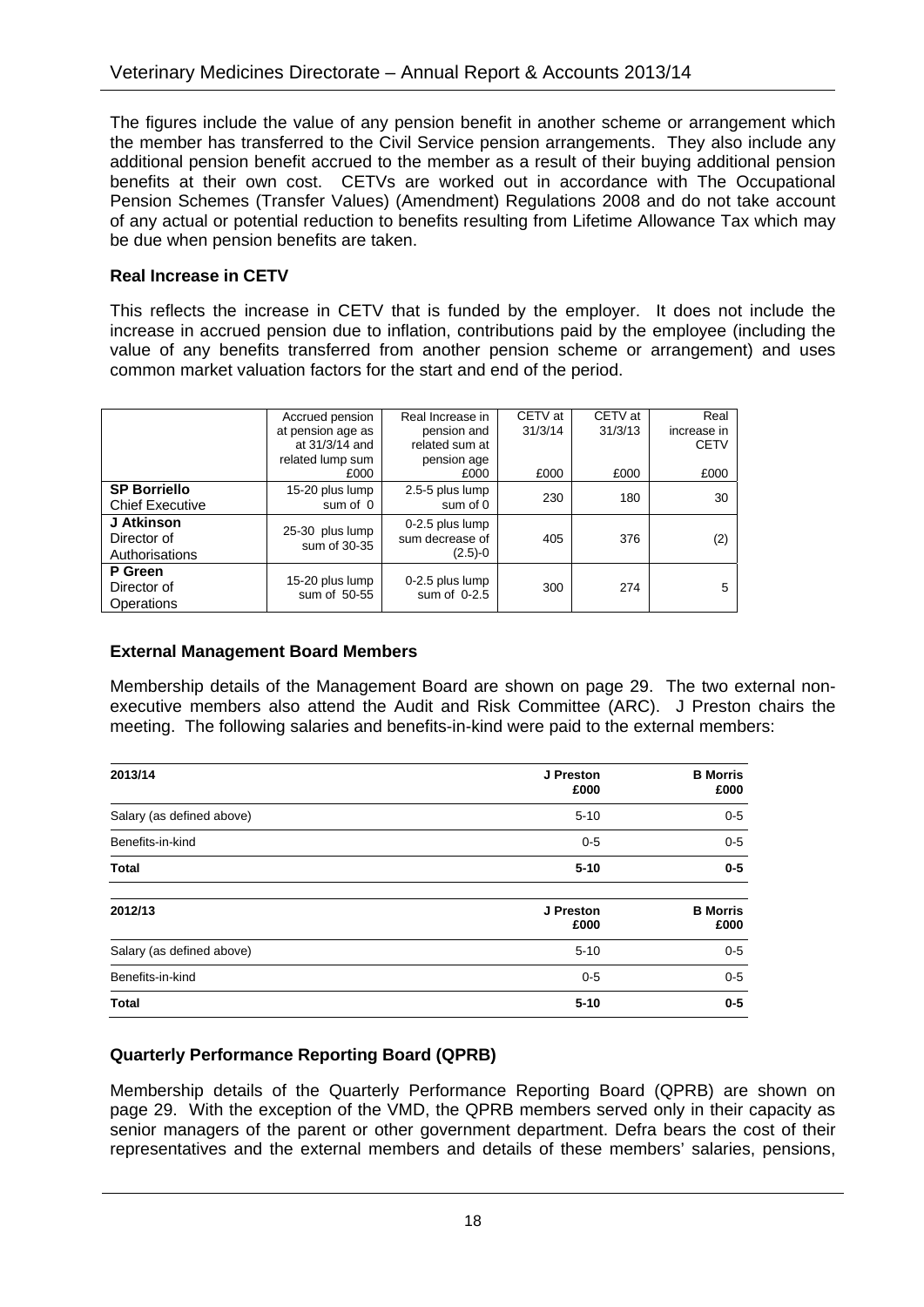company directorships or other significant interests are included in their departments' Annual Report and Accounts. There are no external members of the QPRB.

**Professor SP Borriello**  Chief Executive 30 May 2014

*The above signature covers pages 2 to19 and the content required by the FReM of the Directors Report, Strategic Report and Remuneration Report.*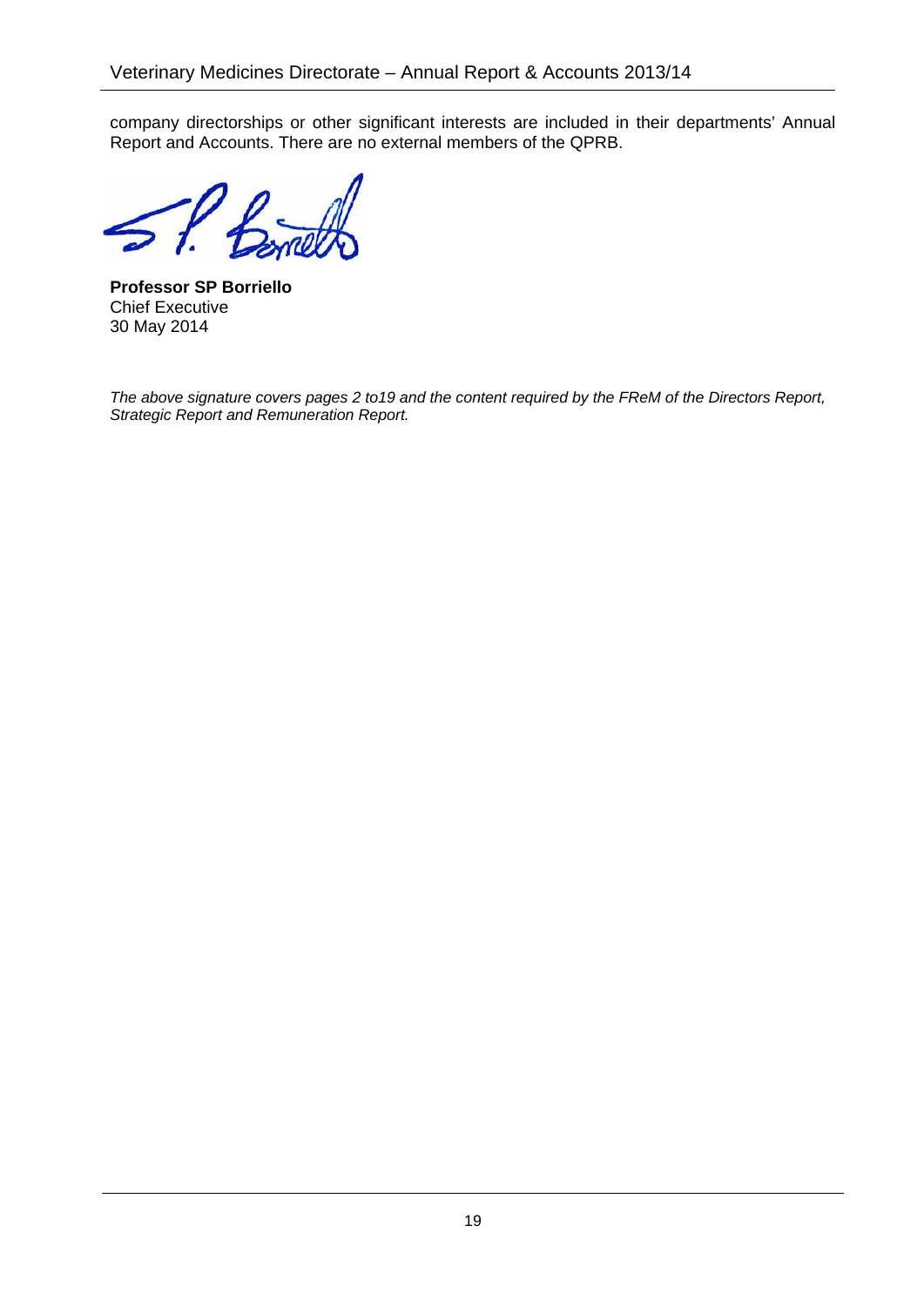# **Statement of Accounting Officer's Responsibilities**

Under the Government Resources and Accounts Act 2000 HM Treasury has directed the Veterinary Medicines Directorate to prepare for each financial year a statement of accounts in the form and on the basis set out in the Accounts Direction.

The accounts are prepared on an accruals basis and must give a true and fair view of the state of affairs of the Veterinary Medicines Directorate and of its net operating income, changes in taxpayers' equity and cash flows for the financial year.

In preparing the accounts the Accounting Officer is required to comply with the requirements of the *Government Financial Reporting Manual* and in particular to:

- observe the Accounts Direction issued by HM Treasury, including the relevant accounting and disclosure requirements, and apply suitable accounting policies on a consistent basis;
- make judgements and estimates on a reasonable basis;
- state whether applicable accounting standards as set out in the *Government Financial Reporting Manual* have been followed, and disclose and explain any material departures in the accounts; and
- prepare the accounts on the going concern basis.

The Accounting Officer for the Department for Environment, Food & Rural Affairs has designated the Chief Executive of the Veterinary Medicines Directorate as Accounting Officer of the Veterinary Medicines Directorate. The responsibilities of an Accounting Officer, including responsibility for the propriety and regularity of the public finances for which the Accounting Officer is answerable, for keeping proper records and for safeguarding the Agency's assets, are set out in *Managing Public Money* published by HM Treasury.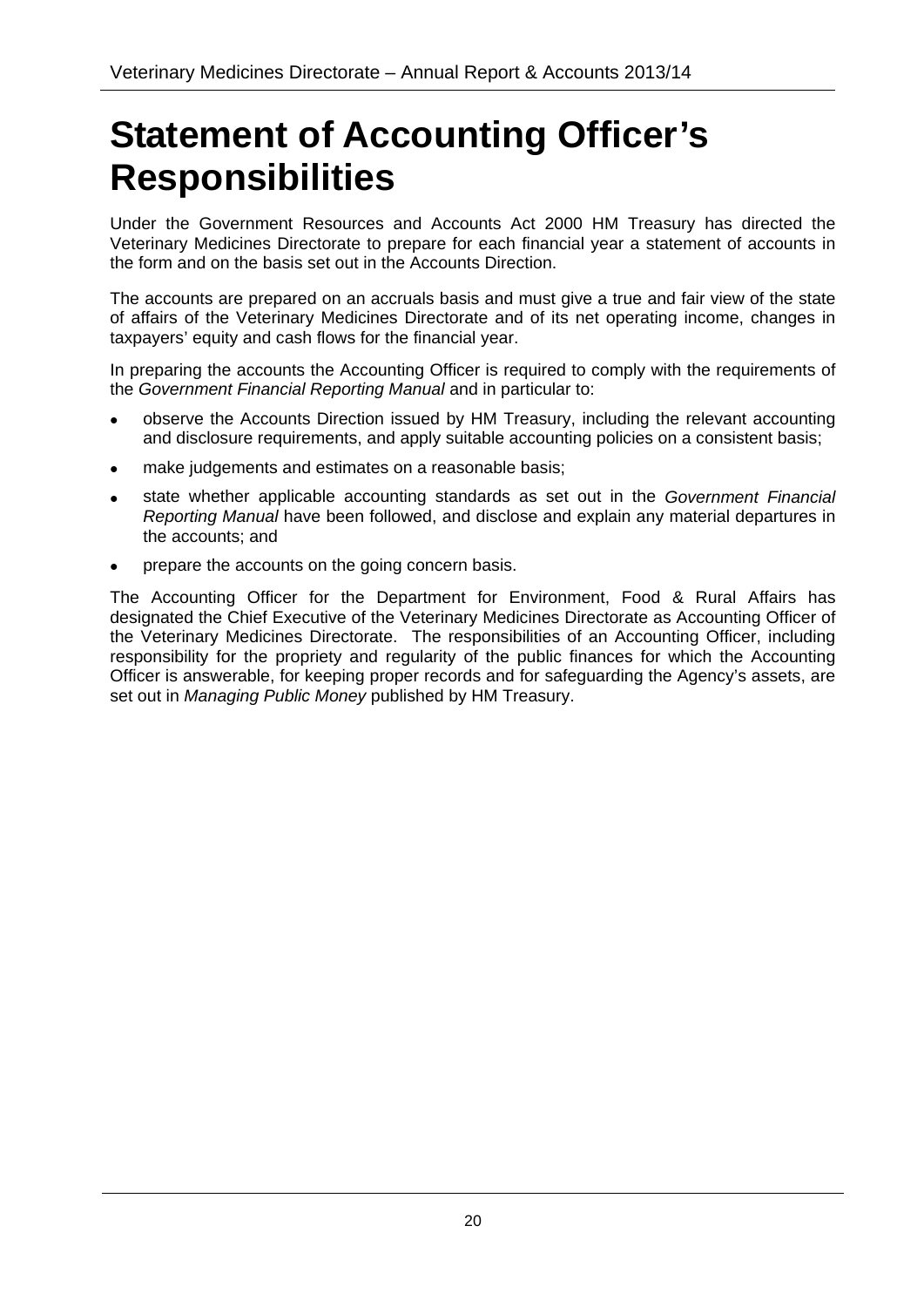# **Governance Statement**

### **Governance Philosophy**

The Veterinary Medicines Directorate (VMD), as a regulatory body, works on the principle that optimum governance and prevention of realisation of risk are only possible if the key tenets of governance are embedded as part of the working culture. In particular, our working ethos is of independence, integrity and impartiality, with awareness of conflicts of interest, probity, quality, continuous improvement and ongoing efficiency. This is facilitated and informed by active engagement with staff, stakeholders and customers, and a broad based recognition of the value of key elements of governance and an aspiration to do it well.

Improvements implemented during the year include further enhancement of performance management and management of sickness absence, designation of the Head of Finance as Fraud Officer, and achievement of whole agency ISO 9001 certification. We also retained ISO 27001 certification for our IT systems, and improved our staff engagement score to joint  $6<sup>th</sup>$ highest in the civil service.

During the year the Soil Association (a charity primarily for the promotion of organic principles) suggested that as the VMD charges fees to businesses, the income from these may make us partial in our decisions. We are confident that this does not occur but we nevertheless identified this as a reputational risk. In response, we have now codified all of the mitigations in place to prevent conflicts of interest and made the Statement of Objectivity and Impartiality publicly available (see http://www.vmd.defra.gov.uk/pdf/VMD\_Objectivity.pdf).

### **The Governance Framework**

The VMD is an Executive Agency of the Department for Environment, Food and Rural Affairs (Defra). The Agency is the UK policy lead on veterinary medicines and, as the national competent authority, is responsible for the implementation of all aspects of the Veterinary Medicines Directive and related EU legislation.

The Secretary of State for Defra determines the overall policy and financial framework within which the VMD operates and the Defra ownership function is exercised by the Defra Chief Operating Officer (COO). The COO receives advice and challenge on the Agency's strategic direction and performance from the VMD Management and VMD Corporate customer.

The Agency is led by the Chief Executive Officer, who is accountable to the Secretary of State for Defra for the performance and operation of the VMD and for the achievement of its business priorities in accordance with its Business Plan.

Quarterly performance reports, risk assessments and other management information flow from VMD to Defra, and are appropriately reported to the Quarterly Performance Review Board (QPRB), which is chaired by the COO. The QPRB concentrates on key performance indicators and underlying operational indicators (such as staff numbers and health and safety) at a high, "dashboard" level. The VMD Management Board and Audit and Risk Committee (ARC) are independently chaired by a Non-executive Director and between them also consider all the VMD's business. These arrangements were agreed by the Secretary of State in December 2012. There are also numerous informal links and Non-executive Directors are engaged in a more flexible way and are consulted between Management Board meetings.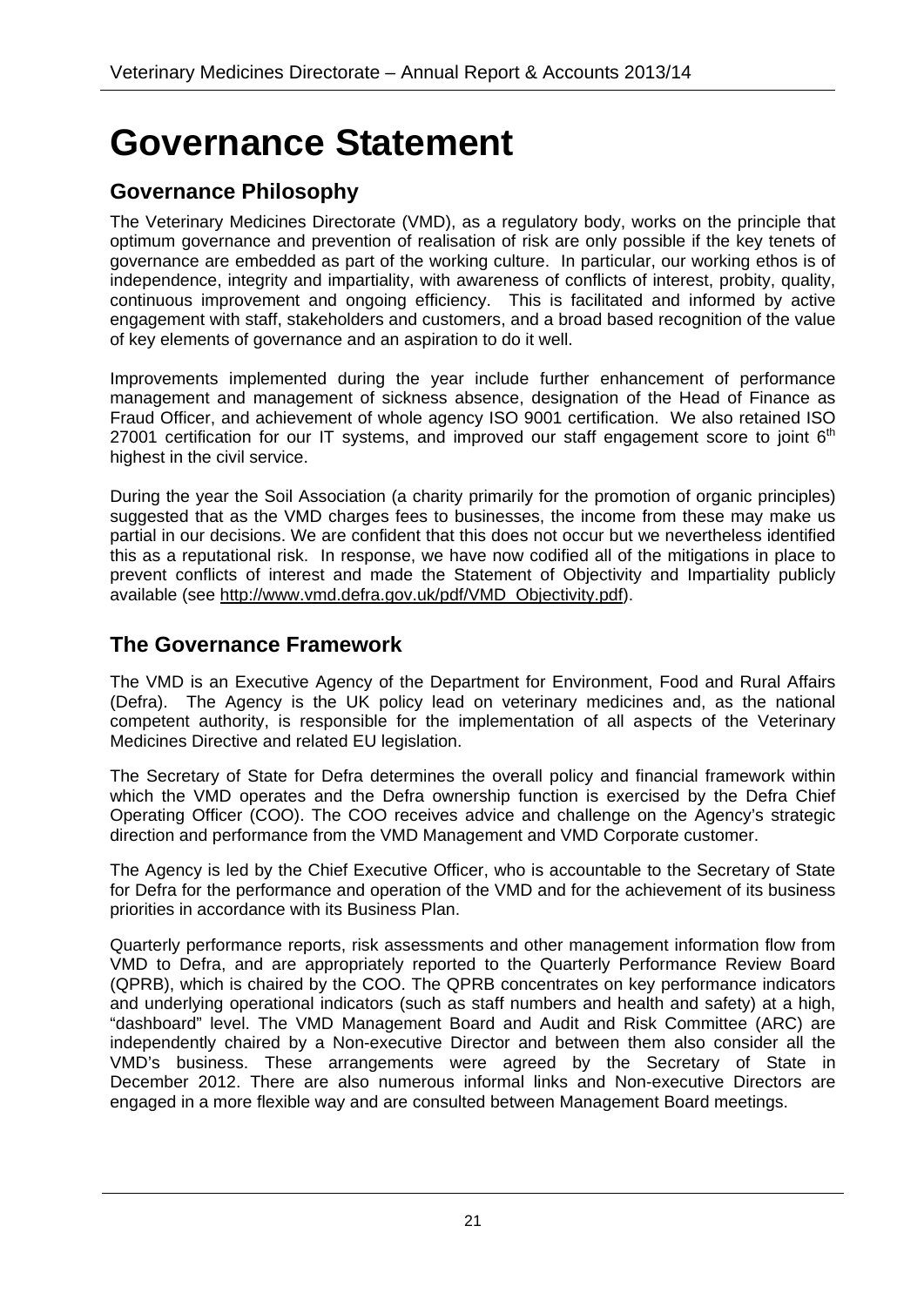The overall governance structure and associated assurance as well as advice and challenge is enriched by independent advisory committees (see Annex A), regular fixed discussions between the Chief Executive and the Chief Veterinary Officer and Deputy Veterinary Officer, and being party to an external benchmarking process for our medicines functions and holding external certification for our IT functions. Our quality assurance is further strengthened by the whole organisation ISO 9001 certification, which covers all our operational processes.

### **Boards and Committees**

#### **Membership of Boards and Committees is shown at Annex B**

#### **VMD Quarterly Performance Review Board (QPRB)**

The QPRB is the main governance board for the VMD, and usually meets quarterly. It provides assurance to the Minister through the Defra COO that the VMD has appropriate and effective mechanisms for financial control, audit and risk management.

The QPRB agrees the VMD's strategic direction, and provides the CEO with specific advice, support and challenge on:

- ensuring the alignment of the VMD's capacity and capability to deliver on behalf of Defra and Devolved Administrations;
- Ministerial targets and performance indicators to ensure they remain challenging;
- continuous review of 'shared' risks to the business and Defra;
- ensuring delivery against Ministerial and corporate performance targets taking account of the level of risk within the Business Plan;
- ensuring that Defra funding is sufficient to meet the requirements of the VMD's strategy;
- value for money improvements; and
- ensuring that contingency arrangements are in place.

During the year the QPRB considered the following governance and business documents:

- Annual Report & Accounts;
- Annual Business Plan, including Ministerial targets; and
- Terms of Reference for the Board and Committees.

Supporting the work of the QPRB are three additional governance bodies: the VMD Management Board (MB), the Audit and Risk Committee (ARC) and the Executive Management Board (EMB).

#### **VMD Management Board**

The VMD MB, chaired by a Non-executive Director (NED), is the internal governance board for the VMD and consists of the Chief Executive, the two Directors, other Defra attendees and two NEDs (one retiring in May 2013). In the interim period, pending appointment of additional NEDs, external challenge, assurance and governance was supplemented through independent members from the Defra network. For 2014/15 there will be three NEDs, who have already been appointed.

The Board met four times in the year. Each meeting is also attended by selected Heads of Teams as appropriate and applicable to the tabled Agenda.

The Board provides the Chief Executive with specific advice, support and challenge on:

 the delivery of key objectives agreed annually with the Minister and published in the VMD Business Plan;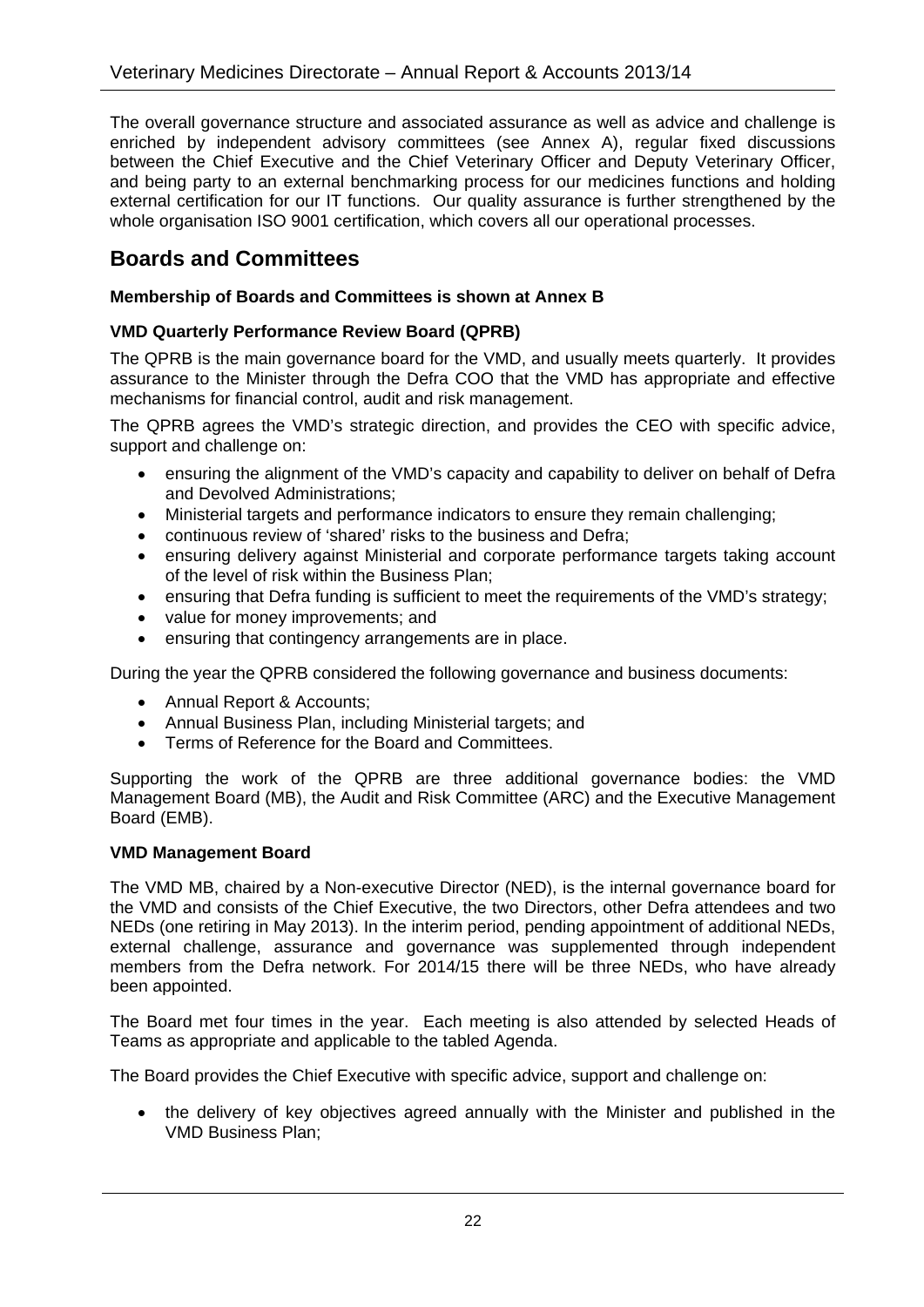- achieving value for money; and
- regularity and propriety in the administration and operation of the VMD.

All Board members meet formally and informally with other senior managers, and engage closely with the business, to help give strong assurance and governance.

#### **Audit and Risk Committee**

The Audit and Risk Committee (ARC) meets quarterly and is the main oversight committee for the organisation. The Committee is chaired by a Non-executive Director. The Committee met five times during the year to advise the CEO on the adequacy and effectiveness of the VMD's governance and risk management frameworks. It was attended by, and received reports from, a number of senior staff, internal auditors Baker Tilly (formerly RSM Tenon) and external auditors (National Audit Office).

In July 2013, RSM Tenon Ltd and subsidiaries announced a merger with Baker Tilly. This did not change the contracted service arrangements between RSM Tenon and the Agency.

#### **Highlights of Board and Committee Reports**

The MB and ARC have a rolling agenda. Standard items are:

- Business Plan and Budget;
- Monthly financial and quarterly performance reporting;
- Key projects e.g. Efficiencies and Partnership Programme:
- Strategic risk management:
- New corporate policies, for example, considering the VMD's assessment of business prospects and potential opportunities and the methods of communication with stakeholders;
- Audit Reports.

The emphasis of consideration of these core items between the two committees differ, with risk implications and mitigations, audit programmes and audit findings being of key consideration for the ARC; and response, implementation and strategy being of key consideration for the MB.

Reports and updates received in 2013/14 were:

- Annual Budget and a three year plan
- Draft Annual Report and Accounts
- Draft Governance Statement
- Risk Register
- National Audit Office Management Letter
- Internal Audit strategy and work plan
- Reports and recommendations from internal audits and progress on implementation of recommendations
- Focus topics: in-year these covered Antibiotic Resistance; VMD Business – Present & Future; Enforcement and Intelligence Sharing
- Head of Internal Audit reports

#### **Executive Management Board**

The Chief Executive, Directors and Head of Finance meet on a weekly basis as the VMD's Executive Management Board (EMB). There is a standing Agenda to:

- Consider and respond to current business issues;
- Control the VMD's financial position on a monthly basis;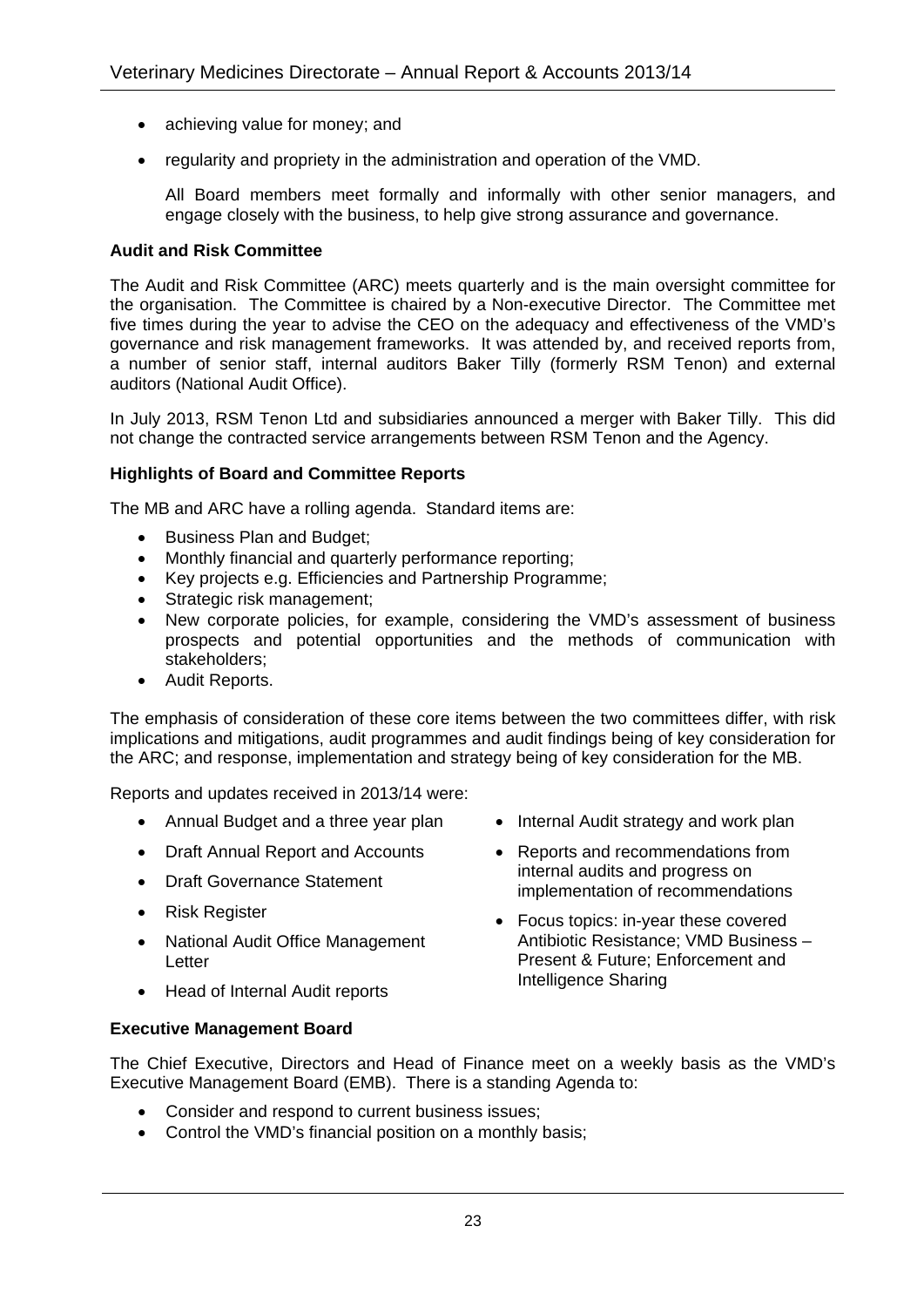- Detailed assessment of all staff issues (e.g. training, sickness, performance) on a monthly basis;
- Agree on the handling of key operational issues on a monthly basis;
- Consider potential new risks/emerging risks;
- Review strategic risks to the organisation on a monthly basis; and
- Allocate human and financial resources in alignment with the strategic direction and business plan.

### **Effectiveness of the Boards' and Committees' performance**

All committees and boards are required to keep full attendance records and minutes of each meeting and are disclosed as required and protected as necessary (See Annex B).

The MB and ARC assess their effectiveness at each meeting. A more formal assessment, as recommended by the Cabinet Office, of ARC and MB performance was carried out at the March 2014 meeting. This involved the use of a questionnaire developed by Core Defra which was adapted and issued to Committee members and regular attendees to complete where they had attended three or more meetings in the year. Against a bank of eight questions for ARC 97% of responses were positive, 1.5% neutral and 1.5% negative based on eight responses. For MB 79% of responses were positive, 19% neutral and 2% negative based on six responses. The Committees are content with the way that they are operating and that effective challenge is provided by the Non-executive Director and other Board members. This will be further strengthened when three new NEDs take up their posts in May 2014.

The minutes and action table provide evidence against which effectiveness of the EMB can be judged.

The MB and ARC routinely reviews the quality of the Management Information, performance data and operational indicators which align with VMD's strategic objectives. The Board considered the data presented to be of an appropriate quality.

### **Corporate Governance**

The focus of HM Treasury's Corporate Governance Code is on ministerial departments and sets out the protocol, accountabilities and role of departmental boards. The VMD applies the principles of the code, which requires that boards operate according to recognised precepts of good corporate governance in business: leadership, effectiveness, accountability and sustainability. It also requires that arrangements are in place for an annual evaluation of the effectiveness of the board and for results of the evaluation to be acted on.

The EMB has formally assessed its compliance with the Corporate Governance Code to the extent that it relates to an Executive Agency and has assessed its effectiveness. It concluded that the Agency has complied with the principles and spirit of the Code during the year.

The EMB had been effective in the discharge of its responsibilities as evidenced by the full delivery of the 2013/14 Business Plan; the results of the 2013 annual staff survey (joint  $6<sup>th</sup>$ highest score for engagement index out of 98 bodies for staff engagement); and the results of a survey, by Defra, of the VMD's policy customers. The outcomes of the EMB are reported to staff through the weekly Chief Executive's Newsletter.

### **Managing our risks**

The VMD's primary role is in the authorisation of veterinary medicines, which is always based on weighing up the benefit of medicines against their risks. Consequently the very nature of the work of the organisation is to examine risks and to reduce these to an acceptable level and then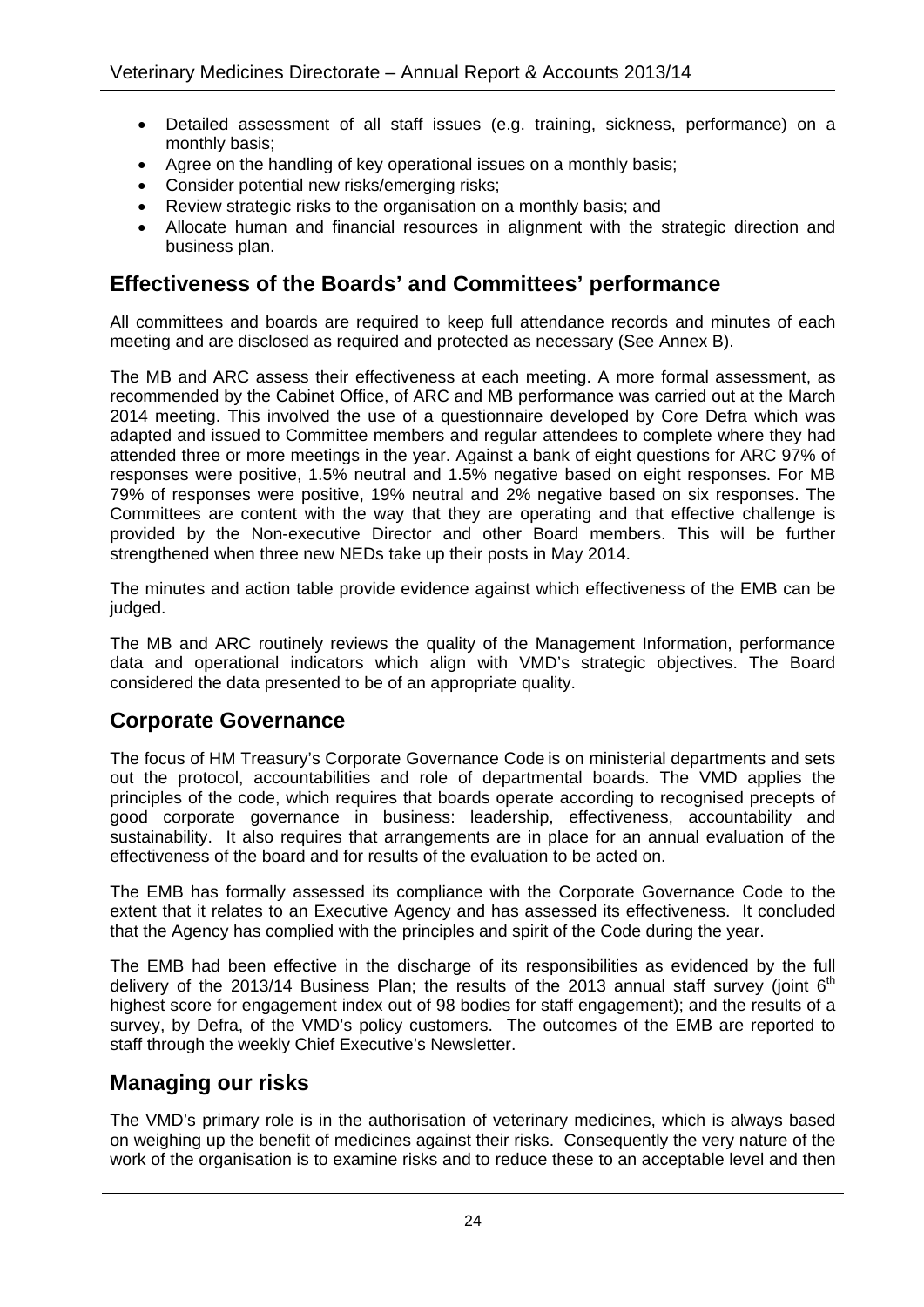to consider the residual risks against the benefits. This philosophy in managing risks is applicable and adopted in the approach to risk management across the organisation, to identify key risks that could threaten the achievement of the VMD's objectives.

Risks facing the VMD fall under the following headings: a) Operational, b) Reputational, c) International, d) Financial, e) Legal. The degree of risk is measured by considering the likelihood and impact.

The strategic risk register is regularly reviewed by the EMB, MB and ARC. The risks are updated as necessary.

The strategic risks identified in 2013/14 were:

- Reduced confidence in veterinary medicines
- Reduced confidence in food safety
- Reduced confidence in the VMD
- Staffing levels/skill mix
- Quality of centralised support services
- Failure to balance the budget
- Inadequate disaster recovery procedures
- Risk of fraud
- Risk of litigation
- International process/regulation changes
- Inadequate quality external IT services
- Negative impacts of revised legislation
- Staff morale
- Security of location

During the year all of the risks that arose on the VMD's strategic risk register were recorded as being managed appropriately. In year, three key 'red risks' for the organisation were identified. Firstly, having appropriate resources to meet new initiatives, with increasing number of crossgovernment and Defra initiatives requiring VMD representation, which had presented a key challenge to the VMD as a small organisation. Secondly, the effect of imposed change including the effect of moving our web presence to Gov.UK and imposed support service changes, and thirdly the ability of partners to deliver elements of our work on behalf of the VMD. Bar these risks, by the last ARC meeting, all other risks had been managed down to levels deemed acceptable.

Some key actions we implemented and progressed to help control risks included more intelligent choice of representatives and selection of what we must contribute to Government/Defra initiatives, and tracking all such demands through our communication management system and applying controls on delivery; an improved approach to succession planning with dedicated external assessment of the potential of some staff, continuation of improvements in processes for active management of performance and attendance issues; raising our concerns at senior level with delivery partners, with the Chief Operating Officer and with the Corporate Customer.

The Strategic Risk Register is supplemented by a list of "standing" controls setting out routine control measures, to ensure as far as possible we incorporate risk mitigations into our businessas-usual activities.

The VMD also seeks to identify risks that, while not significant enough to appear on the Strategic Risk Register, could still affect the successful outcome of the VMD's objectives. These risks are managed within individual business areas and are 'owned' by the respective Departmental Heads or Project Leaders who report progress to Directors at regular intervals. This includes a process for escalation to the Strategic Risk Register.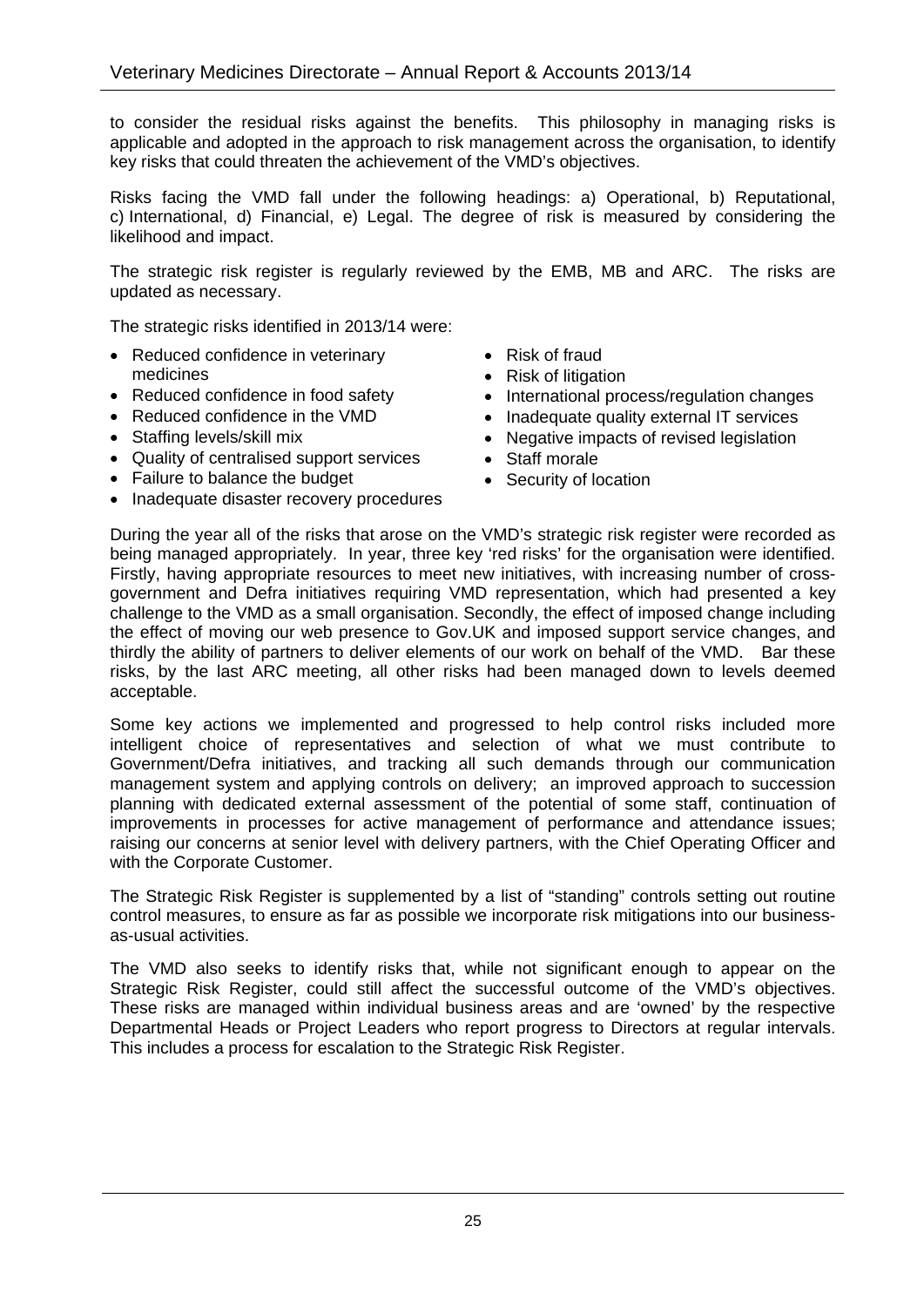#### **Effectiveness of risk management**

#### **Internal Audit Service**

The Internal Audit Service:

- operates under the requirements set out in Government Internal Audit Standards and the IIA-UK's International Standards for the Professional Practice of Internal Auditing;
- complies with the Public Sector Internal Audit Standards, which were effective from 1 April; and
- provides regular reports following review and evaluation of the Agency's risk management, control and governance arrangements, making recommendations for improvements where appropriate.

In their Annual Report, which offers their annual opinion on the adequacy and effectiveness of risk management, control and governance, the Head of Internal Audit gave a Green assurance on the effectiveness and efficiency of the VMD's arrangements. The Board can take reasonable assurance that the controls upon which the organisation relies to manage risk are suitably designed, consistently applied and effective. Evidence was seen that the control environment was improving in a large number of areas. The implementation of recommendations raised and agreed by management for those issues identified in Internal Audit work will reduce the likelihood of risks materialising.

While no significant internal control problems have been identified during the year, the VMD continually strives to build on the procedures and processes that it already has in place to manage risk.

#### **Quality Management System**

The Quality Management System was introduced across all teams in the VMD in 2010. The Quality Management System ensures processes and procedures are documented. A series of audits are performed each year, using VMD staff drawn from across the organisation and trained in auditing. The audits whilst initially team based are now largely process based and provide assurance that the documented processes and procedures are followed, with opportunities for improvements being identified and recorded. The VMD has external certification of its systems to ISO 9001.

#### **Business Critical Models and Quality Assurance**

An appropriate quality assurance framework is in place to assess business models relevant to the Agency. Through the ARC and MB, the Agency obtains assurance that the associated risks are properly managed. There are no business models which currently fall within the definition 'business critical models' as set out by HM Treasury.

#### **Business continuity and security**

The VMD operates a Business Continuity Management system to ensure the operation of key activities in the event of a serious incident. This includes the IT disaster recovery site.

Data security remains critical and is assured by the VMD's maintenance of the Cabinet Office Security Standards, certification to ISO 27001 and Government Security Intranet (GSI) accreditation.

All staff are made explicitly aware of their responsibilities regarding the information of the Agency. In year, there was a 100% successful completion of the Responsible for Information online training.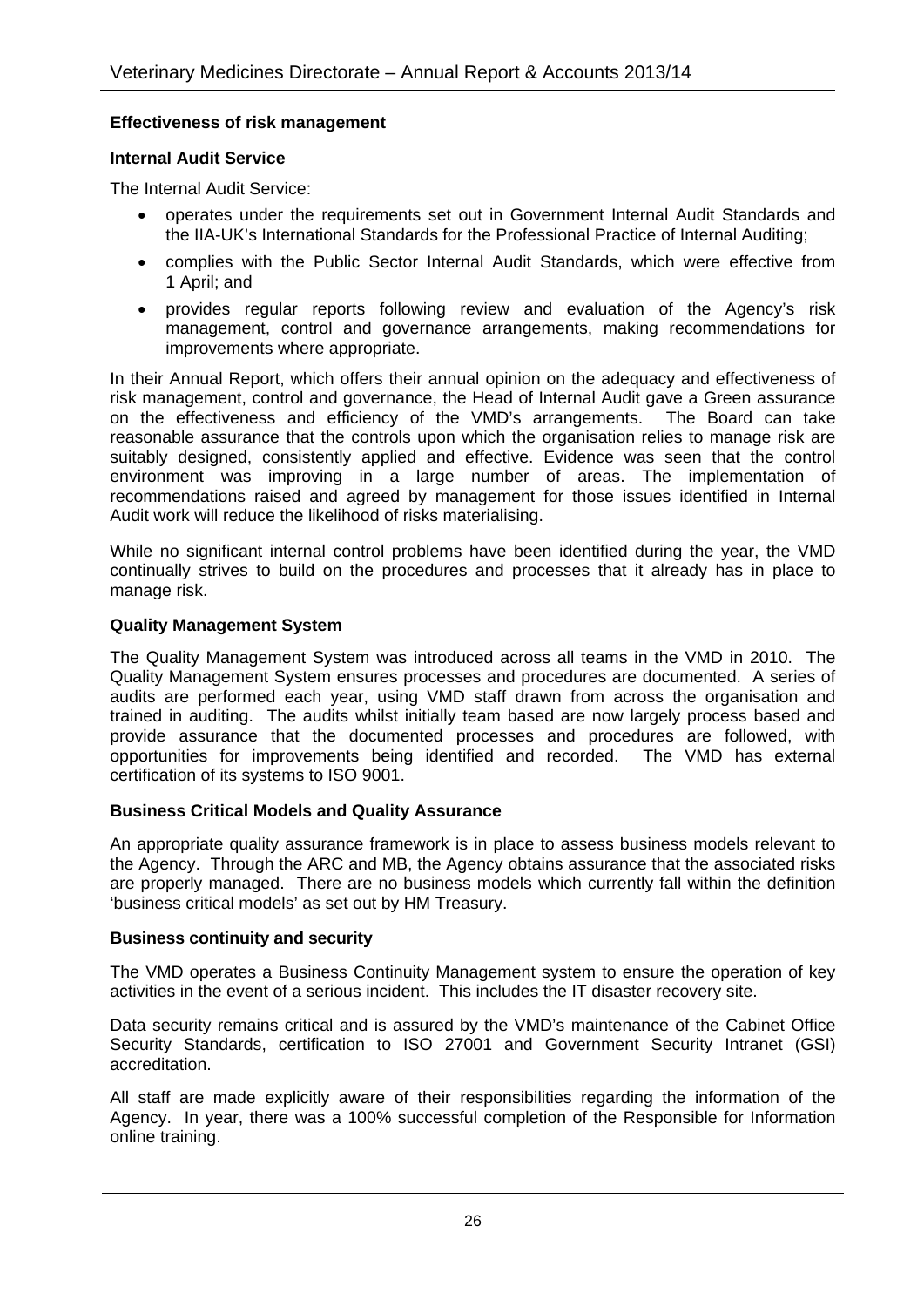#### **Lapses in data security**

There were no data security lapses that were deemed to be significant or critical during 2013/14.

#### **Reporting of personal data related incidents**

There were nil personal data-related incidents in the VMD in 2013/14. Incidents, the disclosure of which would in itself create an unacceptable risk of harm, may be excluded in accordance with the exemptions contained in the Freedom of Information Act 2000 or may be subject to the limitations of other UK information legislation.

#### **Significant issues**

Good progress continued against our plans in 2013/14, however the significant issues being managed through the year and in the future are:

- the ability to attract or retain experienced professional staff, and the associated reward strategies in a climate of continued austerity, particularly in a buoyant veterinary medicines sector where demand for scarce experience and talent is high. Delivery pressures due to extended recruitment timings also need careful management, with flexible mechanisms being required to balance delivery needs and to respond to dynamic customer requirements.
- Access to capital and the increasing cost of centralised processes and contracts and estates investment.

**Professor SP Borriello** Chief Executive 30 May 2014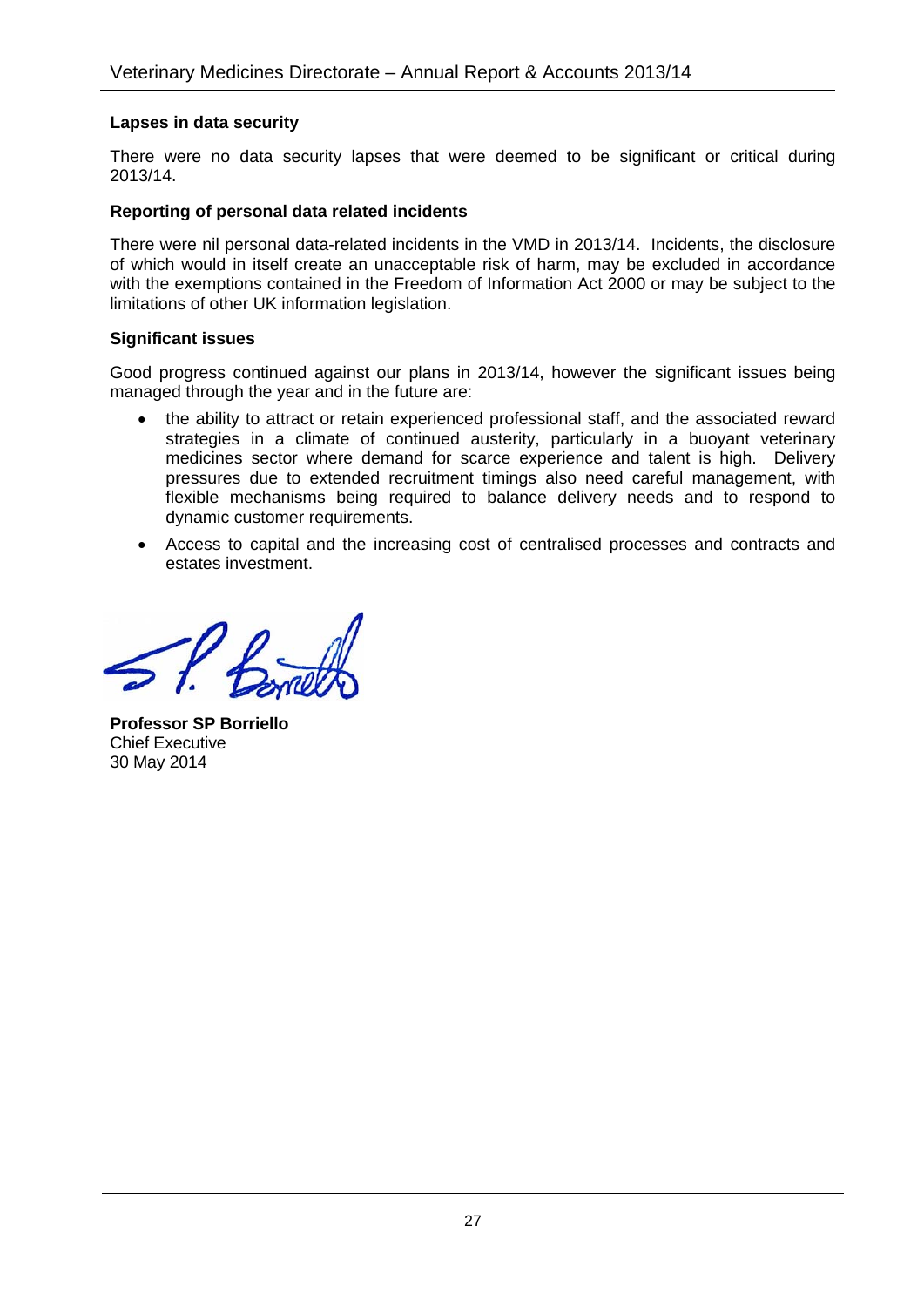**Annex A** 

### **The Veterinary Medicines Directorates' Governance Structure**

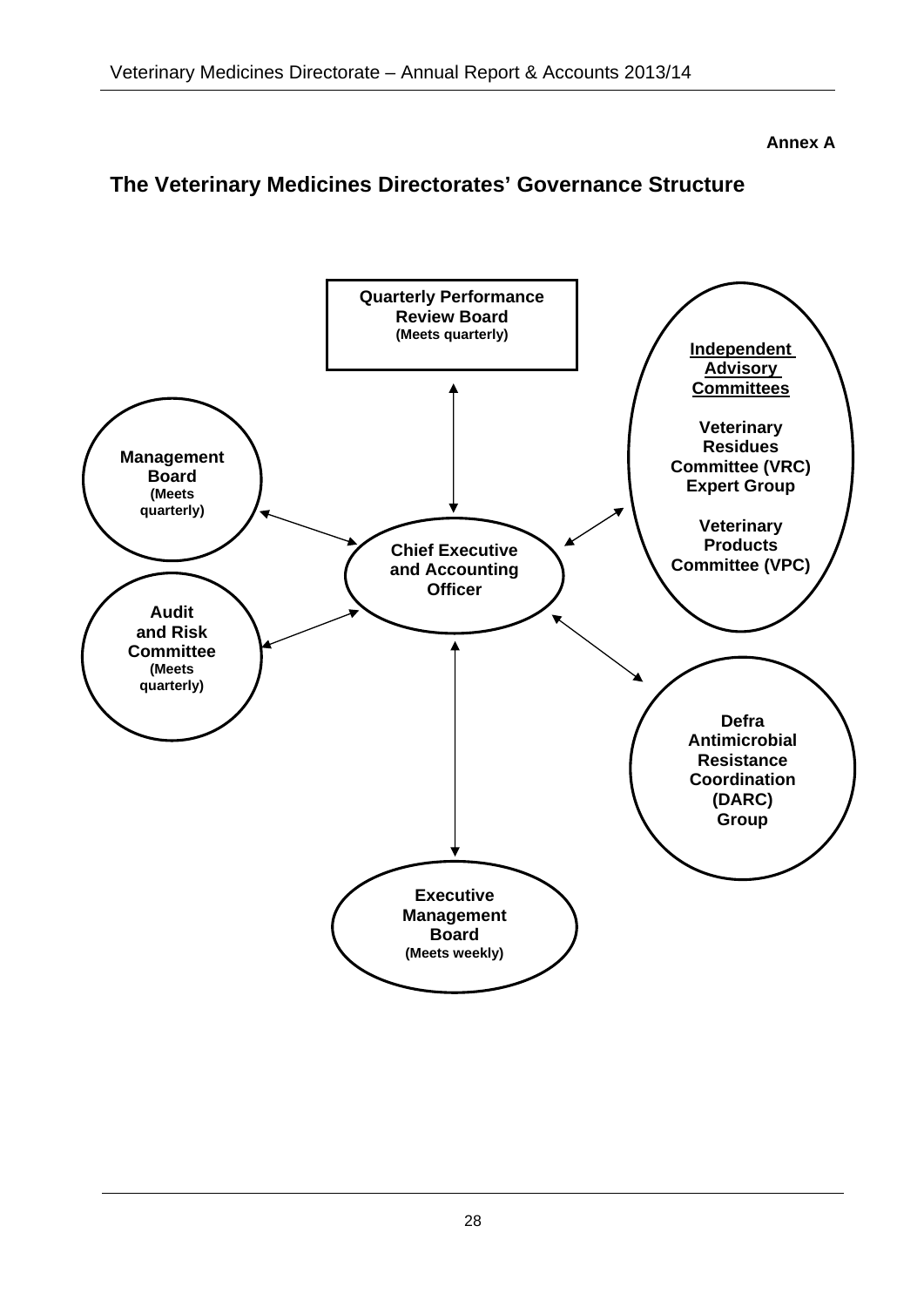#### **Annex B**

#### **Attendance of Meetings**

#### **Quarterly Performance Reporting Board**

The members who served during the year (in person or by teleconference) at the four meetings were:

| Ian Trenholm            | Director General, Chief Operating Officer, Corporate Owner (Chair) | 3 |
|-------------------------|--------------------------------------------------------------------|---|
| <b>Martin Hurst</b>     | Director of Commercial Directorate (Deputy Chair)                  |   |
| Alick Simmons           | Deputy Chief Veterinary Officer, Corporate Customer                | 2 |
| <b>Richard Drummond</b> | Deputy Corporate Customer (Deputising for Alick Simmons)           | 2 |
| Peter Borriello         | <b>Chief Executive Officer, VMD</b>                                | 4 |
|                         |                                                                    |   |

#### **The Management Board**

The Management Board members who served during the year and attendance at the four meetings were:

| John Preston         | External member (Chair)                           | 4 |
|----------------------|---------------------------------------------------|---|
| <b>Nigel Gibbens</b> | Defra Chief Veterinary Officer                    | 1 |
| Neil Thornton        | Defra member (member MB only)                     | 2 |
| Peter Borriello      | Chief Executive and Agency Accounting Officer     | 4 |
| Paul Green           | <b>Director of Operations</b>                     | 3 |
| Jackie Atkinson      | <b>Director of Authorisations</b>                 | 4 |
| Linda Simmons        | <b>Head of Finance</b>                            | 4 |
| David Rayner         | Head of Core Services, Quality and Communications | 4 |
| Alex Wood            | Defra Network Bodies Oversight Team               | 2 |

#### **Audit and Risk Committee**

The Audit & Risk Committee members who served during the year and attendance at the five meetings were:

| John Preston           | External member (Chair)                       | 5 |
|------------------------|-----------------------------------------------|---|
| <b>Brian Morris</b>    | External member (retired at May 2013 meeting) |   |
| <b>Other Attendees</b> |                                               |   |
| Peter Borriello        | Chief Executive and Agency Accounting Officer | 5 |
| Paul Green             | <b>Director of Operations</b>                 | 4 |
| Jackie Atkinson        | <b>Director of Authorisations</b>             | 4 |
| Linda Simmons          | <b>Head of Finance</b>                        | 5 |
| David Rayner           | <b>Head of Core Services</b>                  | 5 |
| <b>Nigel Gibbens</b>   | Defra Chief Veterinary Officer                |   |
| Neil Thornton          | Defra                                         | 3 |
| <b>Phillip Hall</b>    | Defra Network Bodies Oversight Team           | 2 |
| Alex Wood              | Defra Network Bodies Oversight Team           | 2 |
| Simon Helps            | <b>NAO</b>                                    | 5 |
| Hannah Moffat          | <b>NAO</b>                                    |   |
| Michelle Edmands       | <b>NAO</b>                                    | 3 |
|                        |                                               |   |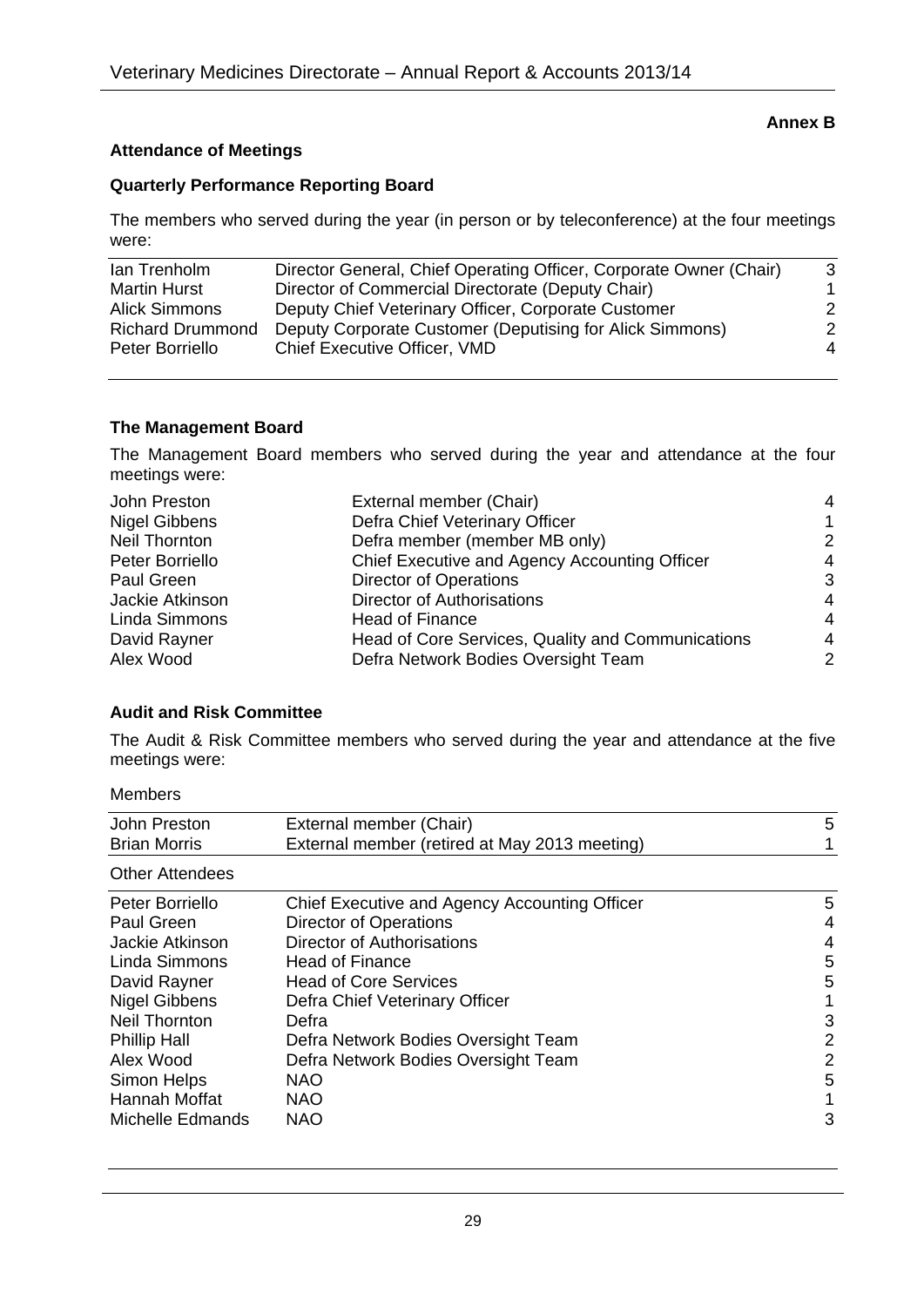| <b>Beth Davey</b>   | <b>Baker Tilly</b>   |   |
|---------------------|----------------------|---|
| Luke Thornley       | <b>Baker Tilly</b>   |   |
| Mark Jones          | <b>Baker Tilly</b>   | 4 |
| <b>Helen Morris</b> | Defra Internal Audit |   |
| Nathan Paget        | Defra Internal Audit |   |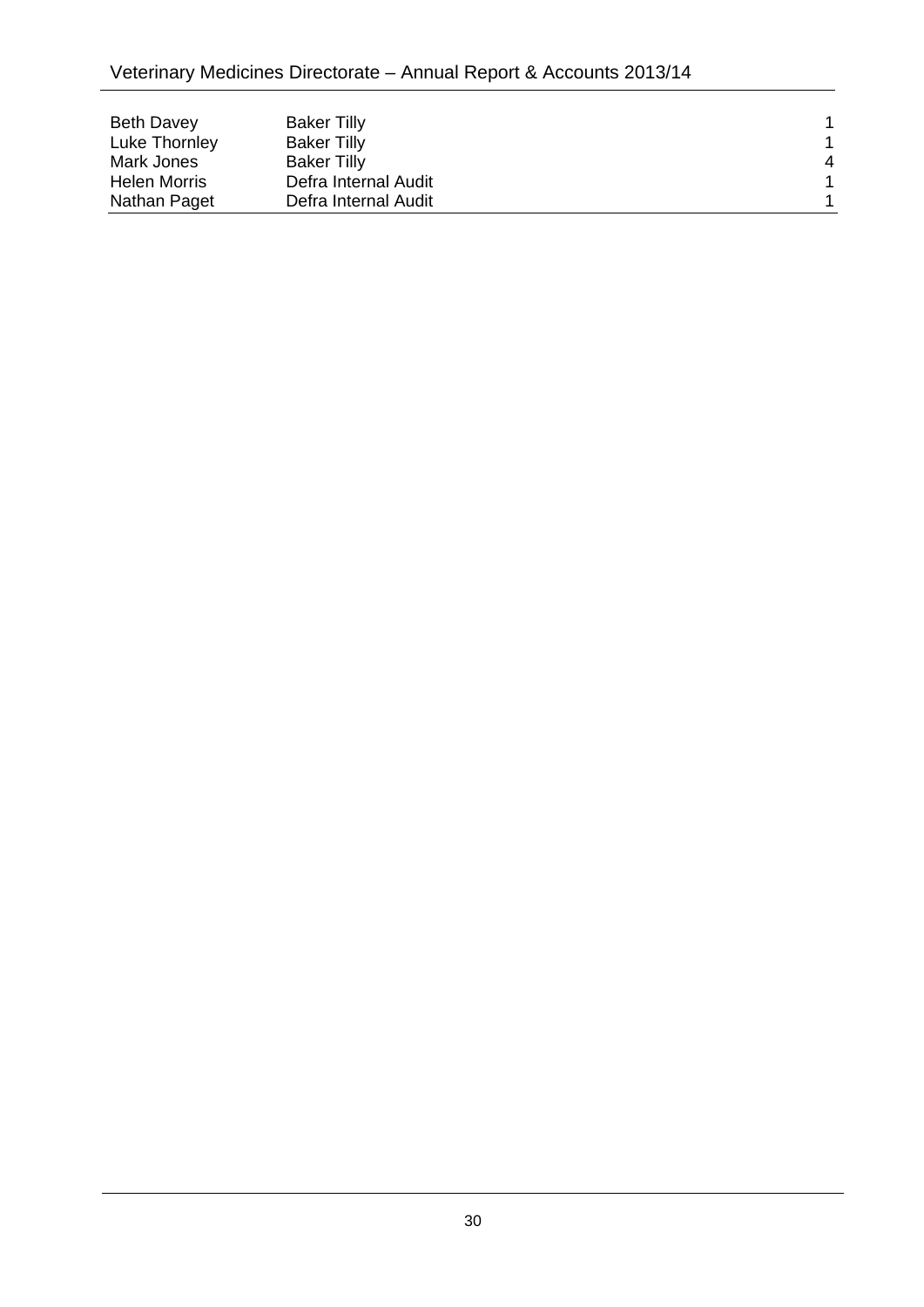# **The Certificate and Report of the Comptroller and Auditor General to the House of Commons**

I certify that I have audited the financial statements of the Veterinary Medicines Directorate (VMD) for the year ended 31 March 2014 under the Government Resources and Accounts Act 2000. The financial statements comprise: the Statements of Comprehensive Net Expenditure, Financial Position, Cash Flows, Changes in Taxpayers' Equity; and the related notes. These financial statements have been prepared under the accounting policies set out within them. I have also audited the information in the Remuneration Report that is described in that report as having been audited.

#### **Respective responsibilities of the Accounting Officer and auditor**

As explained more fully in the Statement of Accounting Officer's Responsibilities, the Chief Executive as Accounting Officer is responsible for the preparation of the financial statements and for being satisfied that they give a true and fair view. My responsibility is to audit, certify and report on the financial statements in accordance with the Government Resources and Accounts Act 2000. I conducted my audit in accordance with International Standards on Auditing (UK and Ireland). Those standards require me and my staff to comply with the Auditing Practices Board's Ethical Standards for Auditors.

#### **Scope of the audit of the financial statements**

An audit involves obtaining evidence about the amounts and disclosures in the financial statements sufficient to give reasonable assurance that the financial statements are free from material misstatement, whether caused by fraud or error. This includes an assessment of: whether the accounting policies are appropriate to the VMD's circumstances and have been consistently applied and adequately disclosed; the reasonableness of significant accounting estimates made by VMD; and the overall presentation of the financial statements. In addition I read all the financial and non-financial information in the Annual Report to identify material inconsistencies with the audited financial statements and to identify any information that is apparently materially incorrect based on, or materially inconsistent with, the knowledge acquired by me in the course of performing the audit. If I become aware of any apparent material misstatements or inconsistencies I consider the implications for my certificate.

I am required to obtain evidence sufficient to give reasonable assurance that the expenditure and income recorded in the financial statements have been applied to the purposes intended by Parliament and the financial transactions recorded in the financial statements conform to the authorities which govern them.

#### **Opinion on regularity**

In my opinion, in all material respects the expenditure and income recorded in the financial statements have been applied to the purposes intended by Parliament and the financial transactions recorded in the financial statements conform to the authorities which govern them.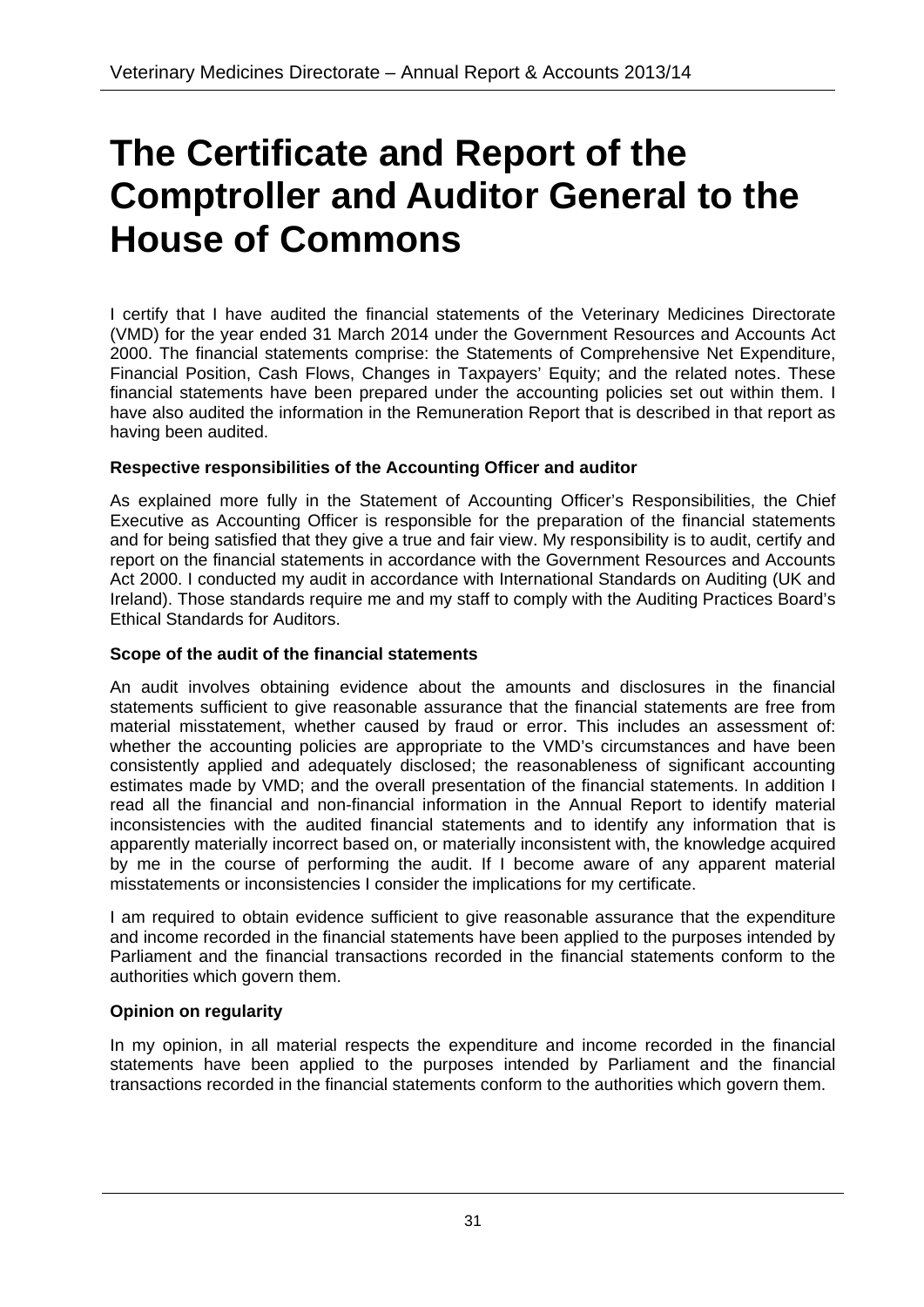#### **Opinion on financial statements**

In my opinion:

- the financial statements give a true and fair view of the state of VMD's affairs as at 31 March 2014 and of the net operating income for the year then ended; and
- the financial statements have been properly prepared in accordance with the Government Resources and Accounts Act 2000 and HM Treasury directions issued thereunder.

#### **Opinion on other matters**

In my opinion:

- the part of the Remuneration Report to be audited has been properly prepared in accordance with HM Treasury directions made under the Government Resources and Accounts Act 2000; and
- the information given in the Management Commentary for the financial year for which the financial statements are prepared is consistent with the financial statements.

#### **Matters on which I report by exception**

I have nothing to report in respect of the following matters which I report to you if, in my opinion:

- adequate accounting records have not been kept or returns adequate for my audit have not been received from branches not visited by my staff; or
- the financial statements and the part of the Remuneration Report to be audited are not in agreement with the accounting records and returns; or
- I have not received all of the information and explanations I require for my audit; or
- the Governance Statement does not reflect compliance with HM Treasury's guidance.

#### **Report**

I have no observations to make on these financial statements.

#### **Amyas C E Morse**

Comptroller and Auditor General National Audit Office 157-197 Buckingham Palace Road Victoria London SW1W 9SP

5 June 2014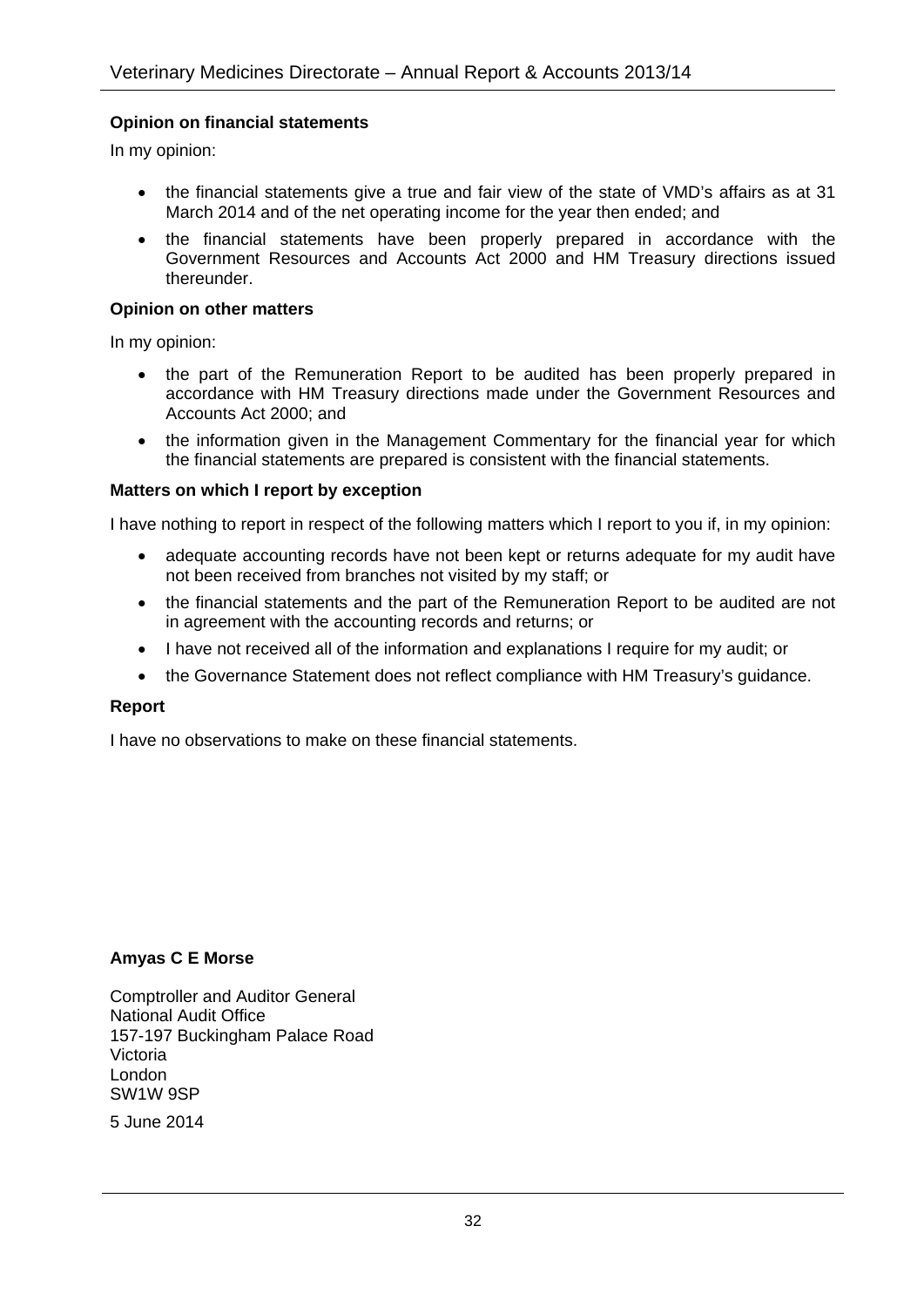# **Statement of Comprehensive Net Expenditure**<br>for the year ended 31 March 2014

|                              | <b>Note</b> |              | 2013/14  |               | 2012/13  |
|------------------------------|-------------|--------------|----------|---------------|----------|
|                              |             | <b>Staff</b> | Other    |               |          |
|                              |             | costs        | costs    | <b>Income</b> |          |
|                              |             | £000         | £000     | £000          | £000     |
| <b>Administration costs:</b> |             |              |          |               |          |
| Staff costs                  | 2           | (7,804)      |          |               | (7,300)  |
| Other administrative costs   | 3           |              | (6, 224) |               | (6, 479) |
| Operating Income             | 4           |              |          | 14,337        | 14,004   |
| <b>Totals</b>                |             | (7, 804)     | (6, 224) | 14,337        | 225      |
| Net operating income         |             |              |          | 309           | 225      |

#### **Other comprehensive net expenditure**

**Items that will not be reclassified to net operating costs** 

| Net (loss)/gain on revaluation of Property, Plant and Equipment             | (269) | (542) |
|-----------------------------------------------------------------------------|-------|-------|
| Total comprehensive net income/(expenditure) for the year ended 31<br>March | 40    | (317) |

All income and expenditure is derived from continuing operations.

All of the above income and expenditure is classified as "Administration".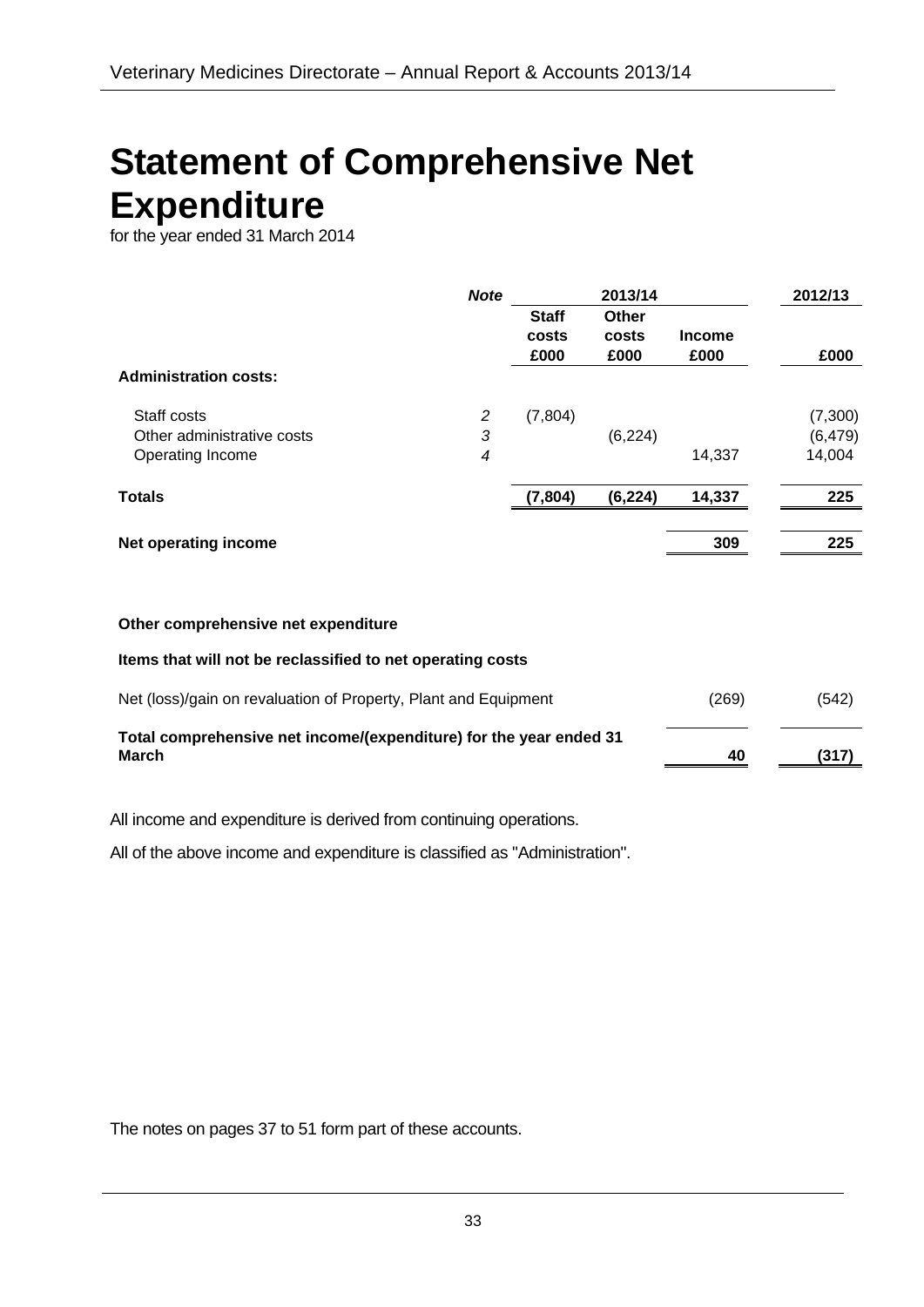# **Statement of Financial Position**

as at 31 March 2014

|                                      | <b>Note</b>    | 2013/14  |          | 2012/13  |          |
|--------------------------------------|----------------|----------|----------|----------|----------|
|                                      |                | £000     | £000     | £000     | £000     |
| <b>Non-current assets:</b>           |                |          |          |          |          |
| Property, plant and equipment        | 6              | 4,953    |          | 5,395    |          |
| Intangible assets                    | $\overline{7}$ | 160      |          | 164      |          |
| Long term receivables                | 8              | 13       |          | 16       |          |
| <b>Total non-current assets</b>      |                |          | 5,126    |          | 5,575    |
| <b>Current assets:</b>               |                |          |          |          |          |
| Trade and other receivables          | 8              | 2,438    |          | 2,913    |          |
| Cash and cash equivalents            | 9              | 5,486    |          | 3,997    |          |
| <b>Total current assets</b>          |                |          | 7,924    |          | 6,910    |
| <b>Total assets</b>                  |                |          | 13,050   |          | 12,485   |
| <b>Current liabilities:</b>          |                |          |          |          |          |
| Trade and other payables             | 10             | (2, 542) |          | (2, 311) |          |
| <b>Total current liabilities</b>     |                |          | (2, 542) |          | (2, 311) |
| <b>Total assets less liabilities</b> |                |          | 10,508   |          | 10,174   |
|                                      |                |          |          |          |          |
| <b>Taxpayers' equity</b>             |                |          |          |          |          |
| General fund                         |                |          | 7,787    |          | 7,184    |
| <b>Revaluation Reserve</b>           |                |          | 2,721    |          | 2,990    |
| <b>Total taxpayers' equity</b>       |                |          | 10,508   |          | 10,174   |

SP. Bornel

**Professor SP Borriello** Chief Executive and Agency Accounting Officer 30 May 2014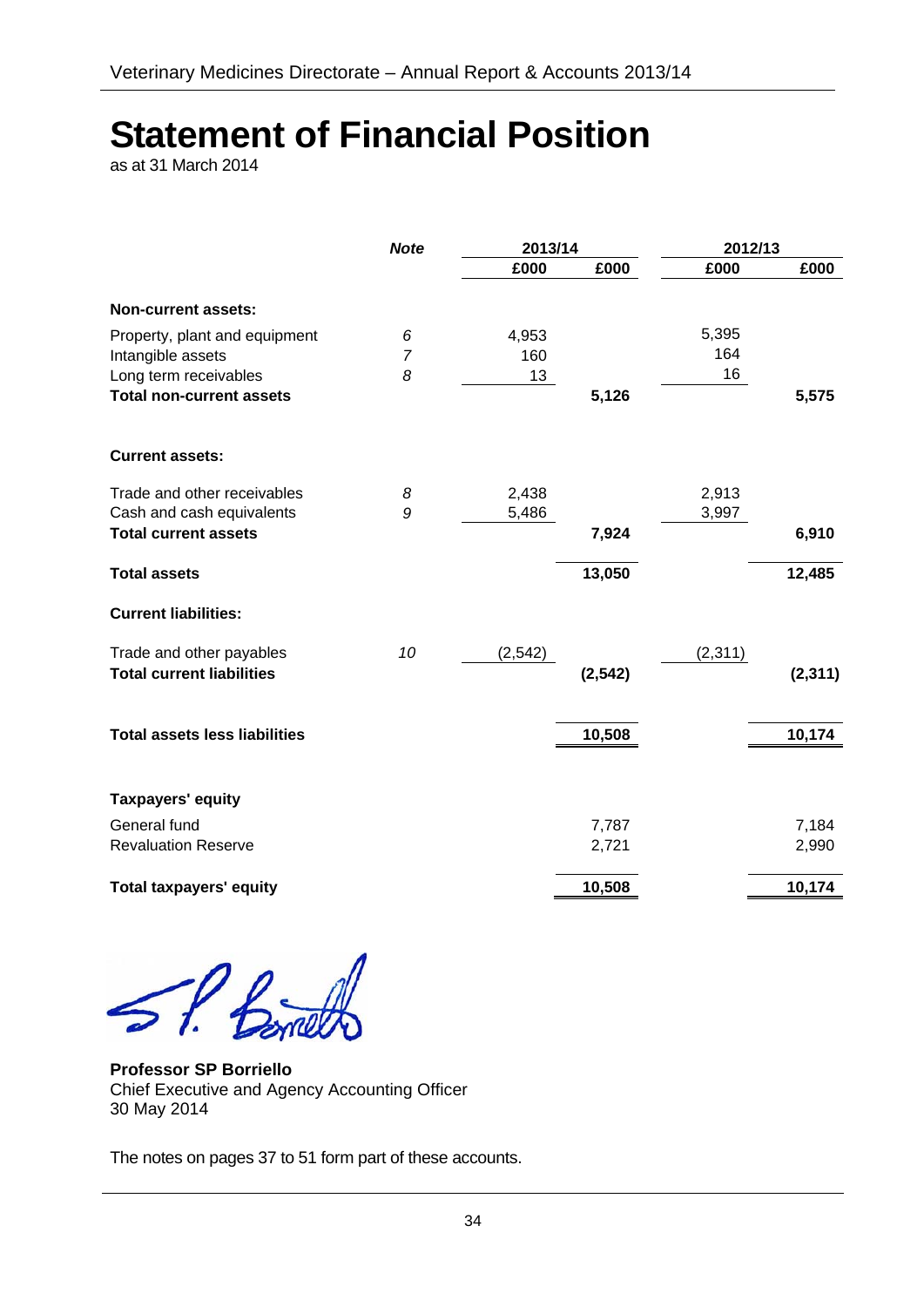# **Statement of Cash Flows** for the year ended 31 March 2014

|                                                                      | <b>Note</b> | 2013/14 | 2012/13     |
|----------------------------------------------------------------------|-------------|---------|-------------|
|                                                                      |             | £000    | £000        |
| <b>Cash flows from operating activities:</b><br>Net operating income |             | 309     | 225         |
| Adjustments for non-cash transactions:                               |             |         |             |
| Depreciation, amortisation and revaluation losses                    | 3           | 322     | 337         |
| Defra Investigation Services - charged to General Fund               | 3           | 258     | 147         |
| Auditors' remuneration - charged to General Fund                     | 3           | 36      | 36          |
| Decrease in trade and other receivables                              |             | 478     | 343         |
| Increase/(decrease) in trade and other payables                      |             | 231     | (388)       |
| of which: (Increase) in accruals for non-current assets              |             | (6)     | (2)         |
| Net cash inflow from operating activities                            |             | 1,628   | 698         |
| Cash flows from investing activities:                                |             |         |             |
| Purchase of property, plant and equipment                            |             | (103)   | (180)       |
| Purchase of intangible assets                                        |             | (36)    | <u>(50)</u> |
| Net cash outflow from investing activities:                          |             | (139)   | (230)       |
| Net increase in cash and cash equivalents                            |             | 1,489   | 468         |
| Cash at the beginning of the year                                    |             | 3,997   | 3,529       |
| Cash at the end of the year                                          | 9           | 5,486   | 3,997       |
|                                                                      |             |         |             |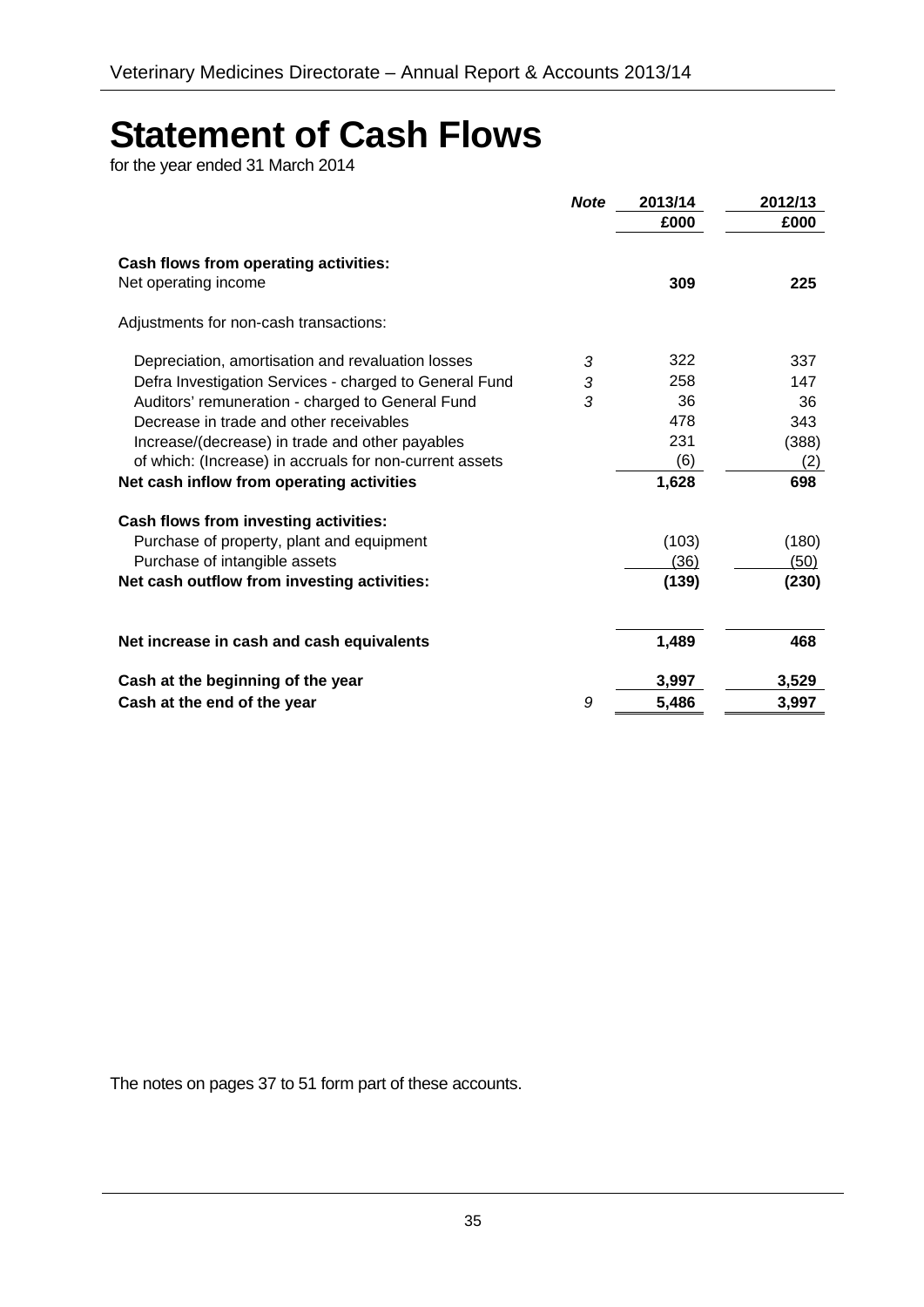# **Statement of Changes in Taxpayers' Equity** for the year ended 31 March 2014

|                                                                                                                                            | <b>Note</b> | <b>General</b><br><b>Fund</b><br>£000 | <b>Revaluation</b><br><b>Reserve</b><br>£000 | <b>Total</b><br><b>Reserves</b><br>£000 |
|--------------------------------------------------------------------------------------------------------------------------------------------|-------------|---------------------------------------|----------------------------------------------|-----------------------------------------|
| <b>Balance at 1 April 2012</b>                                                                                                             |             | 6,776                                 | 3,532                                        | 10,308                                  |
| Changes in taxpayers' equity for 2012/13:<br>Net operating income for the year                                                             |             | 225                                   |                                              | 225                                     |
| <b>Non-Cash adjustments:</b><br>Defra Investigation Services - charged to General Fund<br>Auditors' remuneration - charged to General Fund | 3<br>3      | 147<br>36                             |                                              | 147<br>36                               |
| <b>Movements in Reserves</b><br>Net loss on revaluation of property, plant and equipment                                                   |             |                                       | (542)                                        | (542)                                   |
| Total recognised income and expense for 2012/13                                                                                            |             | 408                                   | (542)                                        | (134)                                   |
| Balance at 31 March 2013                                                                                                                   |             | 7,184                                 | 2,990                                        | 10,174                                  |
| Changes in taxpayers' equity for 2013/14:<br>Net operating income for the year                                                             |             | 309                                   |                                              | 309                                     |
| <b>Non-Cash adjustments:</b><br>Defra Investigation Services - charged to General Fund<br>Auditors' remuneration - charged to General Fund | 3<br>3      | 258<br>36                             |                                              | 258<br>36                               |
| <b>Movements in Reserves:</b><br>Net loss on revaluation of property, plant and equipment                                                  |             |                                       | (269)                                        | (269)                                   |
| Total recognised income and expense for 2013/14                                                                                            |             | 603                                   | (269)                                        | 334                                     |
| <b>Balance at 31 March 2014</b>                                                                                                            |             | 7,787                                 | 2,721                                        | 10,508                                  |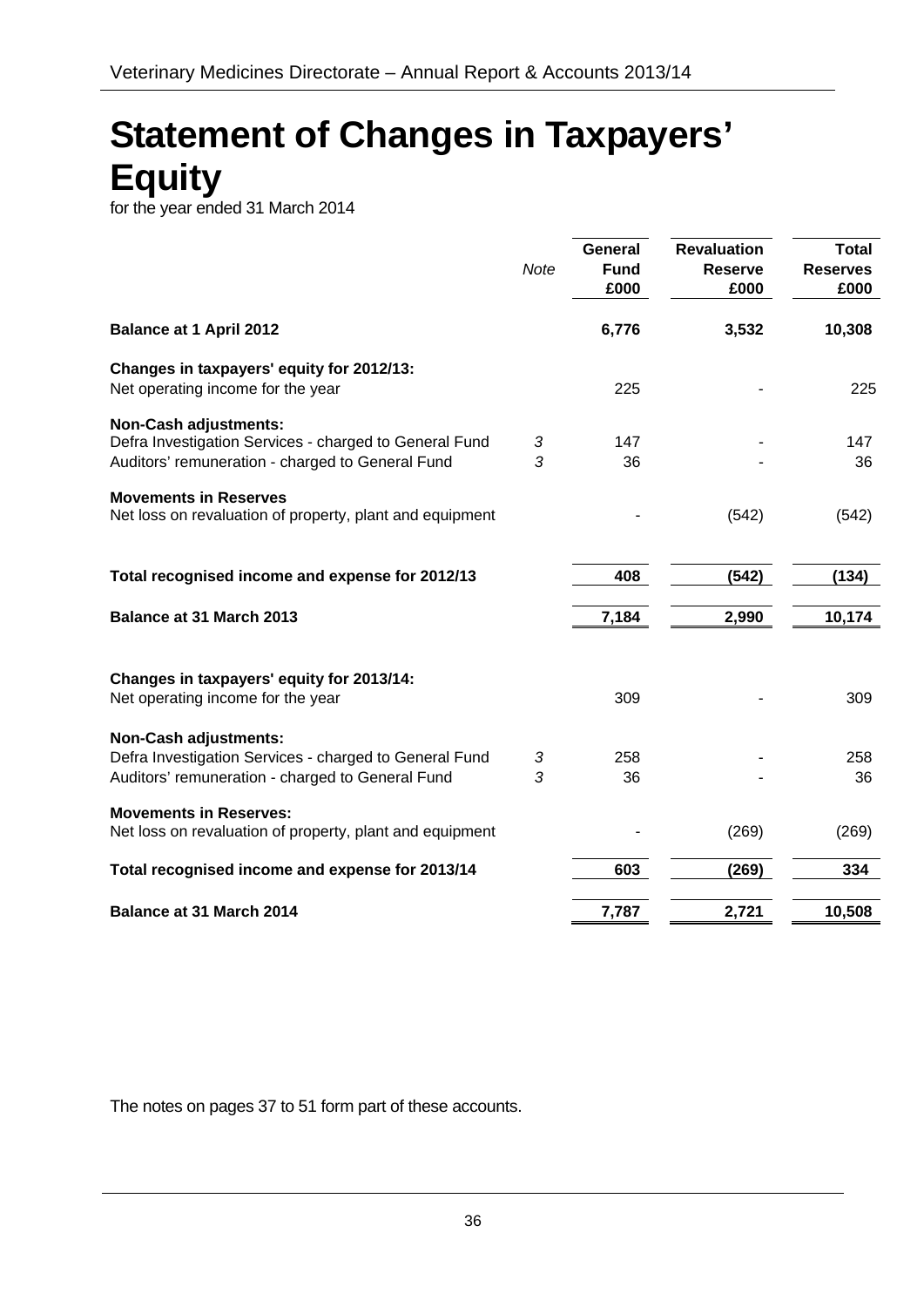# **Notes to the Accounts**

#### **1. Statement of accounting policies**

The financial statements have been prepared in accordance with the 2013/14 *Government Financial Reporting Manual (FReM)* and the Accounts Direction issued by HM Treasury.

The accounting policies contained in the *FReM* apply International Financial Reporting Standards (IFRS) as adapted or interpreted for the public sector context and comply with the guidelines issued by the International Financial Reporting Interpretations Committee (IFRIC).

Where the *FReM* permits a choice of accounting policy, a judgement has been made to select the most appropriate policy to suit the particular circumstances of the Agency, for the purpose of giving a true and fair view. The Agency's accounting policies have been applied consistently in dealing with items which are considered material in relation to the Accounts.

#### **1.1 Judgements and key sources of estimation uncertainty**

The preparation of financial statements requires management to make judgements, estimates and assumptions that affect the amounts reported for assets and liabilities and the reported amount of income and expenditure. All estimates are based on knowledge of current facts and circumstances, assumptions concerning past events, and forecast of future events and actions. Where appropriate, the relevant notes to the Accounts provide further detail on estimation techniques.

In the process of applying the Agency's accounting policies, management has made the following judgements, apart from those involving estimations, which have the most significant effect on the amounts recognised in the financial statements.

Deferred Income: The Agency is responsible for managing the progress of, and income earned from, scientific assessments. Individual assessments may span across more than one financial year and the preparation of the financial statements requires the Agency to determine, based on an evaluation of the terms and conditions of the arrangements, that it fully and accurately reflects the completeness of any deferred income in this regard by reference to the stage of completion of any ongoing assessments.

The Agency carries its non-current assets at fair value as stated in note 1.3 below. The charge for depreciation for each non-current asset is based on an estimate of its useful life.

#### **1.2 Accounting convention**

These accounts have been prepared on an accruals basis under the historical cost convention, modified to account for the revaluation of property, plant and equipment and intangible assets.

#### **1.3 Property, plant and equipment and intangible assets**

Land and Buildings are subject to professional valuation at five yearly intervals and stated at fair value, which is valued at Depreciated Replacement Cost applying to specialist buildings. Depreciated Replacement Cost is defined as "the current cost of replacing an asset with its modern equivalent asset less deductions for physical deterioration and all relevant forms of obsolescence and optimisation". Between professional valuations, annual desk top revaluations are conducted, which have regard for prevailing local and national conditions.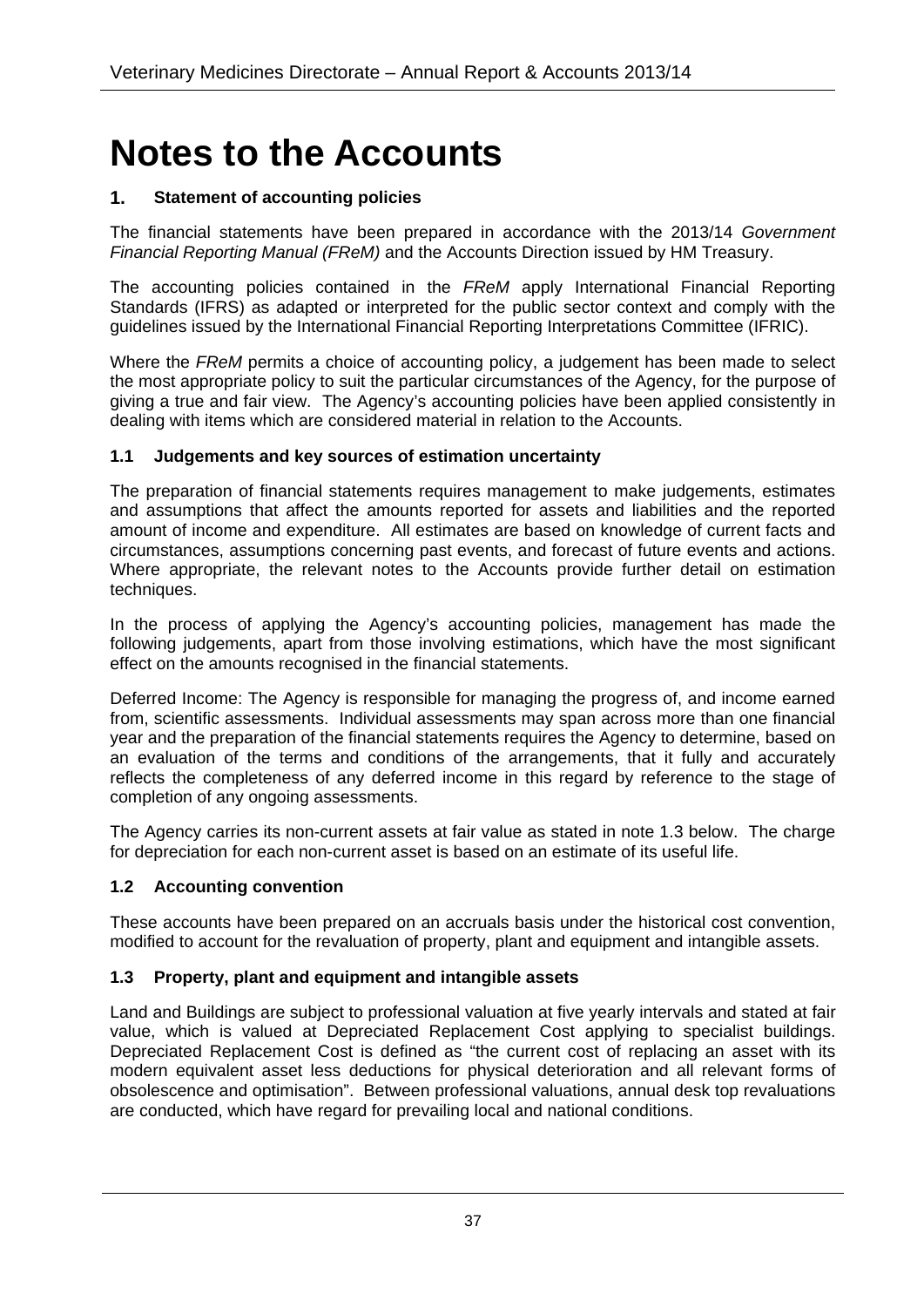Non-property assets costing £2,000 or more, where there is an expected useful economic life of more than one year, are carried in the Statement of Financial Position at fair value, using appropriate indices provided by the Office for National Statistics.

Intangible non-current assets comprise software licences.

Losses on revaluation are charged to the Revaluation Reserve to the extent that gains have been recorded previously and otherwise to the Statement of Comprehensive Net Expenditure.

#### **1.4 Depreciation and amortisation**

Depreciation and amortisation are provided at rates estimated to spread the valuation of property, plant and equipment and software licences by the straight-line method over the estimated useful life of the asset. Componentisation has been adopted for the Agency's freehold building asset, with each component capitalised and depreciated separately. Estimated useful lives, component values and residual values are revised annually.

Asset lives are normally within the following ranges:

| Freehold land                            | Not depreciated          |
|------------------------------------------|--------------------------|
| Freehold buildings                       | 43 years (residual life) |
| Furniture, fittings and office equipment | 10 years                 |
| <b>IT</b> hardware                       | 5 years                  |
| IT software                              | 5-10 years               |
| Software licences                        | 5-10 years               |

#### **1.5 Impairment reviews**

Property, plant and equipment and intangible assets are subject to an annual impairment review. Any impairment will be recognised as required by IAS 36 Impairment of Assets and accounted for as set out in *FReM*.

#### **1.6 Operating income**

Operating income is income which relates directly to the operating activities of the Agency. It principally comprises fees and charges for services provided on a full cost recovery basis to external customers, as well as public repayment work.

#### **1.7 Revenue recognition**

Revenue is recognised in line with IAS 18. Income is recognised when the revenue can be reliably measured and the future economic benefits pertaining to the VMD are probable. Income received in advance of work done is deferred to future periods to the extent necessary to cover the work estimated to be outstanding at the year end. Income receivable for work done in the year is accrued to the extent necessary to cover the work estimated to be complete at the year end.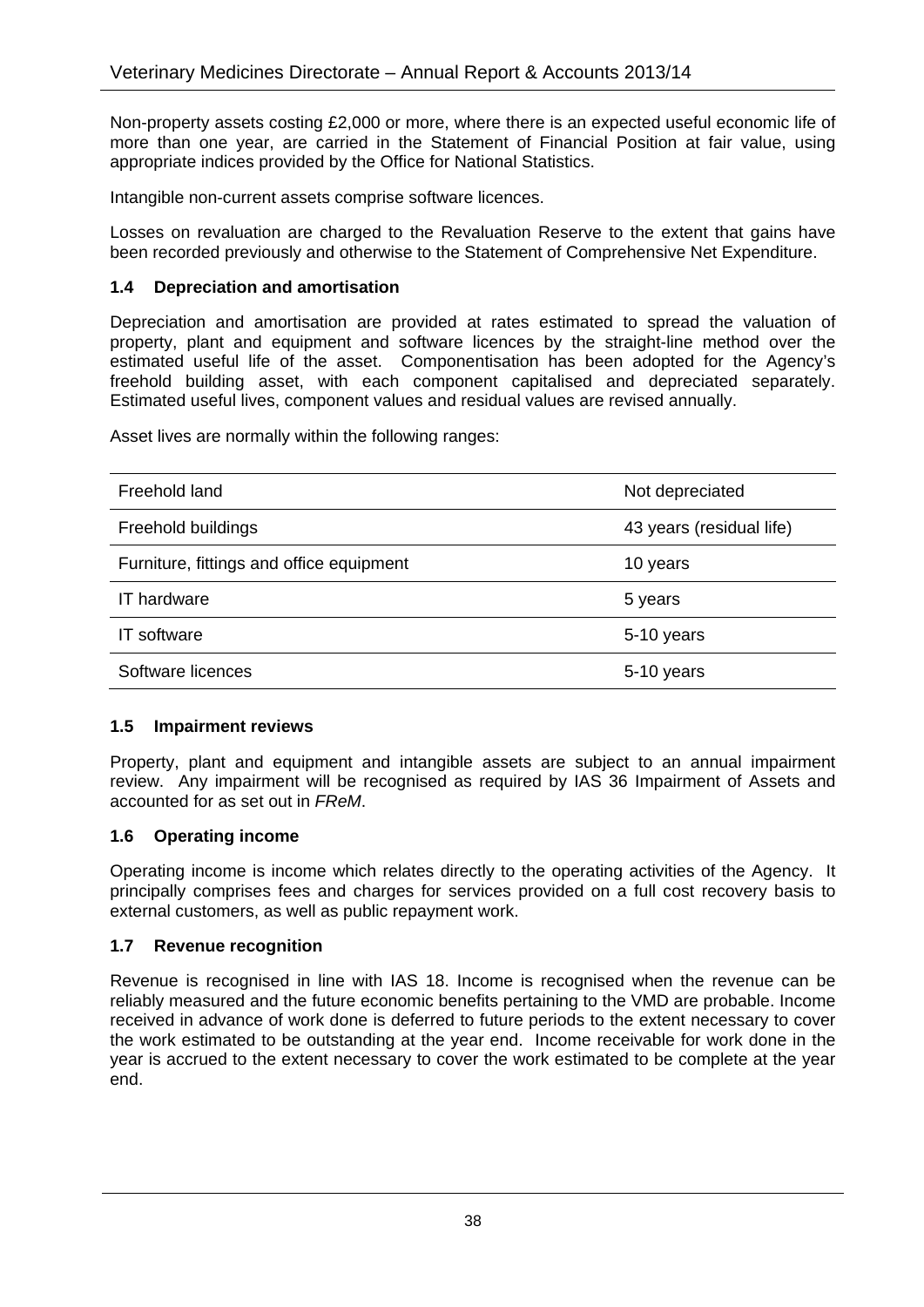#### **1.8 Defra service recharges**

Defra service recharges are charged to the Statement of Comprehensive Net Expenditure where invoiced. Where Defra service recharges are not invoiced they are charged to the General Fund. Defra services recharges relate to Investigation and Enforcement, Estates Maintenance and Human Resources.

#### **1.9 Value Added Tax (VAT)**

Most of the Agency's activities are outside the scope of VAT. As a result, input tax cannot generally be recovered. Irrecoverable VAT is included in the operating costs and non-current asset additions. However, under a Treasury concession applying to government departments input VAT recovery is possible on certain specified contracted out services attributable to those activities. For those limited activities where output VAT is charged, directly attributable input VAT can be recovered under the normal rules.

#### **1.10 Financial instruments**

Financial assets and financial liabilities are recognised in the Agency's Statement of Financial Position when the Agency becomes a party to the contractual provisions of the instrument.

#### **1.11 Research and development**

The VMD is responsible for the management of Defra's Veterinary Medicines Research and Development programme. However the programme costs are borne by Defra and not by the VMD. Therefore only the costs of administering the programme are recognised in the VMD accounts.

#### **1.12 Pensions**

Past and present employees are covered by the provisions of the Principal Civil Service Pension Scheme (PCSPS) which are described in the Remuneration Report and Note 2.3. The defined benefit schemes are unfunded and are non-contributory except in respect of dependants' benefits. The Agency recognises the expected cost of these elements on a systematic and rational basis over the period during which it benefits from employees' services by payment to the PCSPS of amounts calculated on an accruing basis. Liability for payment of future benefits is a charge on the PCSPS. In respect of the defined contribution schemes, the Agency recognises the contributions payable for the year.

#### **1.13 Leases**

All payments under operating leases are charged to the Statement of Comprehensive Net Expenditure. An operating lease is a lease other than a finance lease. A finance lease is one which transfers substantially all the risks and rewards of ownership to the lessee. The Agency does not have any finance leases.

#### **1.14 Administration and programme expenditure**

All of the VMD's income and expenditure is classified as "Administration". The classification of income or expenditure as administration or programme follows the definition of administration costs as set out in HM Treasury's Consolidation and Budgeting Guidance 2013/14.

#### **1.15 General Fund**

The net operating result for each year is transferred from the Statement of Comprehensive Net Expenditure to the General Fund. The General Fund represents the value of the VMD's net assets less liabilities as at 1 April 1991, which is the date from which the first Accounts Direction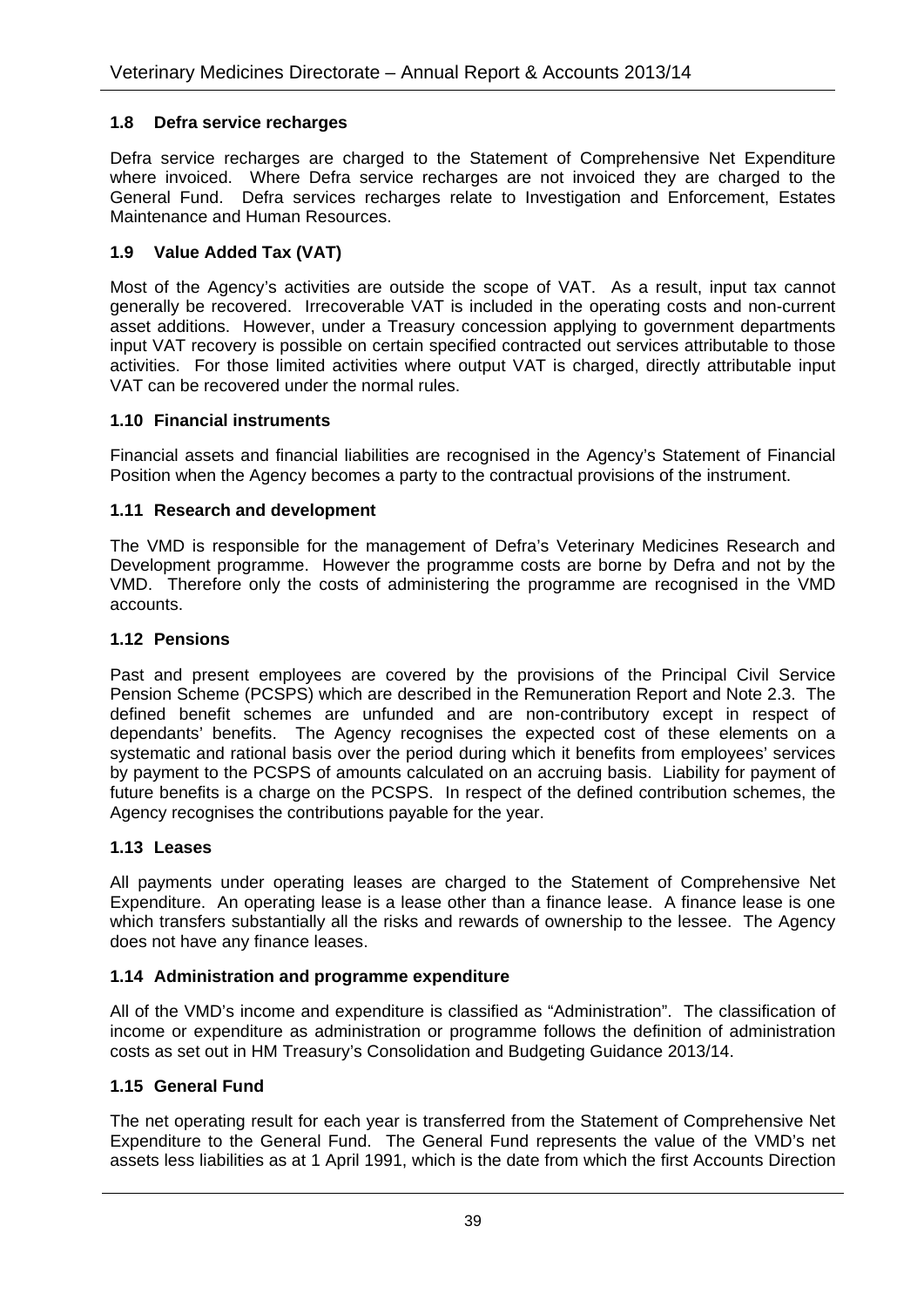became effective, plus subsequent external funding movements, plus the accumulated net operating result transferred from the Statement of Comprehensive Net Expenditure.

#### **1.16 Revaluation Reserve**

The Revaluation Reserve represents the unrealised cumulative balance of indexation and revaluation adjustments to non-current assets.

#### **1.17 Impending application of newly issued standards not yet effective**

The VMD provides disclosure in Note 17 that it has not yet applied a new accounting standard and known and reasonable estimable information relevant to assessing the possible impact that initial application of the new standard will have on the VMD's financial statements.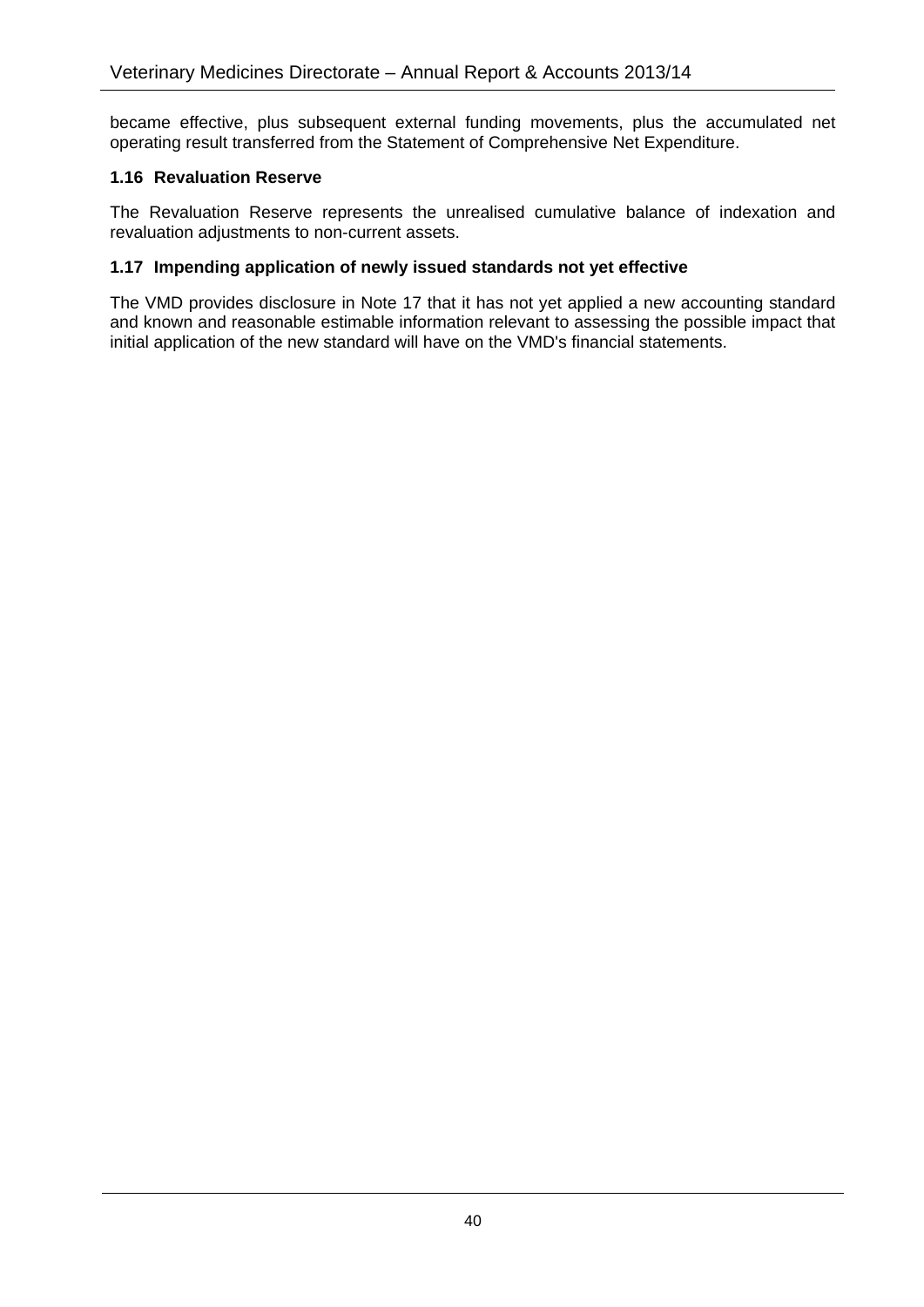#### **2. Staff costs**

#### **2.1 Staff cost summary**

Staff costs consist of the following:

|                                       | 2013/14                                 |                          |       | 2012/13 |  |
|---------------------------------------|-----------------------------------------|--------------------------|-------|---------|--|
|                                       | <b>Permanently</b><br>employed<br>staff | Temporary<br>staff       | Total | Total   |  |
|                                       | £000                                    | £000                     | £000  | £000    |  |
| Wages and salaries                    | 5,700                                   | 496                      | 6,196 | 5,804   |  |
| Social security costs                 | 499                                     |                          | 499   | 462     |  |
| Other pension costs                   | 1,109                                   | $\overline{\phantom{a}}$ | 1,109 | 1,034   |  |
| Sub-total as reported in Statement    |                                         |                          |       |         |  |
| of Comprehensive Net Expenditure      | 7,308                                   | 496                      | 7,804 | 7,300   |  |
| Less recoveries in respect of outward |                                         |                          |       |         |  |
| secondments                           | (2)                                     |                          | (2)   | (57)    |  |
|                                       | 7,306                                   | 496                      | 7,802 | 7,243   |  |

Included in the permanently-employed staff costs is an accrual for untaken annual leave of £232,000, (2012/13: £182,000). This comprises of £181,000 (2012/13: £143,000) wages and salaries, £14,000 (2012/13: £11,000) social security costs and £37,000 (2012/13: £28,000) other pension costs.

#### **2.2 Senior managers' remuneration**

Details of the Chief Executive's and Director's salaries and pension entitlements are shown in the Remuneration Report.

#### **2.3 Pensions**

The Principal Civil Service Scheme (PCSPS) is an unfunded multi-employer defined benefit scheme but the VMD is unable to identify its share of the underlying assets and liabilities. The scheme actuary valued the scheme as at 31 March 2007. Details can be found in the resource accounts of the Cabinet Office: Civil Superannuation (www.civilservice-gov.uk/pensions).

For 2013/14, employers' contributions of £1,090,058 were payable to the PCSPS (2012/13: £1,015,000) at one of four rates in the range 16.7% to 24.3% of pensionable pay, based on salary bands (the rates in 2012/13 were between 17.1% and 25.5%). The Scheme Actuary reviews employer contributions usually every four years following a full scheme valuation. The contribution rates are set to meet the cost of the benefits accruing during 2013- 14 to be paid when the member retires and not the benefits paid during this period to existing pensioners.

Employees can opt to open a partnership pension account, a stakeholder pension with an employer contribution. Employers' contributions of £7,030 (2012/13: £9,000) were paid to one or more of the panel of three appointed stakeholder pension providers. Employer contributions are age-related and range from 3% to 12.5% of pensionable pay. Employers also match employee contributions up to 3% of pensionable pay. In addition, employer contributions of £606, 0.8% of pensionable pay, were payable to the PCSPS to cover the cost of the future provision of lump sum benefits on death in service or ill health retirement of these employees.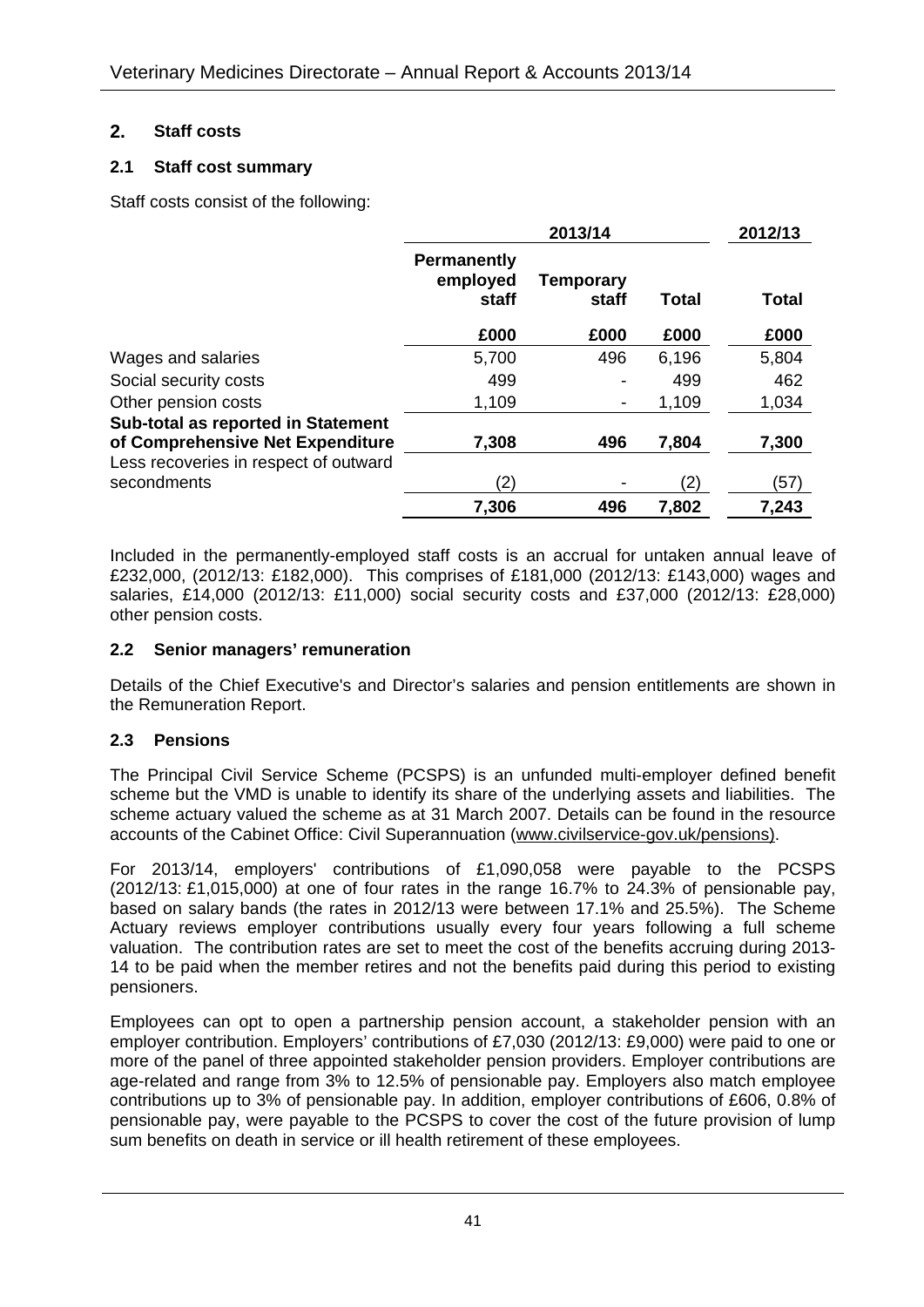At the balance sheet date, £472 in contributions were payable to the partnership pension providers (2012/13: £nil) and no contributions were prepaid (2012/13: £nil).

No individuals retired early on ill-health grounds during the year and therefore no additional pension liabilities have been accrued for this purpose.

#### **2.4 Early departure costs**

Redundancy and other departure costs have been paid in accordance with the provisions of the Civil Service Compensation Scheme, a statutory scheme made under the Superannuation Act 1972. Exit costs are accounted for in full in the year of departure or earlier where a demonstrable commitment exists.

|                                            | 2013/14        | 2012/13       |
|--------------------------------------------|----------------|---------------|
| Exit package cost band                     | <b>Number</b>  | <b>Number</b> |
| Up to £10,000                              |                |               |
| £10,001 - £25,000                          |                |               |
| £25,001 - £50,000                          | $\blacksquare$ |               |
| £50,001 - £100,000                         | $\,$           |               |
| Total number of exit packages in cost band |                |               |

There were no compulsory exits in 2013/14 (2012/13: nil).

There were no senior manager exits in 2013/14 (2012/13: nil).

#### **2.5 Staff numbers**

The average number of persons employed during the year was as follows.

|                |                                                          | 2013/14                                    |                               | 2012/13                       |
|----------------|----------------------------------------------------------|--------------------------------------------|-------------------------------|-------------------------------|
|                | <b>Permanently</b><br>employed<br>staff<br><b>Number</b> | <b>Temporary</b><br>staff<br><b>Number</b> | <b>Total</b><br><b>Number</b> | <b>Total</b><br><b>Number</b> |
| Scientific     | 49                                                       | 4                                          | 53                            | 45                            |
| Administrative | 106                                                      |                                            | 113                           | 111                           |
|                | 155                                                      | 11                                         | 166                           | 156                           |

The number of staff-in-post (headcount) by gender as at 31 March 2014 was as follows.

|                   |                          | 2013/14       |                               |  |  |
|-------------------|--------------------------|---------------|-------------------------------|--|--|
|                   | <b>Male</b>              | <b>Female</b> | <b>Total</b><br><b>Number</b> |  |  |
| <b>Directors</b>  | 2                        |               | 3                             |  |  |
| Senior Management | $\overline{\phantom{0}}$ |               |                               |  |  |
| Other staff       | 63                       | 90            | 153                           |  |  |
|                   | 65                       | 91            | 156                           |  |  |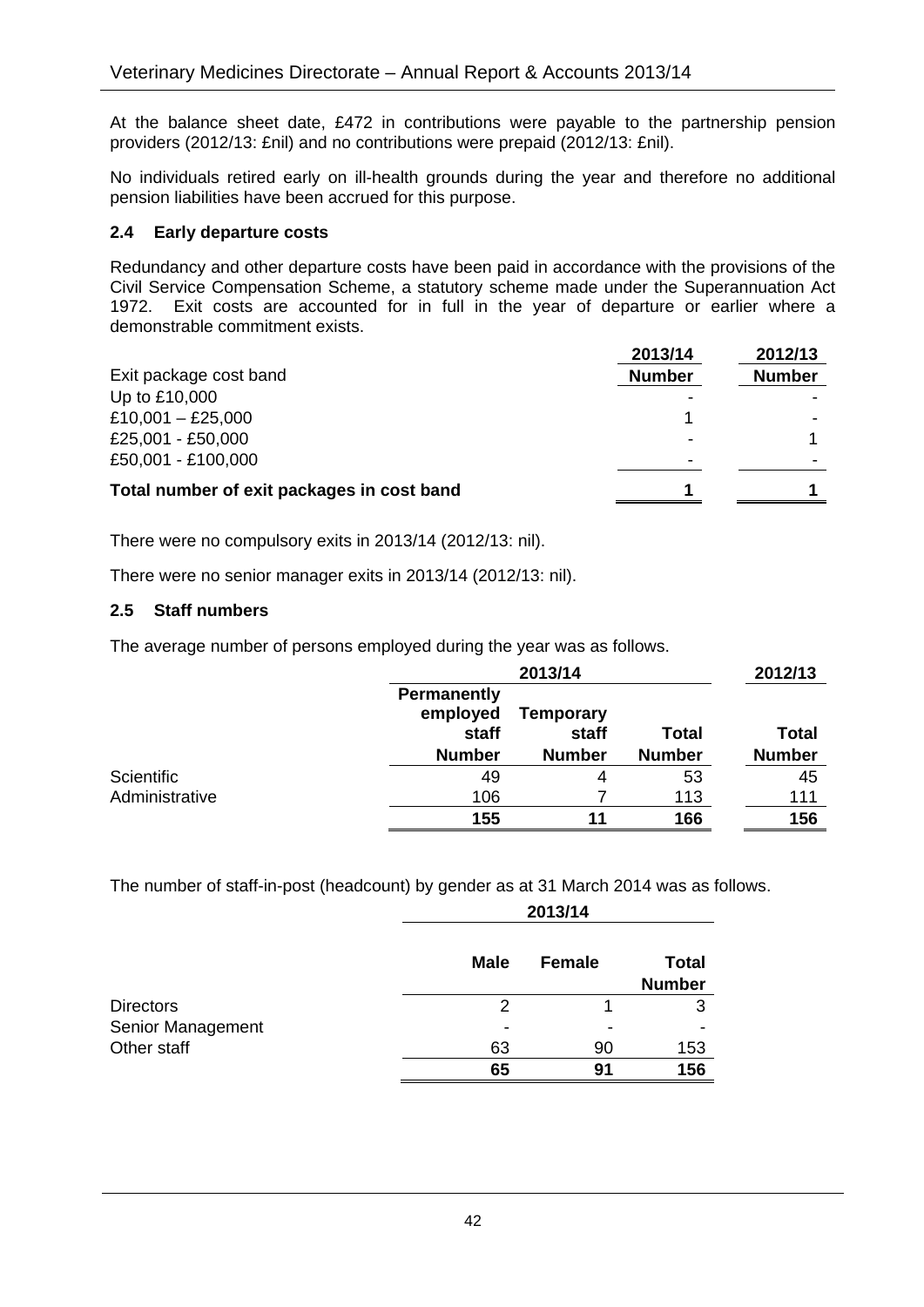#### **3. Other administrative costs**

|                                                           | <b>Note</b>    | 2013/14<br>£000 | 2012/13<br>£000 |
|-----------------------------------------------------------|----------------|-----------------|-----------------|
| (i) Direct subcontracting costs                           |                |                 |                 |
| Services provided by Industry                             |                | 32              | 33              |
| Services provided by Other Government Departments:        |                |                 |                 |
| Food and Environment Research Agency                      |                | 2,566           | 2,599           |
| <b>Food Standards Agency</b>                              |                | 515             | 460             |
| Animal Health and Veterinary Laboratories Agency          |                | 813             | 812             |
| <b>Treasury Solicitors Department</b>                     |                | 98              | 185             |
| <b>Marine Scotland</b>                                    |                | 86              | 106             |
| Medicines and Healthcare products Regulatory Agency       |                | 15              | 12              |
| Centre for Environment, Fisheries and Aquaculture Science |                | 8               | $\overline{7}$  |
|                                                           |                | 4,133           | 4,214           |
| (ii) Other costs                                          |                | 300             | 272             |
| IT systems maintenance<br>Travel and subsistence          |                | 174             | 176             |
| Communications                                            |                | 87              | 111             |
| Training                                                  |                | 111             | 97              |
| Stationery and publications                               |                | 47              | 87              |
| Independent expert committees                             |                | 50              | 94              |
| Professional programme and technical services             |                | 41              | 84              |
| Document storage                                          |                | 23              | 39              |
| Office related goods and services                         |                | 17              | 34              |
| <b>Internal Audit</b>                                     |                | 29              | 33              |
| <b>Operating leases</b>                                   |                | 32              | 33              |
| Movement on provision for bad debts                       |                | 17              | 3               |
| Other costs                                               |                | 73              | 85              |
|                                                           |                | 1,001           | 1,148           |
| (iii) Departmental recharges                              |                |                 |                 |
| Defra service recharges:                                  |                |                 |                 |
| Estates maintenance                                       |                | 347             | 391             |
| <b>Human Resources</b>                                    |                | 127             | 88              |
| <b>Statutory Residues programme</b>                       |                |                 | 118             |
| Defra Investigation Service - charged to the General Fund |                | 258             | 147             |
| Auditors' remuneration - charged to the General Fund      |                | 36              | 36              |
|                                                           |                | 768             | 780             |
| (iv) Depreciation, amortisation and revaluation losses    |                |                 |                 |
| Depreciation of property, plant and equipment             | 6              | 276             | 296             |
| Amortisation of intangible assets                         | $\overline{7}$ | 46              | 39              |
| Losses on disposal of non-current assets                  |                |                 | $\overline{2}$  |
|                                                           |                | 322             | 337             |
| <b>Total other administrative costs</b>                   |                | 6,224           | 6,479           |

Within the Statement of Comprehensive Net Expenditure the full cost of occupation is reflected in relation to buildings that are held on the Agency's Statement of Financial Position. The costs are proportionate to occupation and include rates, utilities, management overheads and facilities management.

No remuneration was paid to the auditors in respect of non-audit work.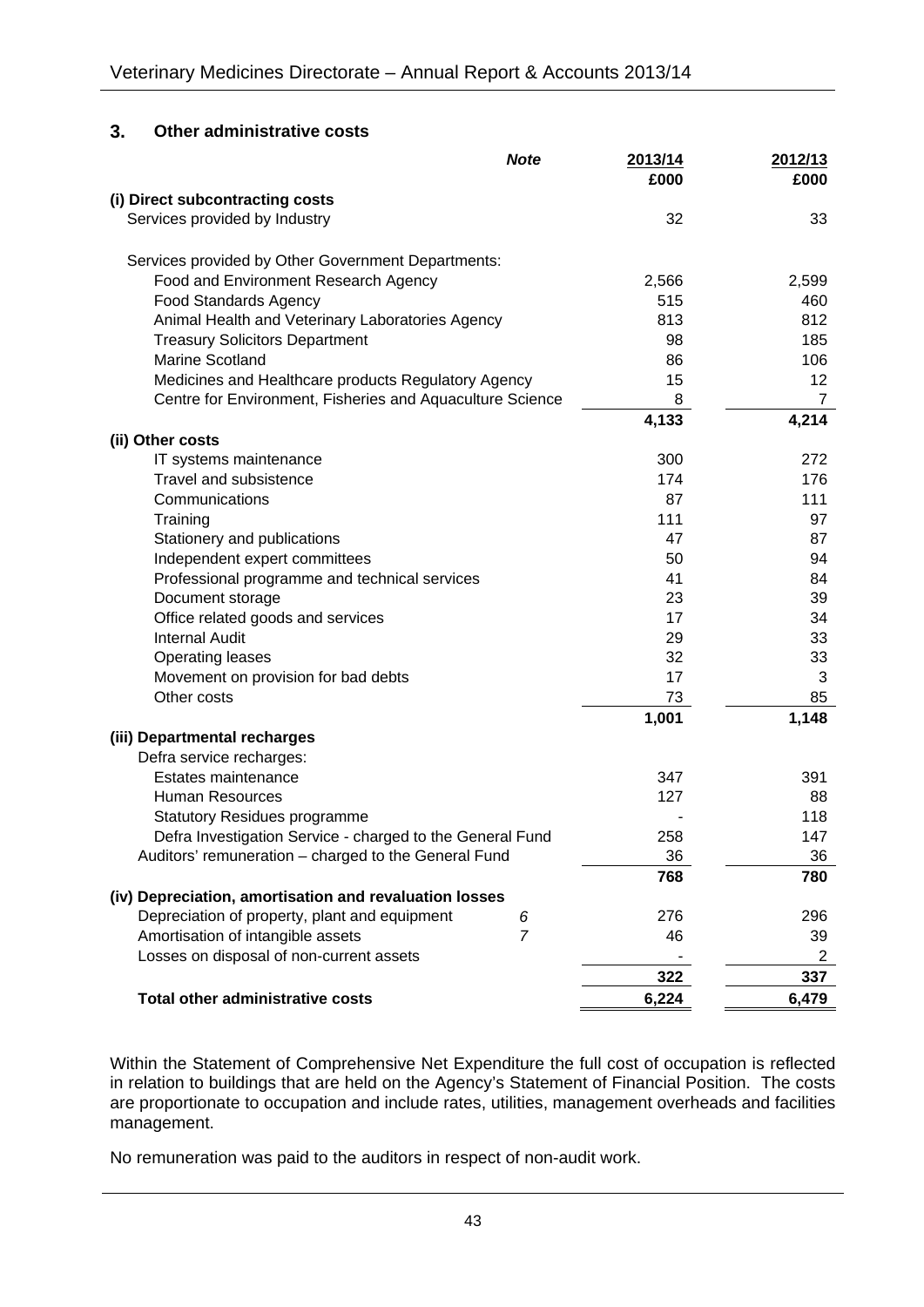#### **4. Operating income and costs**

#### **4.1 Operating Income**

Income was earned from the following business segments:

|                                    | 2013/14                           |       | 2012/13 |        |
|------------------------------------|-----------------------------------|-------|---------|--------|
|                                    | Defra<br><b>External</b><br>Total |       | Total   |        |
|                                    | £000                              | £000  | £000    | £000   |
| Veterinary Pharmaceutical Industry | 7.451                             | 17    | 7.468   | 7,334  |
| Food Industry                      | 3,689                             | 46    | 3,735   | 3,766  |
| Government                         | 46                                | 3,088 | 3,134   | 2,904  |
|                                    | 11.186                            | 3.151 | 14.337  | 14.004 |

#### **4.2 Operating Costs**

Costs that cannot be directly allocated to operating segments are allocated according to staff time utilised. Staff time utilised during the year was as follows:

|                                    | 2013/14 | 2012/13 |
|------------------------------------|---------|---------|
|                                    | %       | %       |
| Veterinary Pharmaceutical Industry | 77      | 77      |
| Food Industry                      | 3       | 4       |
| Government                         | 20      | 19      |
|                                    | 100     | 100     |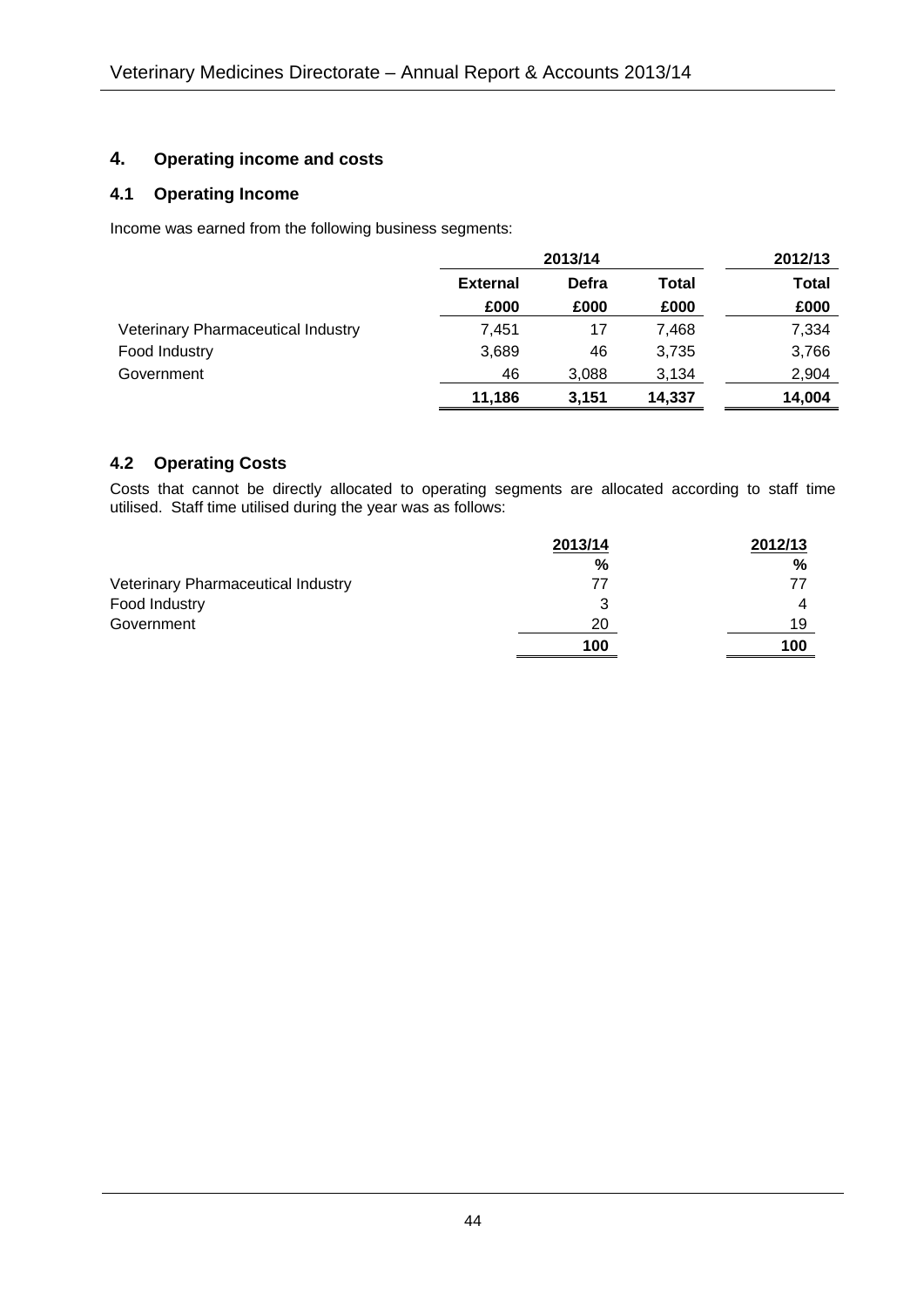#### **5. Key Performance Target**

The agency's 2013/14 Business Plan includes one key financial performance target: to achieve +/-2% cost recovery for the VMD as a whole. In assessing performance against this target, a notional Cost of Capital is recorded in addition to the costs included in the Statement of Comprehensive Net Expenditure. For 2013/14 an overall cost recovery of 101% was achieved. However the VMD seeks to achieve cost recovery for each of its three operating segments and for 2013/14 the results were as follows:

|                                                                               | 2013/14                                                               |                                 |                           |               |  |
|-------------------------------------------------------------------------------|-----------------------------------------------------------------------|---------------------------------|---------------------------|---------------|--|
|                                                                               | <b>Veterinary</b><br><b>Pharmaceutical</b><br><b>Industry</b><br>£000 | Food<br><b>Industry</b><br>£000 | <b>Government</b><br>£000 | Total<br>£000 |  |
| Income                                                                        | 7,468                                                                 | 3,735                           | 3,134                     | 14,337        |  |
| Expenditure                                                                   | (7, 265)                                                              | (3,724)                         | (3,039)                   | (14,028)      |  |
| <b>Net Operating Income per Statement</b><br>of Comprehensive Net Expenditure | 203                                                                   | 11                              | 95                        | 309           |  |
| Less: cost of capital charge                                                  | (218)                                                                 | (9)                             |                           | (227)         |  |
| Cost recovery surplus/(deficit)                                               | (15)                                                                  | 2                               | 95                        | 82            |  |
| Cost recovery performance                                                     | 100%                                                                  | 100%                            | 103%                      | 101%          |  |

|                                                                               | 2012/13                                                               |                                 |                    |               |  |  |
|-------------------------------------------------------------------------------|-----------------------------------------------------------------------|---------------------------------|--------------------|---------------|--|--|
|                                                                               | <b>Veterinary</b><br><b>Pharmaceutical</b><br><b>Industry</b><br>£000 | Food<br><b>Industry</b><br>£000 | Government<br>£000 | Total<br>£000 |  |  |
| Income                                                                        | 7,334                                                                 | 3,766                           | 2,904              | 14,004        |  |  |
| Expenditure                                                                   | (7, 126)                                                              | (3,836)                         | (2, 817)           | (13,779)      |  |  |
| <b>Net Operating Income per Statement</b><br>of Comprehensive Net Expenditure | 208                                                                   | (70)                            | 87                 | 225           |  |  |
| Less: cost of capital charge                                                  | (197)                                                                 | (10)                            |                    | (207)         |  |  |
| Cost recovery surplus/(deficit)                                               | 11                                                                    | (80)                            | 87                 | 18            |  |  |
| Cost recovery performance                                                     | 100%                                                                  | 98%                             | 103%               | 100%          |  |  |

The information in Notes 4.2 and 5 is provided for fees and charges purposes and not for IFRS 8 (Segmental Reporting) purposes.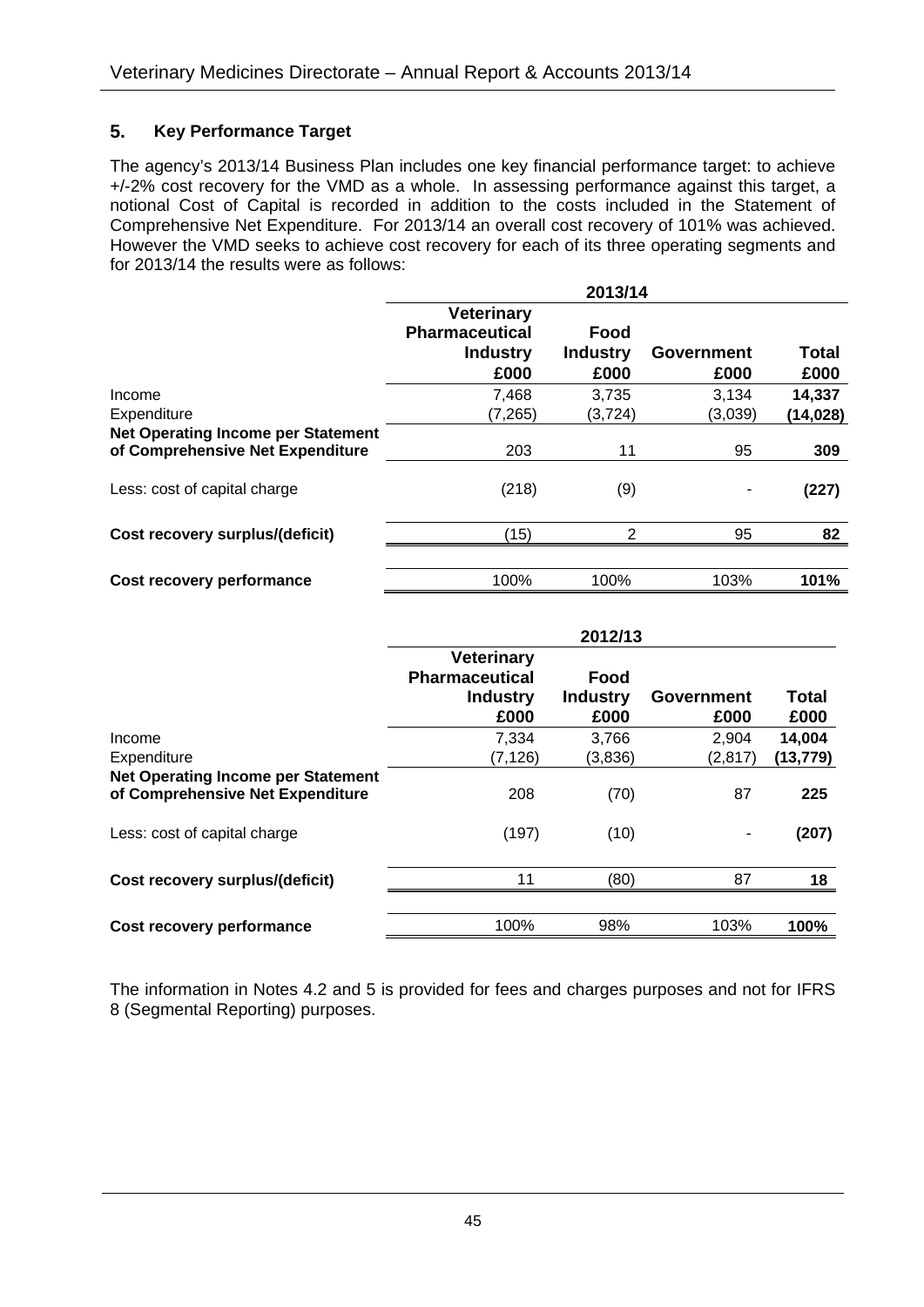#### **6. Property, plant and equipment**

|                           | Land<br>£000 | <b>Buildings</b><br>£000 | IT<br><b>Equipment</b><br>£000 | <b>Furniture</b><br><b>Fittings &amp;</b><br><b>Equipment</b><br>£000 | <b>Total</b><br>£000 |
|---------------------------|--------------|--------------------------|--------------------------------|-----------------------------------------------------------------------|----------------------|
| <b>Cost or Valuation:</b> |              |                          |                                |                                                                       |                      |
| At 1 April 2013           | 430          | 7,421                    | 1,163                          | 328                                                                   | 9,342                |
| <b>Additions</b>          |              |                          | 103                            |                                                                       | 103                  |
| <b>Disposals</b>          |              |                          | (101)                          | (15)                                                                  | (116)                |
| Revaluation               | 30           | (496)                    | (97)                           | (14)                                                                  | (577)                |
| At 31 March 2014          | 460          | 6,925                    | 1,068                          | 299                                                                   | 8,752                |
| Depreciation:             |              |                          |                                |                                                                       |                      |
| At 1 April 2013           |              | (2, 725)                 | (944)                          | (278)                                                                 | (3,947)              |
| Charged in year           |              | (214)                    | (51)                           | (11)                                                                  | (276)                |
| Disposals                 |              |                          | 101                            | 15                                                                    | 116                  |
| Revaluation               |              | 215                      | 80                             | 13                                                                    | 308                  |
| At 31 March 2014          |              | (2, 724)                 | (814)                          | (261)                                                                 | (3,799)              |
| <b>Net Book Value:</b>    |              |                          |                                |                                                                       |                      |
| At 31 March 2014          | 460          | 4,201                    | 254                            | 38                                                                    | 4,953                |
| At 31 March 2013          | 430          | 4,696                    | 219                            | 50                                                                    | 5,395                |
| <b>Cost or Valuation:</b> |              |                          |                                |                                                                       |                      |
| At 1 April 2012           | 470          | 8,250                    | 936                            | 366                                                                   | 10,022               |
| Additions                 |              |                          | 180                            |                                                                       | 180                  |
| Disposals                 |              |                          | (83)                           | (44)                                                                  | (127)                |
| <b>Revaluation</b>        | (40)         | (829)                    | 130                            | 6                                                                     | (733)                |
| At 31 March 2013          | 430          | 7,421                    | 1,163                          | 328                                                                   | 9,342                |
| Depreciation:             |              |                          |                                |                                                                       |                      |
| At 1 April 2012           |              | (2,805)                  | (857)                          | (305)                                                                 | (3,967)              |
| Charged in year           |              | (235)                    | (49)                           | (12)                                                                  | (296)                |
| <b>Disposals</b>          |              |                          | 81                             | 44                                                                    | 125                  |
| Revaluation               |              | 315                      | (119)                          | (5)                                                                   | 191                  |
| At 31 March 2013          |              | (2, 725)                 | (944)                          | (278)                                                                 | (3,947)              |
| <b>Net Book Value:</b>    |              |                          |                                |                                                                       |                      |
| At 31 March 2013          | 430          | 4,696                    | 219                            | 50                                                                    | 5,395                |
| At 31 March 2012          | 470          | 5,445                    | 79                             | 61                                                                    | 6,055                |

Revaluation movements result from the indexation and/or the revaluation of non-current assets.

The Land and Buildings were valued at 31 March 2014 by an independent valuer (DTZ) in accordance with guidance issued by the Royal Institution of Chartered Surveyors. Buildings were valued at Depreciated Replacement Cost applying to specialist buildings in accordance with IAS 16, defined as "the current cost of replacing an asset with its modern equivalent asset less deductions for physical deterioration and all relevant forms of obsolescence and optimisation".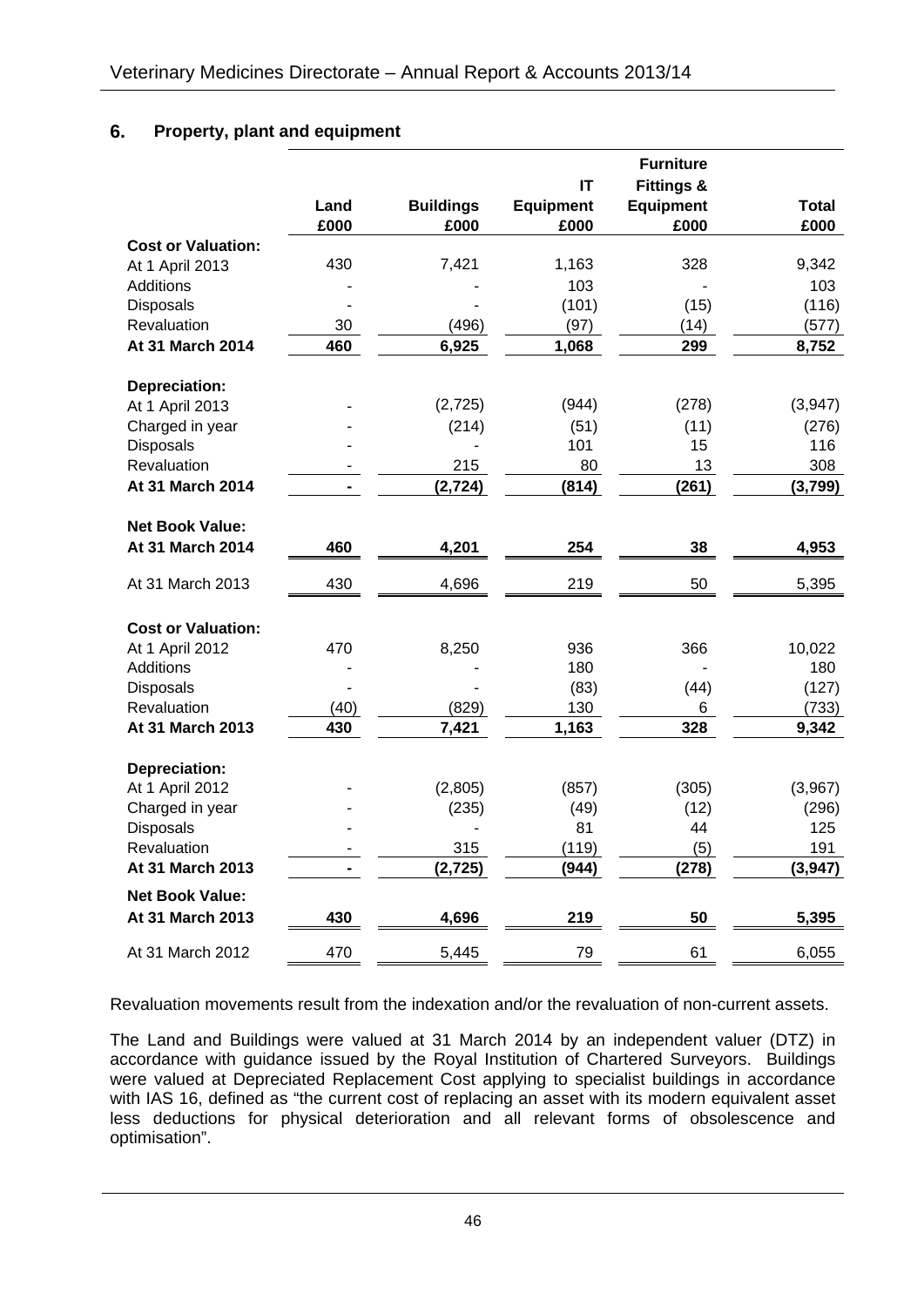### **7. Intangible assets**

|                                                                                                          | £000                        |
|----------------------------------------------------------------------------------------------------------|-----------------------------|
| <b>Cost or valuation:</b><br>At 1 April 2013<br><b>Additions</b><br><b>Disposals</b><br>At 31 March 2014 | 892<br>42<br>(3)<br>931     |
| <b>Amortisation:</b><br>At 1 April 2013<br>Charged in year<br><b>Disposals</b><br>At 31 March 2014       | (728)<br>(46)<br>3<br>(771) |
| <b>Net Book Value:</b><br>At 31 March 2014                                                               | 160                         |
| At 31 March 2012                                                                                         | 164                         |
| <b>Cost or valuation:</b><br>At 1 April 2012<br><b>Additions</b><br>Disposals<br>At 31 March 2013        | 840<br>52<br>892            |
| <b>Amortisation:</b><br>At 1 April 2012<br>Charged in year<br>Disposals                                  | (689)<br>(39)               |
| At 31 March 2013                                                                                         | (728)                       |
| <b>Net Book Value:</b><br>At 31 March 2013                                                               | 164                         |
| At 31 March 2012                                                                                         | 151                         |

Intangible assets comprise software licences.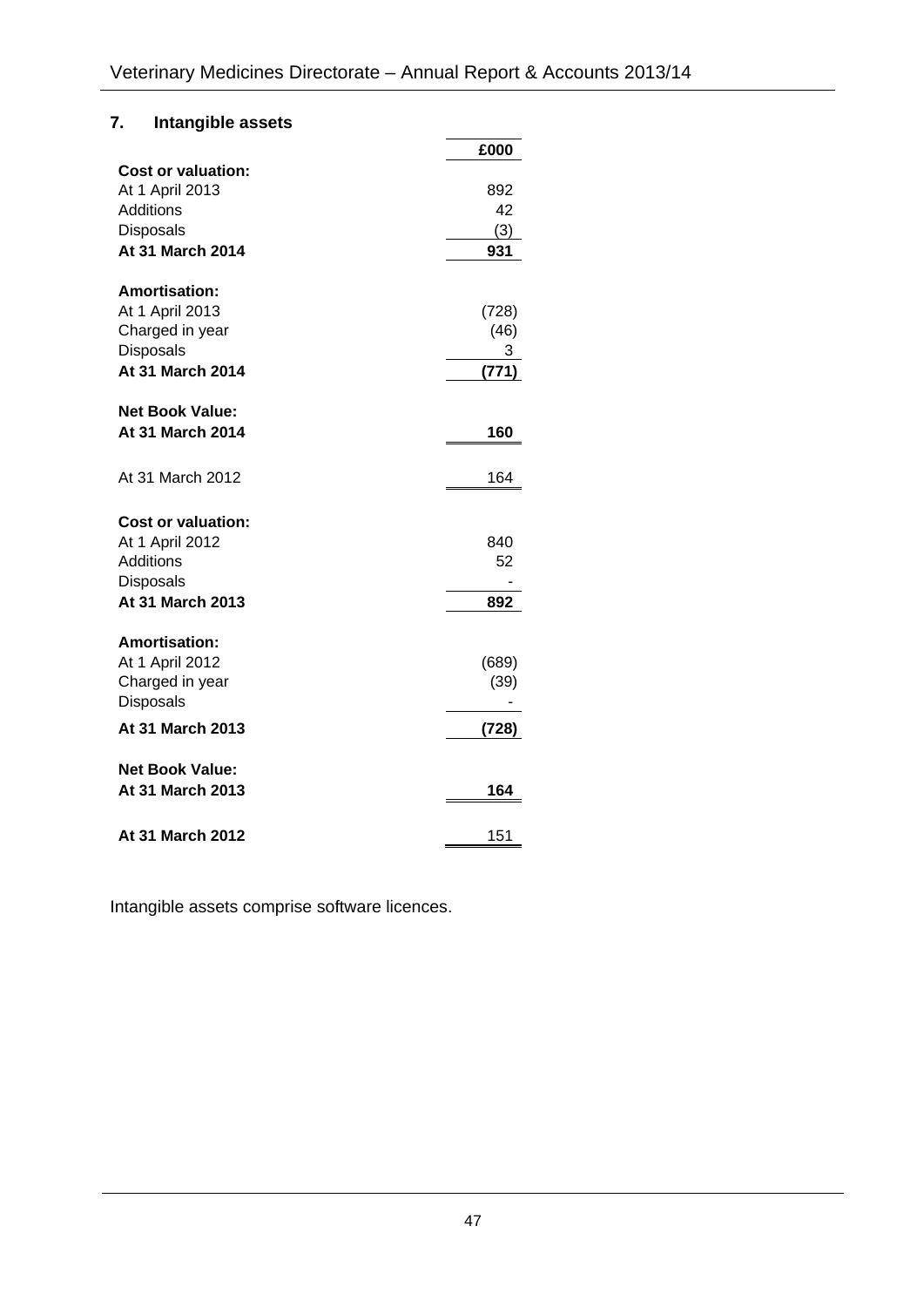#### **8. Trade receivables and other current assets**

|                                                                    | 2013/14 | Reclassified<br>2012/13 |
|--------------------------------------------------------------------|---------|-------------------------|
|                                                                    | £000    | £000                    |
| Amounts falling due within one year:                               |         |                         |
| Trade receivables                                                  | 1,312   | 1,171                   |
| Balances with other central government bodies                      | 2       | 510                     |
| Other receivables                                                  |         | 6                       |
| VAT recoverable                                                    | 56      | 49                      |
| Prepayments                                                        | 118     | 119                     |
| Accrued Income                                                     | 943     | 1,058                   |
|                                                                    | 2,438   | 2,913                   |
| Amounts falling due after more than one year:<br>Other receivables | 13      | 16                      |

| Trade receivables are shown net of a provision of £24,000 (2012/13: £45,000) for bad and |  |  |  |  |  |  |  |
|------------------------------------------------------------------------------------------|--|--|--|--|--|--|--|

**Total trade receivables and other current assets 2,451 2,929**

doubtful debts. The provision is calculated according to the age and status of the debt and recent sector-specific debt-recovery information.

Included in receivables there are no balances with local authorities, NHS bodies, public corporations or trading funds (2012/13: £nil).

Balances with other central government bodies at the year-end includes £2,000 with Defra and its agencies (2012/13: £510,000).

#### **9. Cash and cash equivalents**

|                                         | 2013/14 | 2012/13 |
|-----------------------------------------|---------|---------|
|                                         | £000    | £000    |
| Balance at 1 April                      | 3.997   | 3.529   |
| Net change in cash and cash equivalents | 1.489   | 468     |
| <b>Balance at 31 March</b>              | 5.486   | 3.997   |

All balances were held in accounts administered by Government Banking Services.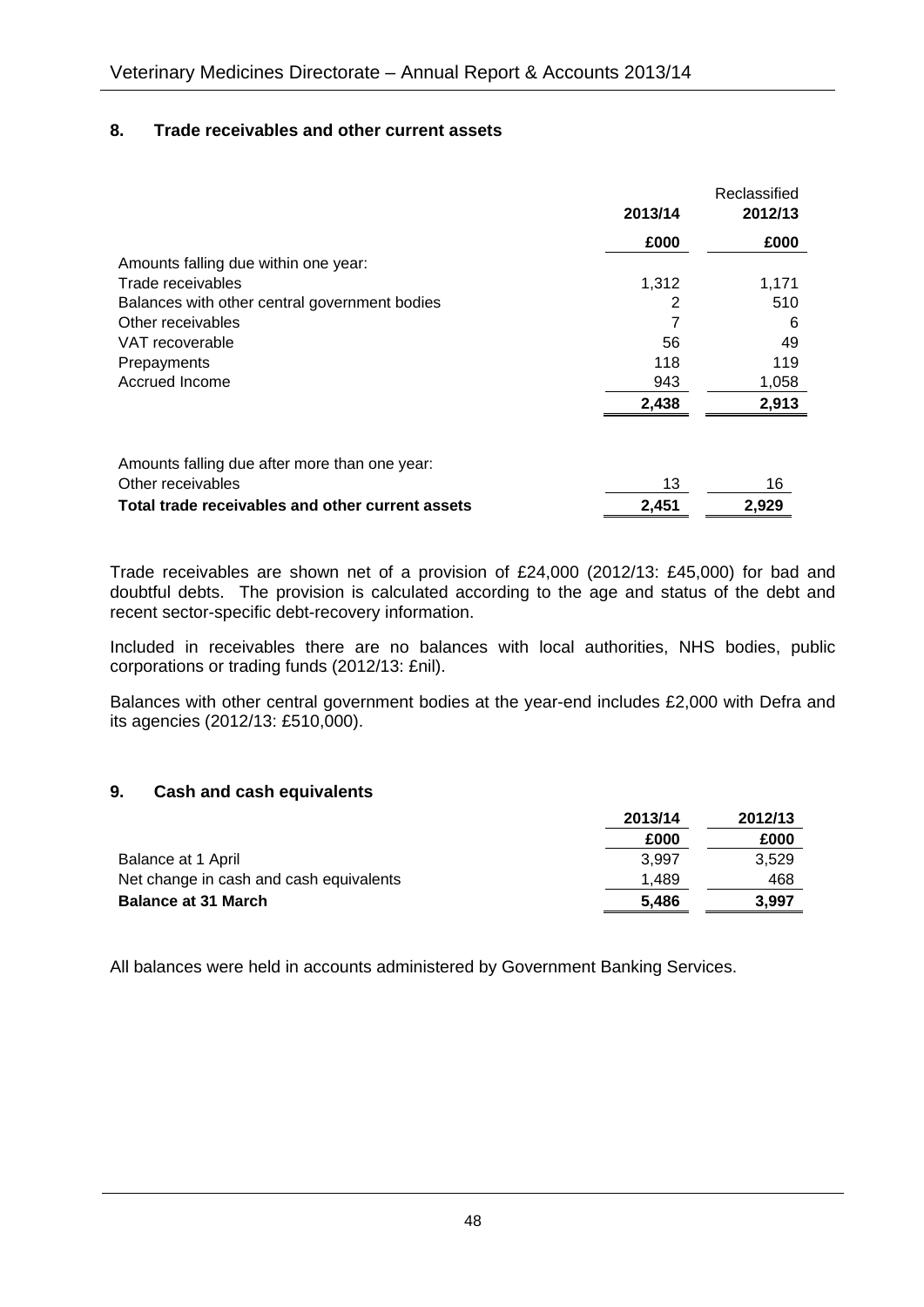#### **10. Trade payables and other current liabilities**

|                                                     |         | Reclassified |
|-----------------------------------------------------|---------|--------------|
|                                                     | 2013/14 | 2012/13      |
|                                                     | £000    | £000         |
| Amounts falling due within one year:                |         |              |
| Trade payables                                      | 75      | 22           |
| Balances with other central government bodies       | 522     | 389          |
| Balances with public corporations and trading funds |         |              |
| Other taxation and social security                  | 151     | 169          |
| Accruals                                            | 318     | 297          |
| Deferred Income                                     | 1,476   | 1,434        |
| Total trade payables and other current liabilities  | 2,542   | 2.311        |

Included in payables there are no balances with local authorities or NHS bodies (2012/13: £nil).

Balances with other central government bodies at the year-end includes £294,000 owing to Defra and its agencies (2012/13: £214,000).

At the year end the VMD had no payables falling due after more than one year (2012/13: £nil).

#### **11. Capital commitments**

There were no contracted commitments at 31 March 2014 (2012/13: £nil).

#### **12. Commitments under operating leases**

Total future minimum lease payments under operating leases are given in the table below for each of the following periods.

#### **Obligations under operating leases comprise:**

|                                               | 2013/14 | 2012/13 |
|-----------------------------------------------|---------|---------|
|                                               | £000    | £000    |
| <b>Contract Hire cars</b>                     |         |         |
| Not later than one year                       | 25      | 27      |
| Later than one year not later than five years | 3       | 28      |
| <b>Total</b>                                  | 28      | 55      |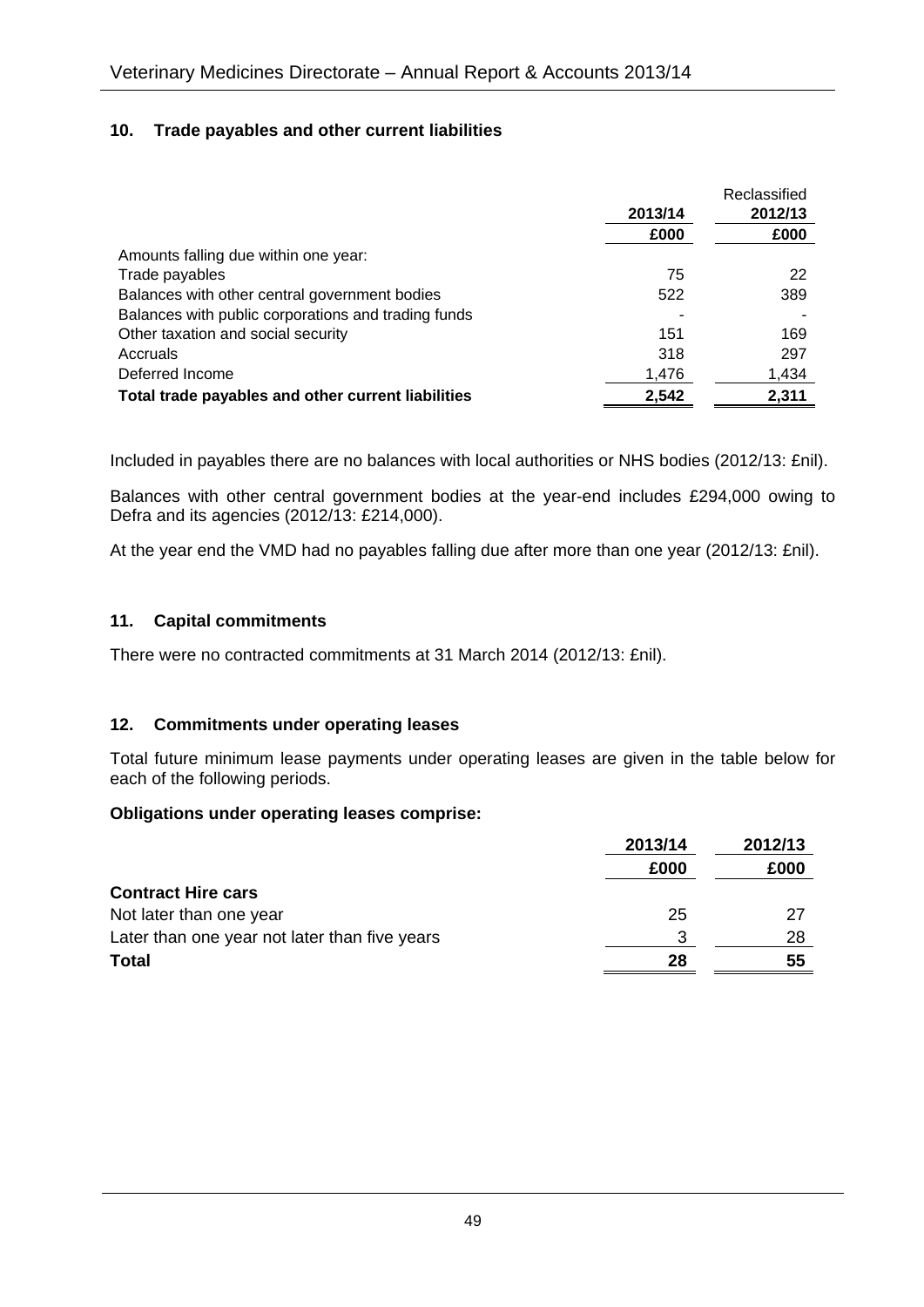#### **13. Other financial commitments**

Defra has entered into a non-cancellable contract (which is not a lease or PFI contract) for Estate Maintenance and Facilities Management services associated with buildings that are either leased by Defra or held on the Agency's Statement of Financial Position. The Agency incurs a charge proportionate to the benefit it receives from this contract. Based on Defra's estimate, the payments to which the Agency is committed at the year-end, analysed by the period during which the commitment expires are as follows.

|                                                 | 2013/14 | 2012/13 |
|-------------------------------------------------|---------|---------|
|                                                 | £000    | £000    |
| Not later than 1 year                           | 173     | 172     |
| Later than 1 year but not later than 5 years    | 693     | 687     |
| Later than 5 years but not later than 10 years  | 867     | 1,031   |
| Later than 10 years but not later than 15 years |         |         |
| <b>Total</b>                                    | 1,733   | 1,890   |

#### **14. Losses statement**

Managing Public Money requires a statement showing losses and special payments by value and type to be shown where they exceed £300,000 in total, and those individually that exceed £300,000.

Losses may relate to cash and stores losses, book-keeping losses, losses arising from failure to make adequate charge for the use of public property or services, fruitless payments and claims abandoned as well as frauds. Special payments may relate to extra contractual, extra statutory, and ex gratia payments and compensation.

There were no losses or special payments that need to be reported in accordance with *Managing Public Money*.

#### **15. Related party transactions**

As the VMD is an Executive Agency of Defra and is sponsored by them, Defra is regarded as a related party. During the year, the VMD has had significant transactions with Defra and a number of its agencies, including the Animal Health Veterinary Laboratories Agency (AHVLA), Food and Environment Research Agency (Fera) and Centre for Environment, Fisheries and Aquaculture Science (CEFAS).

The VMD has transacted with various other central government bodies. Most of these transactions have been with the Medicines and Healthcare products Regulatory Agency (MHRA), Food Standards Agency (FSA), Treasury Solicitors Department (TSol) and Marine Scotland. None of the board members, key managerial staff or other related parties has undertaken any material transactions with the VMD during the year other than reimbursement for travel and subsistence in the normal course of business.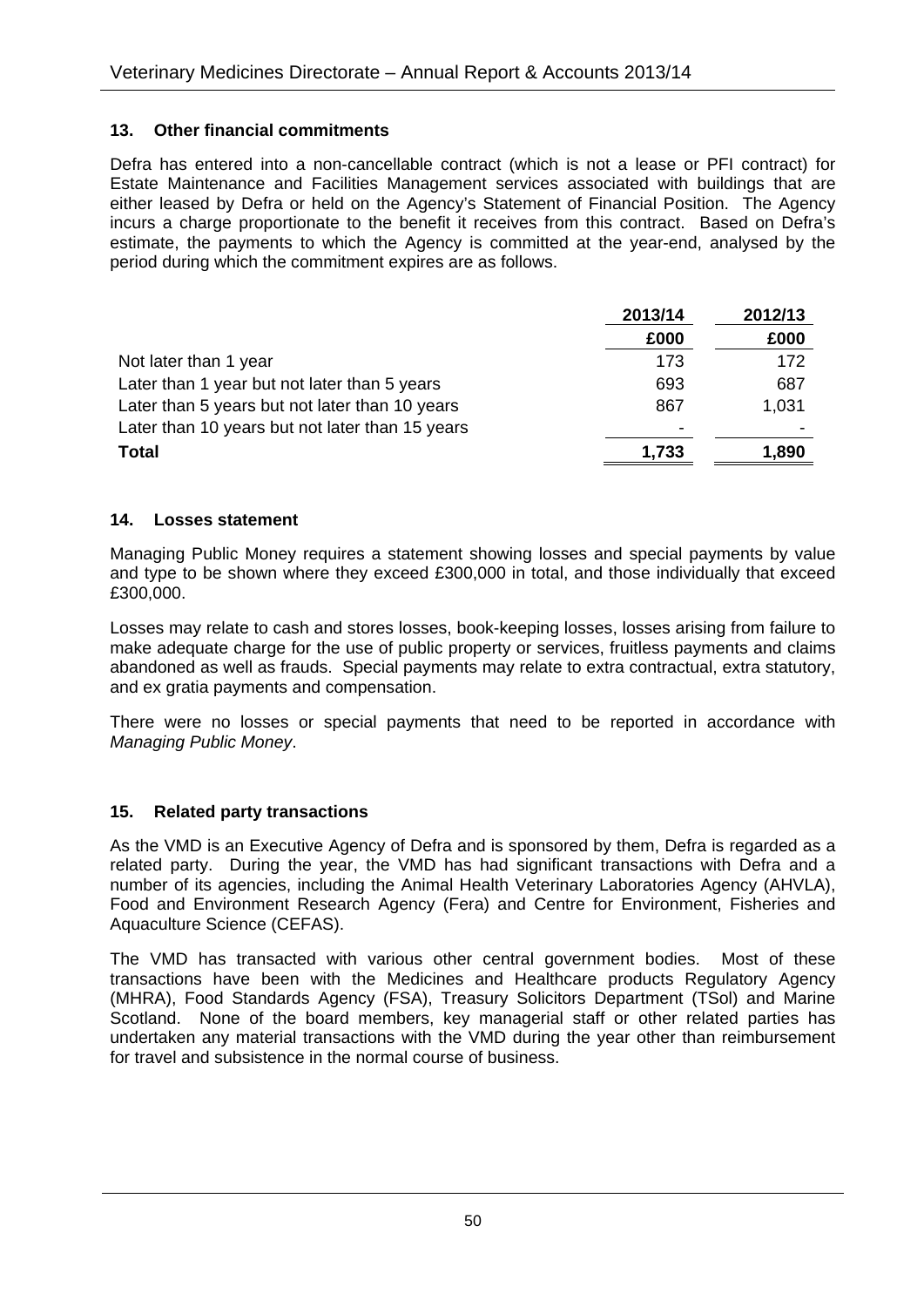#### **16. Financial instruments**

As the cash requirements of the VMD are met through the Estimates process, financial instruments play a more limited role in creating and managing risk than would apply to a nonpublic sector body. The majority of financial instruments relate to contracts to buy non-financial items in line with the Agency's expected purchase and usage requirements and the Agency is therefore exposed to little credit, liquidity or market risk.

#### **17. Impending application of newly issued standards not yet effective**

The VMD has reviewed the IFRSs in issue but not yet effective to determine if it needs to make any disclosures in respect of those new IFRSs that are or will be applicable. References to 'new IFRSs' includes new interpretations and any new amendments to IFRSs and Interpretations. It has been determined that the following new standards relevant to the VMD were issued but not yet effective.

IFRS 13 Fair Value Measurement

This standard has not been adopted by the VMD ahead of its implementation date. The future impact of this is not considered to be significant.

The VMD has also reviewed the changes in the *FReM* and determined that there will be no significant impact on the accounts from 2013/14.

#### **18. Events after the reporting period**

The VMD's financial statements are laid before the House of Parliament by the Secretary of State for Defra. In accordance with the requirements of IAS10, events after the reporting period are considered up to the date on which the accounts are authorised for issue. This is interpreted as the date of the Certificate and Report of the Comptroller and Auditor General. There are none to report.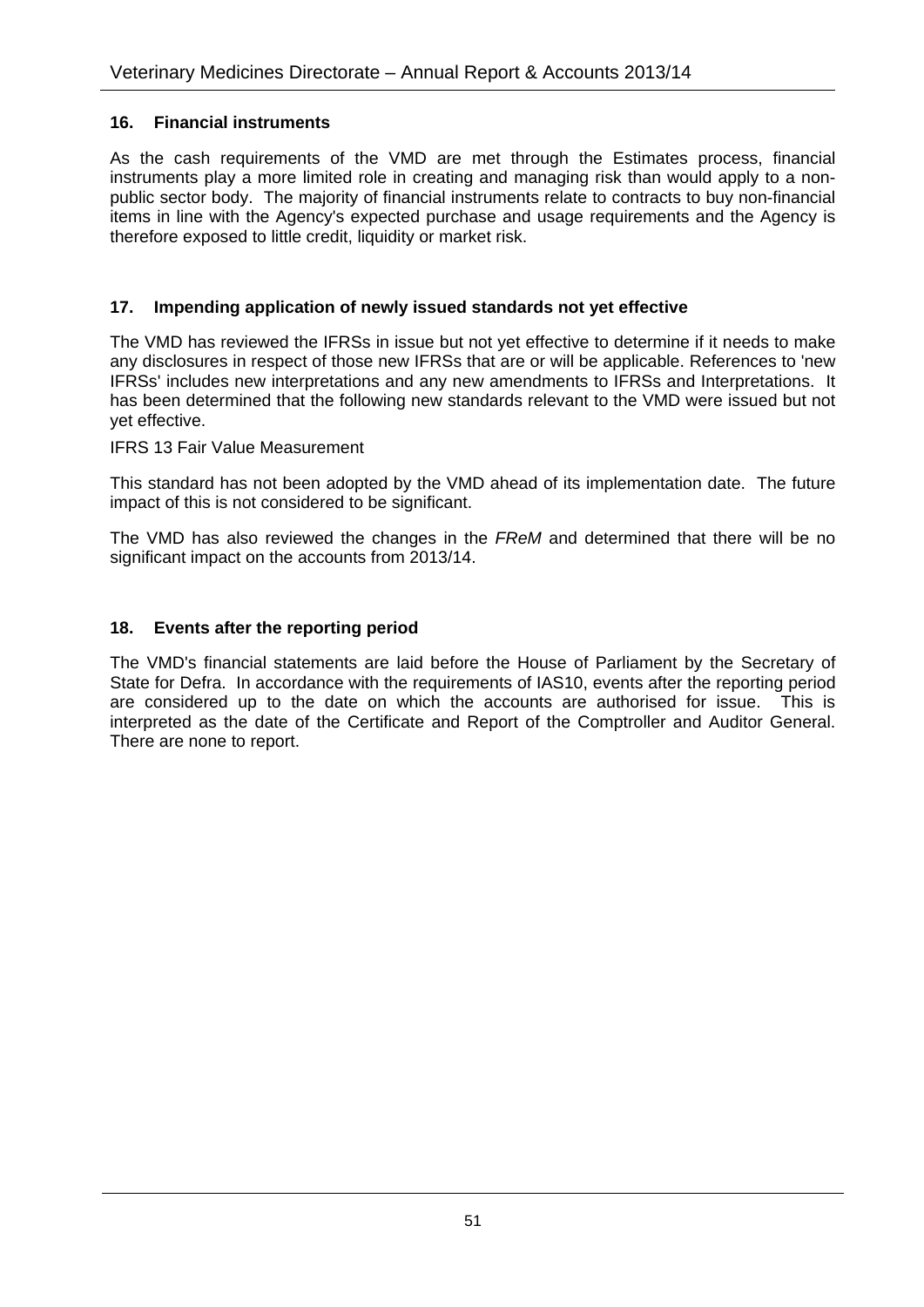# **Glossary**

| <b>AHVLA</b> | Animal Health and Veterinary Laboratories Agency                   |
|--------------|--------------------------------------------------------------------|
| <b>ARC</b>   | <b>Audit and Risk Committee</b>                                    |
| <b>CEO</b>   | <b>Chief Executive Officer</b>                                     |
| <b>COO</b>   | <b>Chief Operating Officer</b>                                     |
| <b>CEFAS</b> | Centre for Environment, Fisheries and Aquaculture Science          |
| <b>CETV</b>  | Cash Equivalent Transfer Value                                     |
| <b>CMS</b>   | <b>Concerned Member State</b>                                      |
| <b>CVMP</b>  | Committee for Medicinal Products for Veterinary Use                |
| <b>DARC</b>  | Defra Antimicrobial Resistance Coordination Group                  |
| Defra        | Department for Environment, Food & Rural Affairs                   |
| DG SANCO     | Directorate General for Health and Consumers - European Commission |
| DH.          | Department of Health                                               |
| EC           | <b>European Commission</b>                                         |
| EFQM         | European Foundation for Quality Management                         |
| EMA          | <b>European Medicines Agency</b>                                   |
| EMB          | <b>Executive Management Board</b>                                  |
| EMRN         | <b>European Medicines Regulatory Network</b>                       |
| EU           | <b>European Union</b>                                              |
| EFQM         | European Foundation for Quality Management                         |
| Fera         | Food and Environment Research Agency                               |
| FReM         | <b>Financial Reporting Manual</b>                                  |
| <b>FSA</b>   | <b>Food Standards Agency</b>                                       |
| <b>FTE</b>   | <b>Full Time Equivalent</b>                                        |
| GSi          | <b>Government Secure Intranet</b>                                  |
| <b>IFRIC</b> | International Financial Reporting Interpretations Committee        |
| <b>IFRS</b>  | <b>International Financial Reporting Standards</b>                 |
| liP          | Investors in People                                                |
| IT.          | Information Technology                                             |
| <b>KPI</b>   | Key Performance Indictors                                          |
| MA           | <b>Marketing Authorisation</b>                                     |
| <b>MAFF</b>  | Ministry of Agriculture, Fisheries and Food                        |
| MВ           | <b>Management Board</b>                                            |
| MHRA         | Medicines and Healthcare products Regulatory Agency                |
| <b>NAO</b>   | <b>National Audit Office</b>                                       |
| <b>NED</b>   | Non-Executive Director                                             |
| <b>PCSPS</b> | <b>Principal Civil Service Pension Scheme</b>                      |
| PFI          | <b>Public Finance Initiative</b>                                   |
| QPRB         | Quarterly Performance Review Board                                 |
| R&D          | <b>Research and Development</b>                                    |
| <b>RMS</b>   | <b>Reference Member State</b>                                      |
| <b>SARs</b>  | <b>Suspected Adverse Reactions</b>                                 |
| <b>TSol</b>  | <b>Treasury Solicitors Department</b>                              |
| <b>VMD</b>   | <b>Veterinary Medicines Directorate</b>                            |
| <b>VMP</b>   | <b>Veterinary Medicinal Product</b>                                |
| <b>VPC</b>   | <b>Veterinary Products Committee</b>                               |
|              |                                                                    |